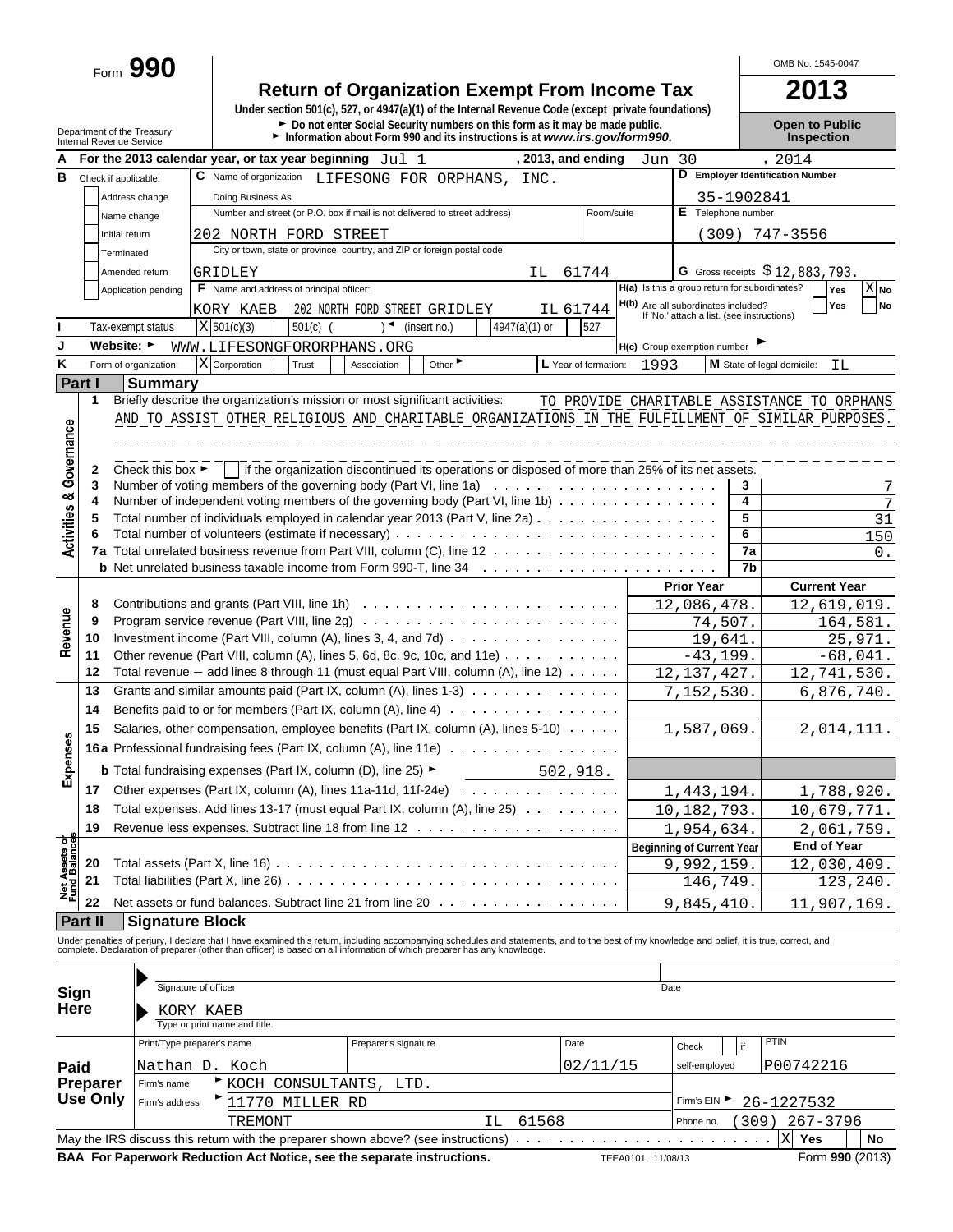|            | Form 990 (2013)<br>LIFESONG FOR ORPHANS, INC.                                                                                                                                                                                                                                                                                                                                                                                                                                                                                                                                                                                       | 35-1902841       | Page 2          |
|------------|-------------------------------------------------------------------------------------------------------------------------------------------------------------------------------------------------------------------------------------------------------------------------------------------------------------------------------------------------------------------------------------------------------------------------------------------------------------------------------------------------------------------------------------------------------------------------------------------------------------------------------------|------------------|-----------------|
| Part III   | <b>Statement of Program Service Accomplishments</b>                                                                                                                                                                                                                                                                                                                                                                                                                                                                                                                                                                                 |                  |                 |
|            | Check if Schedule O contains a response or note to any line in this Part III                                                                                                                                                                                                                                                                                                                                                                                                                                                                                                                                                        |                  | X               |
| 1.         | Briefly describe the organization's mission:                                                                                                                                                                                                                                                                                                                                                                                                                                                                                                                                                                                        |                  |                 |
|            | TO PROVIDE CHARITABLE ASSISTANCE TO ORPHANS                                                                                                                                                                                                                                                                                                                                                                                                                                                                                                                                                                                         |                  |                 |
|            | AND TO ASSIST OTHER RELIGIOUS AND CHARITABLE ORGANIZATIONS IN THE FULFILLMENT OF SIMILAR PURPOSES.                                                                                                                                                                                                                                                                                                                                                                                                                                                                                                                                  |                  |                 |
|            |                                                                                                                                                                                                                                                                                                                                                                                                                                                                                                                                                                                                                                     |                  |                 |
|            | Did the organization undertake any significant program services during the year which were not listed on the prior                                                                                                                                                                                                                                                                                                                                                                                                                                                                                                                  |                  |                 |
| 2          |                                                                                                                                                                                                                                                                                                                                                                                                                                                                                                                                                                                                                                     | X<br>Yes         | No              |
|            | If 'Yes,' describe these new services on Schedule O.                                                                                                                                                                                                                                                                                                                                                                                                                                                                                                                                                                                |                  |                 |
| 3          | Did the organization cease conducting, or make significant changes in how it conducts, any program services?                                                                                                                                                                                                                                                                                                                                                                                                                                                                                                                        | Yes              | No              |
|            | If 'Yes,' describe these changes on Schedule O.                                                                                                                                                                                                                                                                                                                                                                                                                                                                                                                                                                                     |                  |                 |
|            | Describe the organization's program service accomplishments for each of its three largest program services, as measured by expenses.                                                                                                                                                                                                                                                                                                                                                                                                                                                                                                |                  |                 |
|            | Section 501(c)(3) and 501(c)(4) organizations and section 4947(a)(1) trusts are required to report the amount of grants and allocations to<br>others, the total expenses, and revenue, if any, for each program service reported.                                                                                                                                                                                                                                                                                                                                                                                                   |                  |                 |
|            | 4 a (Code:<br>\$<br>5,664,249. including grants of<br>\$<br>) (Expenses<br>5, 278, 711. ) (Revenue                                                                                                                                                                                                                                                                                                                                                                                                                                                                                                                                  | \$               | $0.$ )          |
|            | ADOPTION GRANT/LOAN PROGRAM - PROVIDE GRANTS AND LOANS TO ASSIST IN THE ADOPTION OF                                                                                                                                                                                                                                                                                                                                                                                                                                                                                                                                                 |                  |                 |
|            | ORPHANS BY CHRISTIAN FAMILIES. POST-ADOPTION ASSISTANCE IS ALSO PROVIDED.                                                                                                                                                                                                                                                                                                                                                                                                                                                                                                                                                           |                  |                 |
|            | FINANCIAL ASSISTANCE IS PROVIDED TO OFFSET ONLY DOCUMENTED ADOPTION COSTS.                                                                                                                                                                                                                                                                                                                                                                                                                                                                                                                                                          |                  |                 |
|            | 64 COVENANT LOANS TO ADOPTIVE FAMILIES, TOTALING \$246,255, WERE OUTSTANDING AT YEAR-END.                                                                                                                                                                                                                                                                                                                                                                                                                                                                                                                                           |                  |                 |
|            | LIFESONG HELPED FACILITATE THE ADOPTION OF 741 ORPHANS DURING THE YEAR.                                                                                                                                                                                                                                                                                                                                                                                                                                                                                                                                                             |                  |                 |
|            | NEARLY 4,400 ORPHANS HAVE BEEN ADOPTED THROUGH THE PROGRAM SINCE ITS INCEPTION.                                                                                                                                                                                                                                                                                                                                                                                                                                                                                                                                                     |                  |                 |
|            |                                                                                                                                                                                                                                                                                                                                                                                                                                                                                                                                                                                                                                     |                  |                 |
|            |                                                                                                                                                                                                                                                                                                                                                                                                                                                                                                                                                                                                                                     |                  |                 |
|            |                                                                                                                                                                                                                                                                                                                                                                                                                                                                                                                                                                                                                                     |                  |                 |
|            |                                                                                                                                                                                                                                                                                                                                                                                                                                                                                                                                                                                                                                     |                  |                 |
|            |                                                                                                                                                                                                                                                                                                                                                                                                                                                                                                                                                                                                                                     |                  |                 |
|            | ORPHAN CARE PROGRAM - (INCLUDES SUSTAINABLE BUSINESSES) PROVIDE HUMANITARIAN ASSISTANCE,<br>BIBLICAL TRAINING, EDUCATION AND JOB-SKILL TRAINING TO ORPHANS THROUGHOUT THE WORLD.<br>SUSTAINABLE BUSINESSES (STRAWBERRY FARMING) HAVE BEEN ESTABLISHED IN ZAMBIA AND UKRAINE.<br>APPROXIMATE NUMBER OF ORPHANS REACHED WITH THE GOSPEL OF JESUS CHRIST,<br>EDUCATION AND TRAINING, AND BASIC LIVING NEEDS DURING THE YEAR WERE -<br>ETHIOPIA - 1,081; HONDURAS - 521; INDIA - 475; LIBERIA - 502; UKRAINE - 1,042;<br>ZAMBIA - 330; BOLIVIA - 32; GUATEMALA - 32; CAMBODIA - 14 (NO ORPHANS<br>SERVED YET IN HAITI - START-UP PHASE) |                  |                 |
|            |                                                                                                                                                                                                                                                                                                                                                                                                                                                                                                                                                                                                                                     |                  |                 |
|            |                                                                                                                                                                                                                                                                                                                                                                                                                                                                                                                                                                                                                                     |                  |                 |
|            | 340, 262. including grants of \$<br>4 c (Code:<br>) (Expenses \$<br>COORDINATION OF SHORT-TERM MISSION TRIPS TO PROJECT LOCATIONS SERVING ORPHANS.<br>25 TRIPS WERE COORDINATED DURING THE YEAR WITH APPROXIMATELY 540<br>PEOPLE VOLUNTEERING TO SERVE.                                                                                                                                                                                                                                                                                                                                                                             | 0. ) (Revenue \$ | $0.$ )          |
|            |                                                                                                                                                                                                                                                                                                                                                                                                                                                                                                                                                                                                                                     |                  |                 |
|            |                                                                                                                                                                                                                                                                                                                                                                                                                                                                                                                                                                                                                                     |                  |                 |
|            |                                                                                                                                                                                                                                                                                                                                                                                                                                                                                                                                                                                                                                     |                  |                 |
|            |                                                                                                                                                                                                                                                                                                                                                                                                                                                                                                                                                                                                                                     |                  |                 |
|            |                                                                                                                                                                                                                                                                                                                                                                                                                                                                                                                                                                                                                                     |                  |                 |
|            |                                                                                                                                                                                                                                                                                                                                                                                                                                                                                                                                                                                                                                     |                  |                 |
|            |                                                                                                                                                                                                                                                                                                                                                                                                                                                                                                                                                                                                                                     |                  |                 |
|            | 4 d Other program services. (Describe in Schedule O.)                                                                                                                                                                                                                                                                                                                                                                                                                                                                                                                                                                               |                  |                 |
|            | \$<br>(Expenses<br>163,889. including grants of<br>39,875. ) (Revenue \$<br>\$.                                                                                                                                                                                                                                                                                                                                                                                                                                                                                                                                                     |                  | $0.$ )          |
|            | 4 e Total program service expenses ▶<br>9,636,817.                                                                                                                                                                                                                                                                                                                                                                                                                                                                                                                                                                                  |                  |                 |
| <b>BAA</b> | TEEA0102 07/02/13                                                                                                                                                                                                                                                                                                                                                                                                                                                                                                                                                                                                                   |                  | Form 990 (2013) |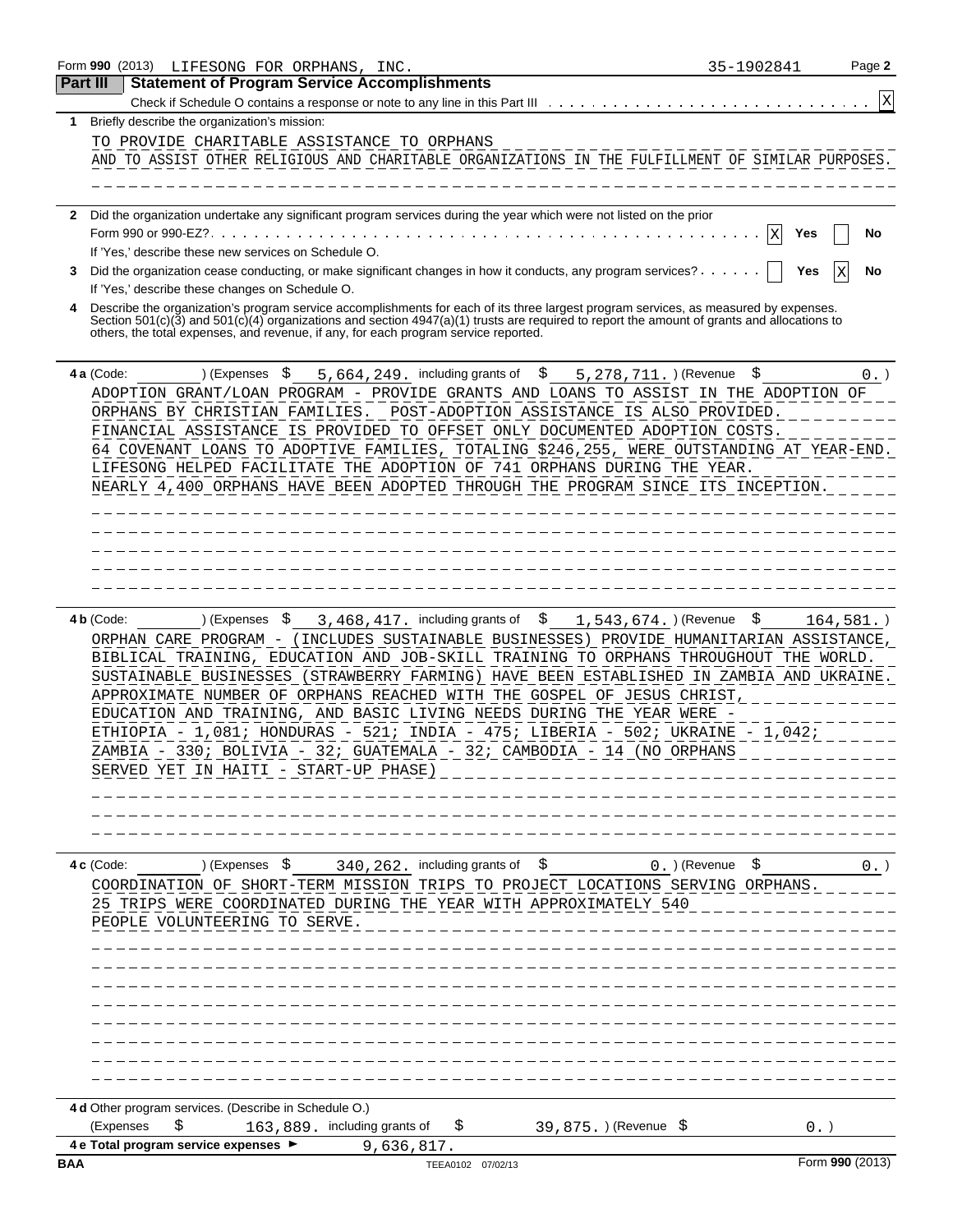Form **990** (2013) Page **3** LIFESONG FOR ORPHANS, INC. 35-1902841

|    | <b>Checklist of Required Schedules</b><br><b>Part IV</b>                                                                                                                                                                                                                                |                 |     |    |
|----|-----------------------------------------------------------------------------------------------------------------------------------------------------------------------------------------------------------------------------------------------------------------------------------------|-----------------|-----|----|
|    |                                                                                                                                                                                                                                                                                         |                 | Yes | No |
| 1. | Is the organization described in section $501(c)(3)$ or $4947(a)(1)$ (other than a private foundation)? If 'Yes,' complete                                                                                                                                                              | $\mathbf 1$     | X   |    |
| 2  | Is the organization required to complete Schedule B, Schedule of Contributors (see instructions)?                                                                                                                                                                                       | $\mathbf{2}$    | X   |    |
| 3  | Did the organization engage in direct or indirect political campaign activities on behalf of or in opposition to candidates                                                                                                                                                             | 3               |     | Χ  |
| 4  | Section 501(c)(3) organizations. Did the organization engage in lobbying activities, or have a section 501(h) election                                                                                                                                                                  | 4               |     | Χ  |
| 5  | Is the organization a section 501(c)(4), 501(c)(5), or 501(c)(6) organization that receives membership dues,<br>assessments, or similar amounts as defined in Revenue Procedure 98-19? If 'Yes,' complete Schedule C, Part III                                                          | 5               |     | Χ  |
| 6  | Did the organization maintain any donor advised funds or any similar funds or accounts for which donors have the right to provide advice on the distribution or investment of amounts in such funds or accounts? If 'Yes,' com                                                          | 6               | х   |    |
| 7  | Did the organization receive or hold a conservation easement, including easements to preserve open space, the                                                                                                                                                                           | $\overline{7}$  |     | Χ  |
| 8  | Did the organization maintain collections of works of art, historical treasures, or other similar assets? If 'Yes,'                                                                                                                                                                     | 8               |     | Χ  |
| 9  | Did the organization report an amount in Part X, line 21, for escrow or custodial account liability; serve as a custodian<br>for amounts not listed in Part X; or provide credit counseling, debt management, credit repair, or debt negotiation                                        | 9               |     | Χ  |
| 10 | Did the organization, directly or through a related organization, hold assets in temporarily restricted endowments,                                                                                                                                                                     | 10              |     | Χ  |
| 11 | If the organization's answer to any of the following questions is 'Yes', then complete Schedule D, Parts VI, VII, VIII, IX,<br>or X as applicable.                                                                                                                                      |                 |     |    |
|    | a Did the organization report an amount for land, buildings and equipment in Part X, line 10? If 'Yes,' complete Schedule                                                                                                                                                               | 11a             | X   |    |
|    | <b>b</b> Did the organization report an amount for investments - other securities in Part X, line 12 that is 5% or more of its total                                                                                                                                                    | 11 <sub>b</sub> |     | Χ  |
|    | c Did the organization report an amount for investments - program related in Part X, line 13 that is 5% or more of its total                                                                                                                                                            | 11c             |     | Χ  |
|    | d Did the organization report an amount for other assets in Part X, line 15 that is 5% or more of its total assets reported                                                                                                                                                             | 11d             |     | Χ  |
|    | e Did the organization report an amount for other liabilities in Part X, line 25? If 'Yes,' complete Schedule D, Part X                                                                                                                                                                 | 11 e            |     | Χ  |
|    | f Did the organization's separate or consolidated financial statements for the tax year include a footnote that addresses<br>the organization's liability for uncertain tax positions under FIN 48 (ASC 740)? If Yes, complete Schedule D, Part X                                       | 11f             | Χ   |    |
|    | 12a Did the organization obtain separate, independent audited financial statements for the tax year? If 'Yes,' complete<br>Schedule D, Parts XI, and XII. $\ldots$ $\ldots$ $\ldots$ $\ldots$ $\ldots$ $\ldots$ $\ldots$ $\ldots$ $\ldots$ $\ldots$ $\ldots$ $\ldots$ $\ldots$ $\ldots$ | 12a             | Χ   |    |
|    | <b>b</b> Was the organization included in consolidated, independent audited financial statements for the tax year? If 'Yes,' and<br>if the organization answered 'No' to line 12a, then completing Schedule D, Parts XI and XII is optional wimbed we                                   | 12 <sub>b</sub> |     | Χ  |
| 13 |                                                                                                                                                                                                                                                                                         | 13              |     | Χ  |
|    |                                                                                                                                                                                                                                                                                         | 14a             | Χ   |    |
|    | <b>b</b> Did the organization have aggregate revenues or expenses of more than \$10,000 from grantmaking, fundraising,<br>business, investment, and program service activities outside the United States, or aggregate foreign investments valued                                       | 14b             | Χ   |    |
|    | 15 Did the organization report on Part IX, column (A), line 3, more than \$5,000 of grants or other assistance to or for any                                                                                                                                                            | 15              |     | Χ  |
| 16 | Did the organization report on Part IX, column (A), line 3, more than \$5,000 of aggregate grants or other assistance to                                                                                                                                                                | 16              | Χ   |    |
| 17 | Did the organization report a total of more than \$15,000 of expenses for professional fundraising services on Part IX,                                                                                                                                                                 | 17              |     | Χ  |
| 18 | Did the organization report more than \$15,000 total of fundraising event gross income and contributions on Part VIII,                                                                                                                                                                  | 18              | Χ   |    |
| 19 | Did the organization report more than \$15,000 of gross income from gaming activities on Part VIII, line 9a? If 'Yes,'                                                                                                                                                                  | 19              |     | X  |
|    |                                                                                                                                                                                                                                                                                         | 20              |     | Χ  |
|    | <b>b</b> If 'Yes' to line 20a, did the organization attach a copy of its audited financial statements to this return?                                                                                                                                                                   | 20 <sub>b</sub> |     |    |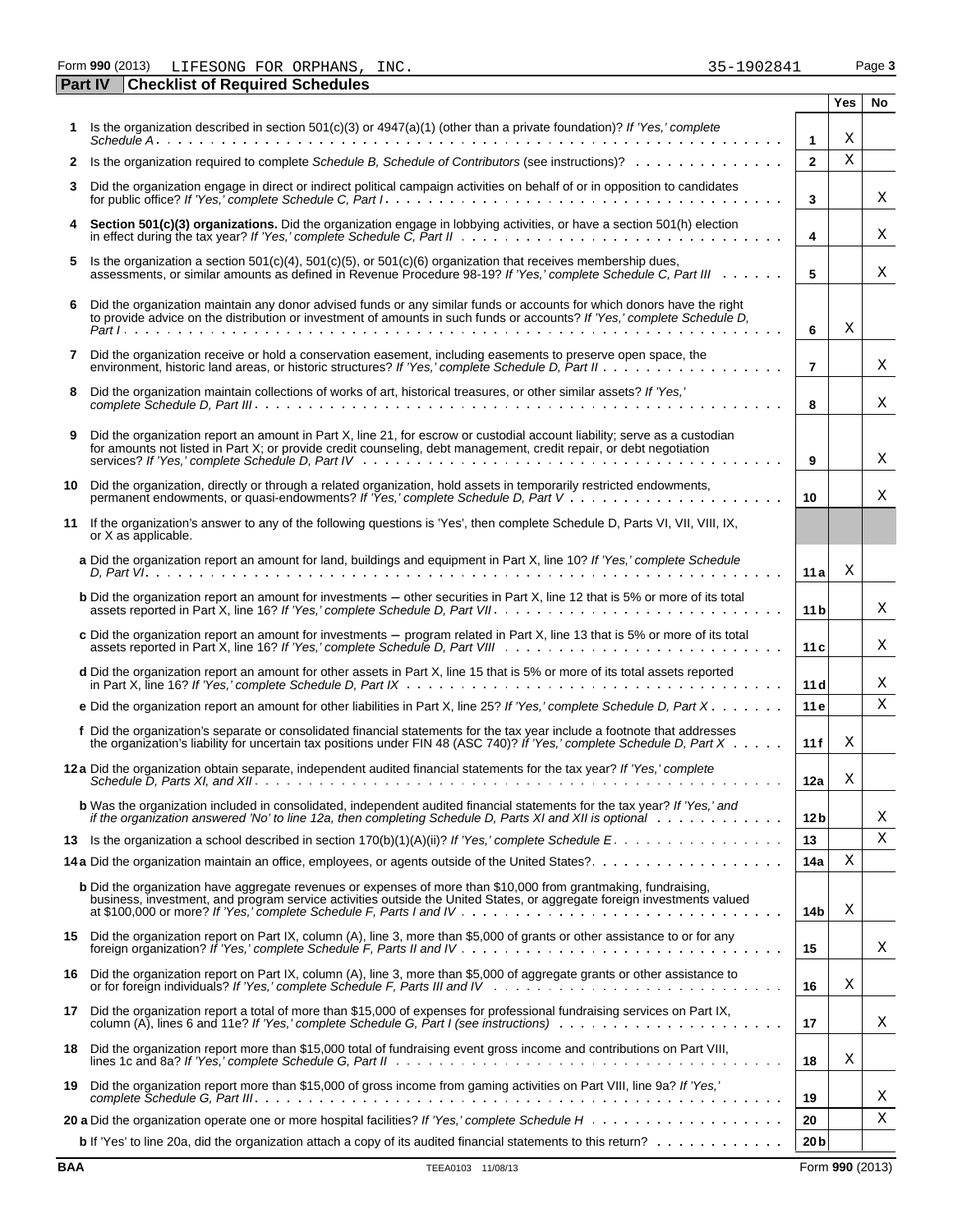Form **990** (2013) Page **4** LIFESONG FOR ORPHANS, INC. 35-1902841

 $\overline{\phantom{a}}$ 

|     | <b>Part IV</b> | <b>Checklist of Required Schedules</b> (continued)                                                                                                                                                                                                    |                 |                 |     |
|-----|----------------|-------------------------------------------------------------------------------------------------------------------------------------------------------------------------------------------------------------------------------------------------------|-----------------|-----------------|-----|
|     |                |                                                                                                                                                                                                                                                       |                 | Yes             | No. |
|     |                | 21 Did the organization report more than \$5,000 of grants or other assistance to any domestic organizations or                                                                                                                                       | 21              | Χ               |     |
| 22  |                | Did the organization report more than \$5,000 of grants or other assistance to individuals in the United States on Part                                                                                                                               | 22              | х               |     |
| 23  |                | Did the organization answer 'Yes' to Part VII, Section A, line 3, 4, or 5 about compensation of the organization's current<br>and former officers, directors, trustees, key employees, and highest compensated employees? If 'Yes,' complete          | 23              |                 | Χ   |
|     |                |                                                                                                                                                                                                                                                       |                 |                 |     |
|     |                | 24 a Did the organization have a tax-exempt bond issue with an outstanding principal amount of more than \$100,000 as of<br>the last day of the year, that was issued after December 31, 2002? If 'Yes,' answer lines 24b through 24d and             | 24a             |                 | Χ   |
|     |                | <b>b</b> Did the organization invest any proceeds of tax-exempt bonds beyond a temporary period exception?                                                                                                                                            | 24 <sub>b</sub> |                 |     |
|     |                | c Did the organization maintain an escrow account other than a refunding escrow at any time during the year to defease                                                                                                                                | 24c             |                 |     |
|     |                | d Did the organization act as an 'on behalf of' issuer for bonds outstanding at any time during the year?                                                                                                                                             | 24d             |                 |     |
|     |                | 25 a Section 501(c)(3) and 501(c)(4) organizations. Did the organization engage in an excess benefit transaction with a                                                                                                                               | 25a             |                 | X   |
|     |                | b Is the organization aware that it engaged in an excess benefit transaction with a disqualified person in a prior year, and<br>that the transaction has not been reported on any of the organization's prior Forms 990 or 990-EZ? If 'Yes,' complete | 25 <sub>b</sub> |                 | X   |
| 26  |                | Did the organization report any amount on Part X, line 5, 6, or 22 for receivables from or payables to any current or<br>former officers, directors, trustees, key employees, highest compensated employees, or disqualified pers                     | 26              |                 | Χ   |
| 27  |                | Did the organization provide a grant or other assistance to an officer, director, trustee, key employee, substantial<br>contributor or employee thereof, a grant selection committee member, or to a 35% controlled entity or family member           | 27              | х               |     |
| 28  |                | Was the organization a party to a business transaction with one of the following parties (see Schedule L, Part IV<br>instructions for applicable filing thresholds, conditions, and exceptions):                                                      |                 |                 |     |
|     |                | a A current or former officer, director, trustee, or key employee? If 'Yes,' complete Schedule L, Part IV                                                                                                                                             | 28a             |                 | Χ   |
|     |                | <b>b</b> A family member of a current or former officer, director, trustee, or key employee? If 'Yes,' complete                                                                                                                                       | 28 <sub>b</sub> | Χ               |     |
|     |                | $c$ An entity of which a current or former officer, director, trustee, or key employee (or a family member thereof) was an                                                                                                                            | 28c             |                 | Χ   |
| 29  |                | Did the organization receive more than \$25,000 in non-cash contributions? If 'Yes,' complete Schedule M                                                                                                                                              | 29              | Χ               |     |
| 30  |                | Did the organization receive contributions of art, historical treasures, or other similar assets, or qualified conservation                                                                                                                           | 30              |                 | Χ   |
| 31  |                | Did the organization liquidate, terminate, or dissolve and cease operations? If 'Yes,' complete Schedule N, Part I                                                                                                                                    | 31              |                 | X   |
| 32  |                | Did the organization sell, exchange, dispose of, or transfer more than 25% of its net assets? If 'Yes,' complete                                                                                                                                      | 32              |                 |     |
| 33. |                | Did the organization own 100% of an entity disregarded as separate from the organization under Regulations sections                                                                                                                                   | 33              |                 | X   |
| 34  |                | Was the organization related to any tax-exempt or taxable entity? If 'Yes,' complete Schedule R, Parts II, III, IV,                                                                                                                                   | 34              | Χ               |     |
|     |                | 35 a Did the organization have a controlled entity within the meaning of section $512(b)(13)? \ldots \ldots \ldots \ldots \ldots \ldots$                                                                                                              | 35a             |                 | Χ   |
|     |                | <b>b</b> If 'Yes' to line 35a, did the organization receive any payment from or engage in any transaction with a controlled                                                                                                                           | 35 <sub>b</sub> |                 | Χ   |
| 36  |                |                                                                                                                                                                                                                                                       | 36              |                 | X   |
| 37  |                | Did the organization conduct more than 5% of its activities through an entity that is not a related organization and that is<br>treated as a partnership for federal income tax purposes? If 'Yes,' complete Schedule R, Part VI                      | 37              |                 | Χ   |
| 38  |                | Did the organization complete Schedule O and provide explanations in Schedule O for Part VI, lines 11b and 19?                                                                                                                                        | 38              | Χ               |     |
| BAA |                |                                                                                                                                                                                                                                                       |                 | Form 990 (2013) |     |

| 35–1902841 |  |  |  |  |
|------------|--|--|--|--|
|            |  |  |  |  |
|            |  |  |  |  |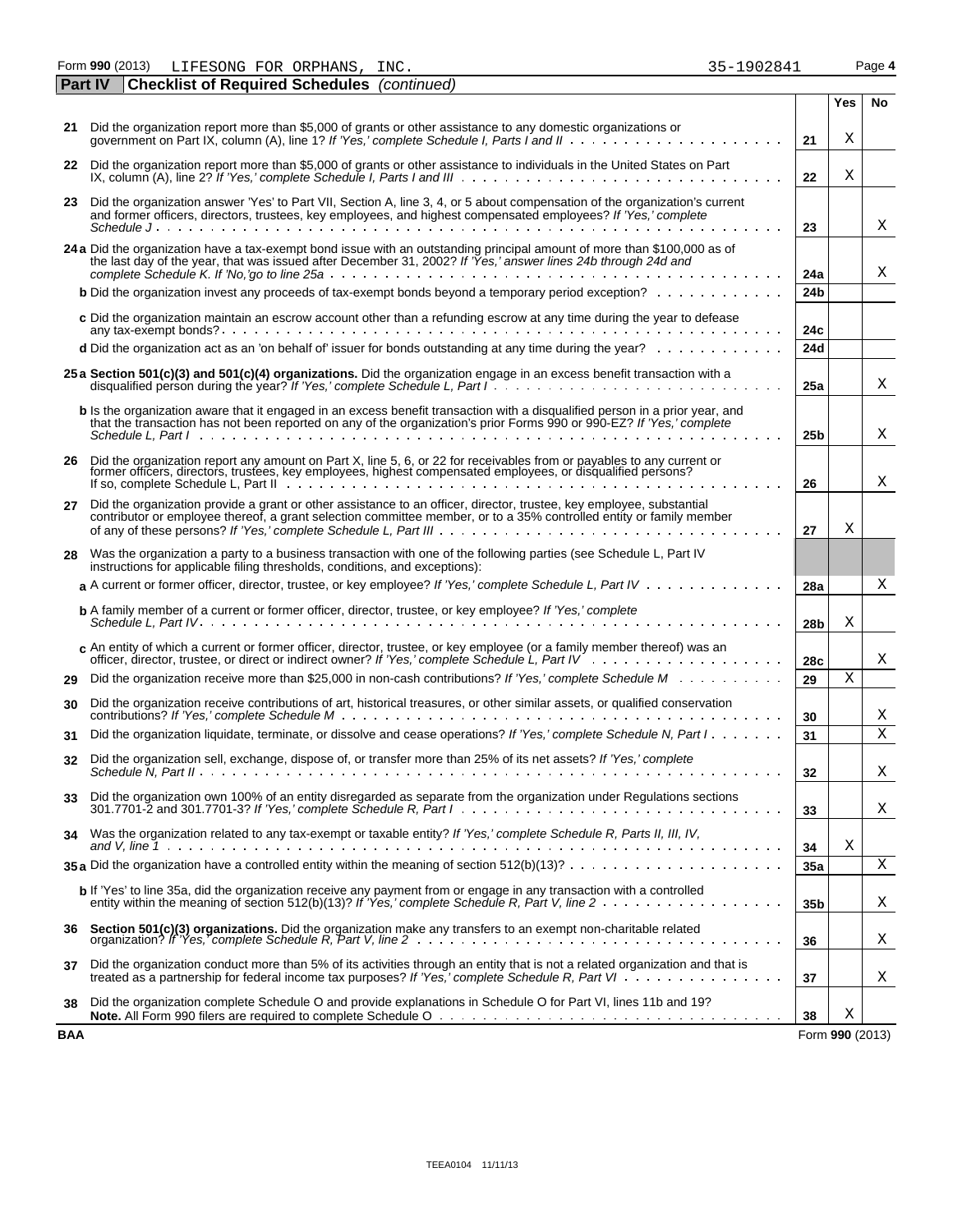|            | Form 990 (2013)<br>35-1902841<br>LIFESONG FOR ORPHANS, INC.                                                                                                                                                                        |                 |                 | Page 5 |
|------------|------------------------------------------------------------------------------------------------------------------------------------------------------------------------------------------------------------------------------------|-----------------|-----------------|--------|
| Part V     | <b>Statements Regarding Other IRS Filings and Tax Compliance</b>                                                                                                                                                                   |                 |                 |        |
|            | Check if Schedule O contains a response or note to any line in this Part V                                                                                                                                                         |                 |                 |        |
|            |                                                                                                                                                                                                                                    |                 | <b>Yes</b>      | No     |
|            | <b>1a</b> Enter the number reported in Box 3 of Form 1096. Enter -0- if not applicable<br>1al<br>29                                                                                                                                |                 |                 |        |
|            | <b>b</b> Enter the number of Forms W-2G included in line 1a. Enter -0- if not applicable<br>1 b<br>$\Omega$                                                                                                                        |                 |                 |        |
|            | c Did the organization comply with backup withholding rules for reportable payments to vendors and reportable gaming                                                                                                               |                 |                 |        |
|            |                                                                                                                                                                                                                                    | 1 <sub>c</sub>  | Χ               |        |
|            | 2 a Enter the number of employees reported on Form W-3, Transmittal of Wage and Tax State-<br>ments, filed for the calendar year ending with or within the year covered by this return $\dots$ .<br>2 a<br>31                      |                 |                 |        |
|            | <b>b</b> If at least one is reported on line 2a, did the organization file all required federal employment tax returns?                                                                                                            | 2 <sub>b</sub>  | Χ               |        |
|            | Note. If the sum of lines 1a and 2a is greater than 250, you may be required to e-file (see instructions)                                                                                                                          |                 |                 |        |
|            | 3 a Did the organization have unrelated business gross income of \$1,000 or more during the year?                                                                                                                                  | Зa              |                 | Χ      |
|            |                                                                                                                                                                                                                                    | 3 <sub>b</sub>  |                 |        |
|            | 4 a At any time during the calendar year, did the organization have an interest in, or a signature or other authority over, a                                                                                                      |                 |                 |        |
|            | financial account in a foreign country (such as a bank account, securities account, or other financial account)?                                                                                                                   | 4 a             | Χ               |        |
|            | <b>b</b> If 'Yes,' enter the name of the foreign country: ►<br>See Foreign Countries                                                                                                                                               |                 |                 |        |
|            | See instructions for filing requirements for Form TD F 90-22.1, Report of Foreign Bank and Financial Accounts.                                                                                                                     |                 |                 |        |
|            |                                                                                                                                                                                                                                    | 5 a             |                 | Χ      |
|            | <b>b</b> Did any taxable party notify the organization that it was or is a party to a prohibited tax shelter transaction?                                                                                                          | 5 <sub>b</sub>  |                 | Χ      |
|            |                                                                                                                                                                                                                                    | 5c              |                 |        |
|            | 6 a Does the organization have annual gross receipts that are normally greater than \$100,000, and did the organization solicit any contributions that were not tax deductible as charitable contributions?                        | 6а              |                 | Χ      |
|            | b If 'Yes,' did the organization include with every solicitation an express statement that such contributions or gifts were                                                                                                        |                 |                 |        |
|            |                                                                                                                                                                                                                                    | 6b              |                 |        |
|            | 7 Organizations that may receive deductible contributions under section 170(c).                                                                                                                                                    |                 |                 |        |
|            | a Did the organization receive a payment in excess of \$75 made partly as a contribution and partly for goods and                                                                                                                  | 7a              | Χ               |        |
|            | <b>b</b> If 'Yes,' did the organization notify the donor of the value of the goods or services provided?                                                                                                                           | 7 <sub>b</sub>  | Χ               |        |
|            | c Did the organization sell, exchange, or otherwise dispose of tangible personal property for which it was required to file<br>Form 8282?                                                                                          | 7 с             |                 | Χ      |
|            | <b>d</b> If 'Yes,' indicate the number of Forms 8282 filed during the year $\ldots \ldots \ldots \ldots \ldots$<br>7 dl                                                                                                            |                 |                 |        |
|            | <b>e</b> Did the organization receive any funds, directly or indirectly, to pay premiums on a personal benefit contract? $\dots \dots \dots$                                                                                       | <b>7e</b>       |                 | Χ      |
|            | f Did the organization, during the year, pay premiums, directly or indirectly, on a personal benefit contract?                                                                                                                     | 7f              |                 | Χ      |
|            | g If the organization received a contribution of qualified intellectual property, did the organization file Form 8899                                                                                                              |                 |                 |        |
|            | as required?                                                                                                                                                                                                                       | 7 g             |                 |        |
|            | h If the organization received a contribution of cars, boats, airplanes, or other vehicles, did the organization file a<br>Form 1098-C? .                                                                                          | 7 h             |                 | Χ      |
|            |                                                                                                                                                                                                                                    |                 |                 |        |
|            | Sponsoring organizations maintaining donor advised funds and section 509(a)(3) supporting organizations. Did the<br>supporting organization, or a donor advised fund maintained by a sponsoring organization, have excess business | 8               |                 | X      |
| 9.         | Sponsoring organizations maintaining donor advised funds.                                                                                                                                                                          |                 |                 |        |
|            |                                                                                                                                                                                                                                    | 9 a             |                 | Χ      |
|            |                                                                                                                                                                                                                                    | 9 b             |                 | Χ      |
|            | 10 Section 501(c)(7) organizations. Enter:                                                                                                                                                                                         |                 |                 |        |
|            | a Initiation fees and capital contributions included on Part VIII, line 12.<br>10a                                                                                                                                                 |                 |                 |        |
|            | <b>b</b> Gross receipts, included on Form 990, Part VIII, line 12, for public use of club facilities<br>10 <sub>b</sub>                                                                                                            |                 |                 |        |
| 11         | Section 501(c)(12) organizations. Enter:                                                                                                                                                                                           |                 |                 |        |
|            | 11a                                                                                                                                                                                                                                |                 |                 |        |
|            | <b>b</b> Gross income from other sources (Do not net amounts due or paid to other sources                                                                                                                                          |                 |                 |        |
|            | 11 b                                                                                                                                                                                                                               |                 |                 |        |
|            | 12a Section 4947(a)(1) non-exempt charitable trusts. Is the organization filing Form 990 in lieu of Form 1041?                                                                                                                     | 12 a            |                 |        |
|            | 12 <sub>b</sub><br><b>b</b> If 'Yes,' enter the amount of tax-exempt interest received or accrued during the year $\dots$                                                                                                          |                 |                 |        |
|            | 13 Section 501(c)(29) qualified nonprofit health insurance issuers.                                                                                                                                                                |                 |                 |        |
|            | Note. See the instructions for additional information the organization must report on Schedule O.                                                                                                                                  | 13 a            |                 |        |
|            | <b>b</b> Enter the amount of reserves the organization is required to maintain by the states in                                                                                                                                    |                 |                 |        |
|            | which the organization is licensed to issue qualified health plans $\ldots$ , $\ldots$ , $\ldots$ , $\ldots$ , $\ldots$<br>13 <sub>b</sub>                                                                                         |                 |                 |        |
|            | <b>c</b> Enter the amount of reserves on hand $\ldots$ , $\ldots$ , $\ldots$ , $\ldots$ , $\ldots$ , $\ldots$ , $\ldots$ , $\ldots$ , $\ldots$<br>13c                                                                              |                 |                 |        |
|            |                                                                                                                                                                                                                                    | 14 a            |                 | X      |
|            | <b>b</b> If 'Yes,' has it filed a Form 720 to report these payments? If 'No,' provide an explanation in Schedule $0, \ldots, \ldots, \ldots$                                                                                       | 14 <sub>b</sub> |                 |        |
| <b>BAA</b> | TEEA0105 07/02/13                                                                                                                                                                                                                  |                 | Form 990 (2013) |        |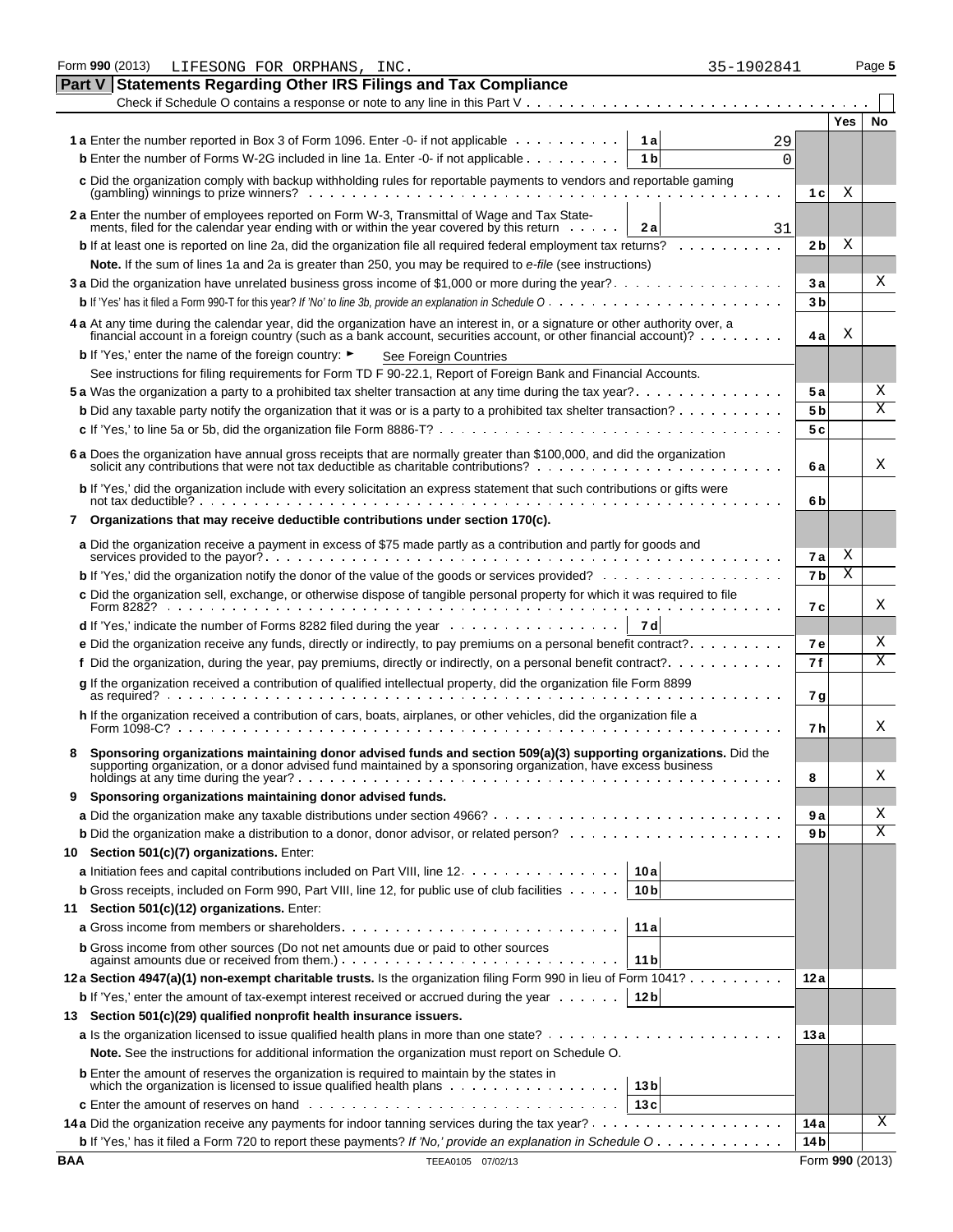|              | Schedule O. See instructions.                                                                                                                                                                                                                                                                                                    |                  |                 |              |
|--------------|----------------------------------------------------------------------------------------------------------------------------------------------------------------------------------------------------------------------------------------------------------------------------------------------------------------------------------|------------------|-----------------|--------------|
|              |                                                                                                                                                                                                                                                                                                                                  |                  |                 | $\mathbf{X}$ |
|              | <b>Section A. Governing Body and Management</b>                                                                                                                                                                                                                                                                                  |                  |                 |              |
|              |                                                                                                                                                                                                                                                                                                                                  |                  | <b>Yes</b>      | No.          |
|              | 1al<br><b>1 a</b> Enter the number of voting members of the governing body at the end of the tax year<br>If there are material differences in voting rights among members<br>of the governing body, or if the governing body delegated broad<br>authority to an executive committee or similar committee, explain in Schedule O. |                  |                 |              |
|              |                                                                                                                                                                                                                                                                                                                                  |                  |                 |              |
|              | <b>b</b> Enter the number of voting members included in line 1a, above, who are independent $\dots$ , $\begin{bmatrix} 1 & b \end{bmatrix}$<br>7<br>Did any officer, director, trustee, or key employee have a family relationship or a business relationship with any other                                                     |                  |                 |              |
| $\mathbf{2}$ |                                                                                                                                                                                                                                                                                                                                  | $\mathbf{2}$     | Χ               |              |
|              |                                                                                                                                                                                                                                                                                                                                  |                  |                 |              |
| 3            | Did the organization delegate control over management duties customarily performed by or under the direct supervision<br>of officers, directors or trustees, or key employees to a management company or other person?                                                                                                           | 3                |                 | Χ            |
|              | Did the organization make any significant changes to its governing documents                                                                                                                                                                                                                                                     |                  |                 |              |
|              |                                                                                                                                                                                                                                                                                                                                  | 4                |                 | Χ            |
| 5            | Did the organization become aware during the year of a significant diversion of the organization's assets?                                                                                                                                                                                                                       | 5                |                 | X            |
| 6            |                                                                                                                                                                                                                                                                                                                                  | 6                |                 | Χ            |
|              | 7 a Did the organization have members, stockholders, or other persons who had the power to elect or appoint one or more                                                                                                                                                                                                          | 7а               |                 | Χ            |
|              | <b>b</b> Are any governance decisions of the organization reserved to (or subject to approval by) members,                                                                                                                                                                                                                       |                  |                 |              |
|              |                                                                                                                                                                                                                                                                                                                                  | 7 b              |                 | Χ            |
| 8            | Did the organization contemporaneously document the meetings held or written actions undertaken during the year by<br>the following:                                                                                                                                                                                             |                  |                 |              |
|              |                                                                                                                                                                                                                                                                                                                                  | 8а               | Χ               |              |
|              |                                                                                                                                                                                                                                                                                                                                  | 8b               | Χ               |              |
| 9            | Is there any officer, director, trustee, or key employee listed in Part VII, Section A, who cannot be reached at the                                                                                                                                                                                                             | 9                | Χ               |              |
|              | Section B. Policies (This Section B requests information about policies not required by the Internal Revenue Code.                                                                                                                                                                                                               |                  |                 |              |
|              |                                                                                                                                                                                                                                                                                                                                  |                  | Yes             | <b>No</b>    |
|              |                                                                                                                                                                                                                                                                                                                                  | 10 a             |                 | Χ            |
|              | b If 'Yes,' did the organization have written policies and procedures governing the activities of such chapters, affiliates, and branches to ensure their                                                                                                                                                                        |                  |                 |              |
|              |                                                                                                                                                                                                                                                                                                                                  | 10 <sub>b</sub>  |                 |              |
|              |                                                                                                                                                                                                                                                                                                                                  | 11a              | Χ               |              |
|              | <b>b</b> Describe in Schedule O the process, if any, used by the organization to review this Form 990.                                                                                                                                                                                                                           |                  |                 |              |
|              |                                                                                                                                                                                                                                                                                                                                  | 12 a             | Χ               |              |
|              | <b>b</b> Were officers, directors, or trustees, and key employees required to disclose annually interests that could give rise                                                                                                                                                                                                   | 12 b             | Χ               |              |
|              | c Did the organization regularly and consistently monitor and enforce compliance with the policy? If 'Yes,' describe in                                                                                                                                                                                                          | 12 c             | Χ               |              |
|              |                                                                                                                                                                                                                                                                                                                                  | 13               | Χ               |              |
| 14           |                                                                                                                                                                                                                                                                                                                                  | 14               | Χ               |              |
| 15           | Did the process for determining compensation of the following persons include a review and approval by independent                                                                                                                                                                                                               |                  |                 |              |
|              | persons, comparability data, and contemporaneous substantiation of the deliberation and decision?                                                                                                                                                                                                                                |                  |                 |              |
|              | a The organization's CEO, Executive Director, or top management official with the state of the organization's CEO, Executive Director, or top management official with the state of the state of the state of the state of the                                                                                                   | 15a              | Χ               |              |
|              |                                                                                                                                                                                                                                                                                                                                  | 15 <sub>b</sub>  | X               |              |
|              | If 'Yes' to line 15a or 15b, describe the process in Schedule O. (See instructions.)                                                                                                                                                                                                                                             |                  |                 |              |
|              | 16a Did the organization invest in, contribute assets to, or participate in a joint venture or similar arrangement with a                                                                                                                                                                                                        |                  |                 |              |
|              |                                                                                                                                                                                                                                                                                                                                  | 16 a             |                 | Χ            |
|              | b If 'Yes,' did the organization follow a written policy or procedure requiring the organization to evaluate its<br>participation in joint venture arrangements under applicable federal tax law, and taken steps to safeguard the                                                                                               |                  |                 |              |
|              |                                                                                                                                                                                                                                                                                                                                  | 16 <sub>b</sub>  |                 |              |
|              | <b>Section C. Disclosure</b>                                                                                                                                                                                                                                                                                                     |                  |                 |              |
| 17           | List the states with which a copy of this Form 990 is required to be filed ►<br>See Form 990, Page 6, Line 17 (continued)                                                                                                                                                                                                        |                  |                 |              |
| 18           | Section 6104 requires an organization to make its Forms 1023 (or 1024 if applicable), 990, and 990-T (501(c)(3)s only) available for public                                                                                                                                                                                      |                  |                 |              |
|              | inspection. Indicate how you make these available. Check all that apply.<br>Other (explain in Schedule O)<br>$\mathbf x$<br>Another's website<br>Upon request<br>Own website                                                                                                                                                     |                  |                 |              |
| 19           | Describe in Schedule O whether (and if so, how) the organization makes its governing documents, conflict of interest policy, and financial statements available to<br>the public during the tax year.                                                                                                                            |                  |                 |              |
| 20           | State the name, physical address, and telephone number of the person who possesses the books and records of the organization:                                                                                                                                                                                                    |                  |                 |              |
|              | LIFESONG FOR ORPHANS 202 NORTH FORD STREET GRIDLEY<br>IL 61744                                                                                                                                                                                                                                                                   | $(309)$ 747-3556 |                 |              |
| BAA          | TEEA0106 07/02/13                                                                                                                                                                                                                                                                                                                |                  | Form 990 (2013) |              |
|              |                                                                                                                                                                                                                                                                                                                                  |                  |                 |              |
|              |                                                                                                                                                                                                                                                                                                                                  |                  |                 |              |

**Part VI Governance, Management and Disclosure** *For each 'Yes' response to lines 2 through 7b below, and for a 'No' response to line 8a, 8b, or 10b below, describe the circumstances, processes, or changes in*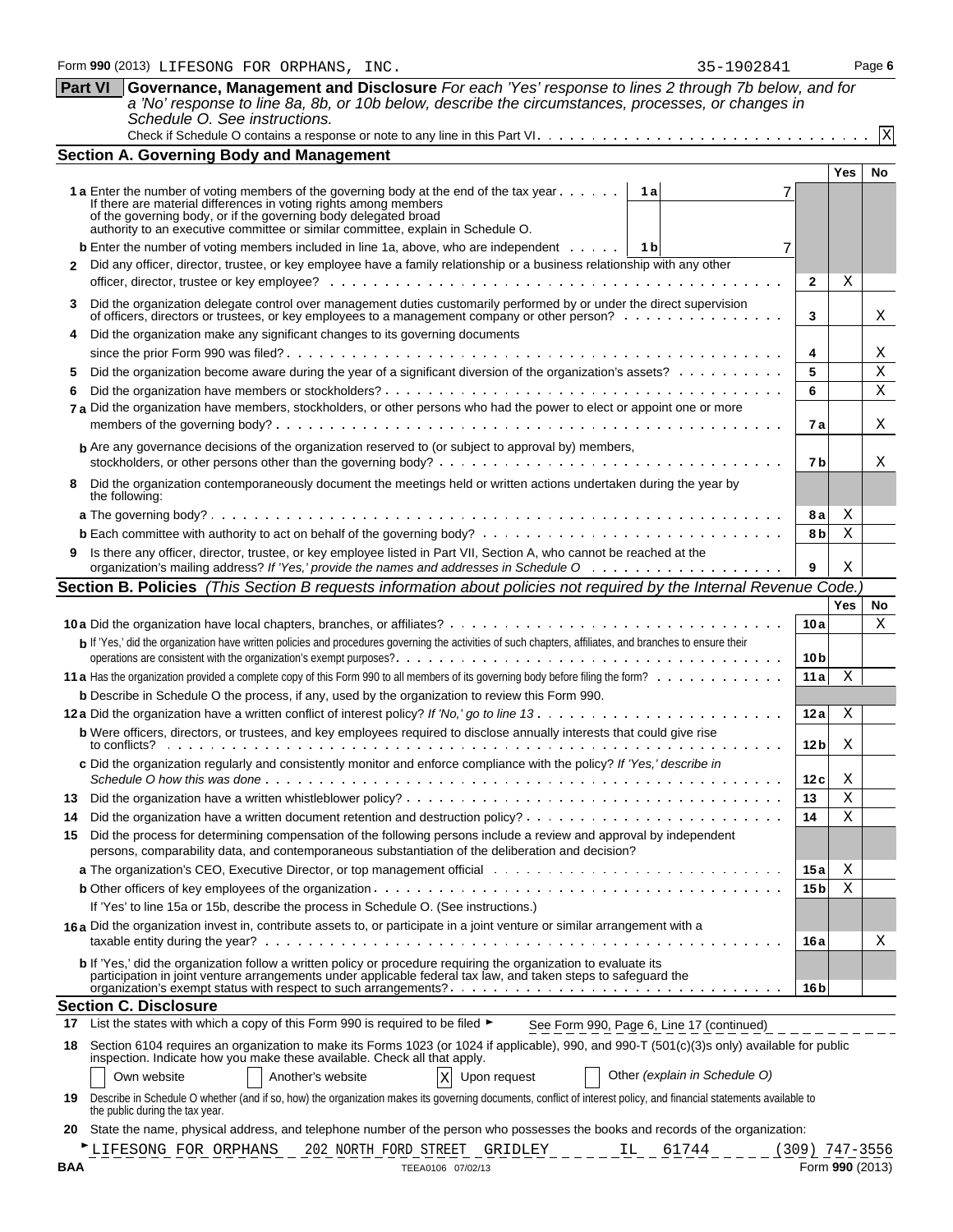| Form 990 (2013)<br>LIFESONG FOR ORPHANS, INC.                                                                                                                                                                                      | 35-1902841 | Page 7 |
|------------------------------------------------------------------------------------------------------------------------------------------------------------------------------------------------------------------------------------|------------|--------|
| Part VII Compensation of Officers, Directors, Trustees, Key Employees, Highest Compensated Employees, and<br><b>Independent Contractors</b>                                                                                        |            |        |
|                                                                                                                                                                                                                                    |            |        |
| Section A. Officers, Directors, Trustees, Key Employees, and Highest Compensated Employees                                                                                                                                         |            |        |
| 1 a Complete this table for all persons required to be listed. Report compensation for the calendar year ending with or within the<br>organization's tax year.                                                                     |            |        |
| • List all of the organization's <b>current</b> officers, directors, trustees (whether individuals or organizations), regardless of amount of<br>compensation. Enter -0- in columns (D), (E), and (F) if no compensation was paid. |            |        |
| • List all of the organization's current key employees, if any. See instructions for definition of 'key employee.'                                                                                                                 |            |        |
|                                                                                                                                                                                                                                    |            |        |

? List the organization's five **current** highest compensated employees (other than an officer, director, trustee, or key employee) who received reportable compensation (Box 5 of Form W-2 and/or Box 7 of Form 1099-MISC) of more than \$100,000 from the organization and any related organizations.

? List all of the organization's **former** officers, key employees, and highest compensated employees who received more than \$100,000 of reportable compensation from the organization and any related organizations.

? List all of the organization's **former directors or trustees** that received, in the capacity as a former director or trustee of the organization, more than \$10,000 of reportable compensation from the organization and any related organizations.

List persons in the following order: individual trustees or directors; institutional trustees; officers; key employees; highest compensated employees; and former such persons.

Check this box if neither the organization nor any related organization compensated any current officer, director, or trustee.

|                                        |                                                                                          | (C)                               |                                 |   |              |                                                                                                          |  |                                        |                                          |                                                                          |
|----------------------------------------|------------------------------------------------------------------------------------------|-----------------------------------|---------------------------------|---|--------------|----------------------------------------------------------------------------------------------------------|--|----------------------------------------|------------------------------------------|--------------------------------------------------------------------------|
| (A)<br>Name and Title                  | (B)<br>Average<br>hours per                                                              |                                   |                                 |   |              | Position (do not check more than<br>one box, unless person is both an<br>officer and a director/trustee) |  | (D)<br>Reportable<br>compensation from | (E)<br>Reportable<br>compensation from   | (F)<br>Estimated<br>amount of other                                      |
|                                        | week (list<br>any hours<br>for related<br>organiza-<br>tions<br>below<br>dotted<br>line) | Individual trustee<br>or director | Officer<br>nstitutional trustee |   | Key employee | Former<br>Highest compensated<br>employee                                                                |  | the organization<br>(W-2/1099-MISC)    | related organizations<br>(W-2/1099-MISC) | compensation<br>from the<br>organization<br>and related<br>organizations |
| $(1)$ GREG GRAMM                       | 1.00                                                                                     |                                   |                                 |   |              |                                                                                                          |  |                                        |                                          |                                                                          |
| <b>DIRECTOR</b>                        |                                                                                          | X                                 |                                 |   |              |                                                                                                          |  | $\Omega$                               | $\mathbf{0}$ .                           | $\boldsymbol{0}$ .                                                       |
| (2) ROBERT HOERR                       | 1.00                                                                                     |                                   |                                 |   |              |                                                                                                          |  |                                        |                                          |                                                                          |
| <b>DIRECTOR</b>                        |                                                                                          | Χ                                 |                                 |   |              |                                                                                                          |  | 0                                      | $\mathbf{0}$                             | $\mathbf 0$ .                                                            |
| (3) JOEL CLOUSING                      | 1.00                                                                                     |                                   |                                 |   |              |                                                                                                          |  |                                        |                                          |                                                                          |
| <b>DIRECTOR</b>                        |                                                                                          | Χ                                 |                                 |   |              |                                                                                                          |  | 0                                      | $\Omega$ .                               | $0$ .                                                                    |
| (4) TIMOTHY WALLEN                     | 1.00                                                                                     |                                   |                                 |   |              |                                                                                                          |  |                                        |                                          |                                                                          |
| <b>DIRECTOR</b>                        |                                                                                          | х                                 |                                 |   |              |                                                                                                          |  | 0.                                     | $0$ .                                    | $\mathbf 0$ .                                                            |
| (5) PHILLIP GOAD                       | 1.00                                                                                     |                                   |                                 |   |              |                                                                                                          |  |                                        | $\overline{0}$ .                         |                                                                          |
| <b>DIRECTOR</b><br>(6) GARY RINGGER    | 20.00                                                                                    | Χ                                 |                                 |   |              |                                                                                                          |  | 0.                                     |                                          | $0$ .                                                                    |
| CHAIRMAN                               |                                                                                          | х                                 |                                 | Χ |              |                                                                                                          |  | $\mathbf 0$ .                          | $\mathbf 0$ .                            | $\boldsymbol{0}$ .                                                       |
| (7) MARLA RINGGER                      | 15.00                                                                                    |                                   |                                 |   |              |                                                                                                          |  |                                        |                                          |                                                                          |
| SECRETARY/TREASURER                    |                                                                                          | Χ                                 |                                 | Χ |              |                                                                                                          |  | 0                                      | $\mathbf{0}$ .                           | $0$ .                                                                    |
| (8) N. ANDREW LEHMAN<br>VICE-PRESIDENT | 40.00                                                                                    |                                   |                                 | Χ |              |                                                                                                          |  | 121,481                                | $\mathbf 0$ .                            | 13,600.                                                                  |
| (9) KORY KAEB<br>VP - OPERATIONS       | 40.00                                                                                    |                                   |                                 | Χ |              |                                                                                                          |  | 94,590.                                | 0.                                       | 16,700.                                                                  |
| (10) MARTHA BAHLER<br><b>CFO</b>       | 40.00                                                                                    |                                   |                                 | X |              |                                                                                                          |  | 43,523                                 | 0.                                       | 5,000.                                                                   |
| (11)                                   |                                                                                          |                                   |                                 |   |              |                                                                                                          |  |                                        |                                          |                                                                          |
| (12)                                   |                                                                                          |                                   |                                 |   |              |                                                                                                          |  |                                        |                                          |                                                                          |
| (13)                                   |                                                                                          |                                   |                                 |   |              |                                                                                                          |  |                                        |                                          |                                                                          |
| (14)                                   |                                                                                          |                                   |                                 |   |              |                                                                                                          |  |                                        |                                          |                                                                          |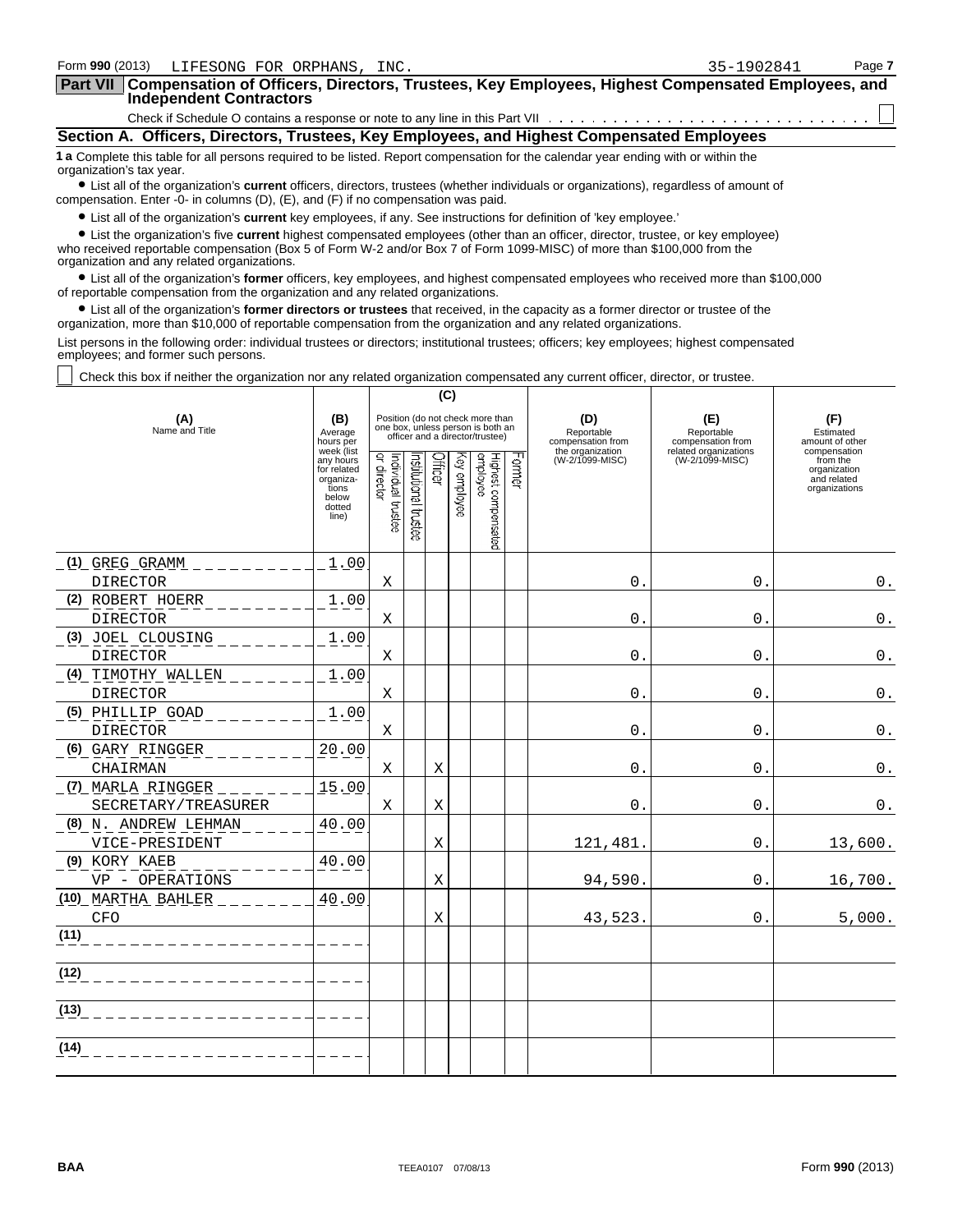|      | Part VII Section A. Officers, Directors, Trustees, Key Employees, and Highest Compensated Employees (continued)                                                                                                                                        |                                                                                                                |                   |                                          |         |                          |                                                                  |                                 |                         |                                 |              |                              |    |
|------|--------------------------------------------------------------------------------------------------------------------------------------------------------------------------------------------------------------------------------------------------------|----------------------------------------------------------------------------------------------------------------|-------------------|------------------------------------------|---------|--------------------------|------------------------------------------------------------------|---------------------------------|-------------------------|---------------------------------|--------------|------------------------------|----|
|      |                                                                                                                                                                                                                                                        | (B)                                                                                                            |                   |                                          |         | (C)                      |                                                                  |                                 |                         |                                 |              |                              |    |
|      | (A)                                                                                                                                                                                                                                                    | Average                                                                                                        |                   |                                          |         | Position                 | (do not check more than one                                      |                                 | (D)                     | (E)                             |              | (F)                          |    |
|      | Name and title                                                                                                                                                                                                                                         | hours<br>per                                                                                                   |                   |                                          |         |                          | box, unless person is both an<br>officer and a director/trustee) | Reportable<br>compensation from |                         | Reportable<br>compensation from |              | Estimated<br>amount of other |    |
|      |                                                                                                                                                                                                                                                        | week<br>the organization<br>Former<br>Highest compensated<br>employee<br>list any)<br>(W-2/1099-MISC)<br>hours |                   | related organizations<br>(W-2/1099-MISC) |         | compensation<br>from the |                                                                  |                                 |                         |                                 |              |                              |    |
|      |                                                                                                                                                                                                                                                        | for<br>related                                                                                                 | or director       |                                          | Officer | Key employee             |                                                                  |                                 |                         |                                 |              | organization<br>and related  |    |
|      |                                                                                                                                                                                                                                                        | organiza<br>- tions                                                                                            |                   |                                          |         |                          |                                                                  |                                 |                         |                                 |              | organizations                |    |
|      |                                                                                                                                                                                                                                                        | below<br>dotted                                                                                                | ndividual trustee | rstitutional trustes                     |         |                          |                                                                  |                                 |                         |                                 |              |                              |    |
|      |                                                                                                                                                                                                                                                        | line)                                                                                                          |                   |                                          |         |                          |                                                                  |                                 |                         |                                 |              |                              |    |
|      |                                                                                                                                                                                                                                                        |                                                                                                                |                   |                                          |         |                          |                                                                  |                                 |                         |                                 |              |                              |    |
|      |                                                                                                                                                                                                                                                        |                                                                                                                |                   |                                          |         |                          |                                                                  |                                 |                         |                                 |              |                              |    |
| (16) |                                                                                                                                                                                                                                                        |                                                                                                                |                   |                                          |         |                          |                                                                  |                                 |                         |                                 |              |                              |    |
|      |                                                                                                                                                                                                                                                        |                                                                                                                |                   |                                          |         |                          |                                                                  |                                 |                         |                                 |              |                              |    |
| (17) |                                                                                                                                                                                                                                                        |                                                                                                                |                   |                                          |         |                          |                                                                  |                                 |                         |                                 |              |                              |    |
|      |                                                                                                                                                                                                                                                        |                                                                                                                |                   |                                          |         |                          |                                                                  |                                 |                         |                                 |              |                              |    |
| (18) |                                                                                                                                                                                                                                                        |                                                                                                                |                   |                                          |         |                          |                                                                  |                                 |                         |                                 |              |                              |    |
|      |                                                                                                                                                                                                                                                        |                                                                                                                |                   |                                          |         |                          |                                                                  |                                 |                         |                                 |              |                              |    |
| (19) |                                                                                                                                                                                                                                                        |                                                                                                                |                   |                                          |         |                          |                                                                  |                                 |                         |                                 |              |                              |    |
|      |                                                                                                                                                                                                                                                        |                                                                                                                |                   |                                          |         |                          |                                                                  |                                 |                         |                                 |              |                              |    |
| (20) |                                                                                                                                                                                                                                                        |                                                                                                                |                   |                                          |         |                          |                                                                  |                                 |                         |                                 |              |                              |    |
|      |                                                                                                                                                                                                                                                        |                                                                                                                |                   |                                          |         |                          |                                                                  |                                 |                         |                                 |              |                              |    |
| (21) |                                                                                                                                                                                                                                                        |                                                                                                                |                   |                                          |         |                          |                                                                  |                                 |                         |                                 |              |                              |    |
| (22) |                                                                                                                                                                                                                                                        |                                                                                                                |                   |                                          |         |                          |                                                                  |                                 |                         |                                 |              |                              |    |
|      |                                                                                                                                                                                                                                                        |                                                                                                                |                   |                                          |         |                          |                                                                  |                                 |                         |                                 |              |                              |    |
| (23) |                                                                                                                                                                                                                                                        |                                                                                                                |                   |                                          |         |                          |                                                                  |                                 |                         |                                 |              |                              |    |
|      |                                                                                                                                                                                                                                                        |                                                                                                                |                   |                                          |         |                          |                                                                  |                                 |                         |                                 |              |                              |    |
| (24) |                                                                                                                                                                                                                                                        |                                                                                                                |                   |                                          |         |                          |                                                                  |                                 |                         |                                 |              |                              |    |
|      |                                                                                                                                                                                                                                                        |                                                                                                                |                   |                                          |         |                          |                                                                  |                                 |                         |                                 |              |                              |    |
| (25) |                                                                                                                                                                                                                                                        |                                                                                                                |                   |                                          |         |                          |                                                                  |                                 |                         |                                 |              |                              |    |
|      |                                                                                                                                                                                                                                                        |                                                                                                                |                   |                                          |         |                          |                                                                  |                                 |                         |                                 |              |                              |    |
|      | 1 b Sub-total.                                                                                                                                                                                                                                         |                                                                                                                |                   |                                          |         |                          |                                                                  |                                 | 259,594.                | 0.                              |              | 35,300.                      |    |
|      | c Total from continuation sheets to Part VII, Section A                                                                                                                                                                                                |                                                                                                                |                   |                                          |         |                          |                                                                  |                                 |                         |                                 |              |                              |    |
|      | 2 Total number of individuals (including but not limited to those listed above) who received more than \$100,000 of reportable compensation                                                                                                            |                                                                                                                |                   |                                          |         |                          |                                                                  |                                 | 259,594.                | 0.                              |              | 35,300.                      |    |
|      | from the organization $\blacktriangleright$<br>0                                                                                                                                                                                                       |                                                                                                                |                   |                                          |         |                          |                                                                  |                                 |                         |                                 |              |                              |    |
|      |                                                                                                                                                                                                                                                        |                                                                                                                |                   |                                          |         |                          |                                                                  |                                 |                         |                                 |              | Yes                          | No |
| 3    | Did the organization list any former officer, director, or trustee, key employee, or highest compensated employee                                                                                                                                      |                                                                                                                |                   |                                          |         |                          |                                                                  |                                 |                         |                                 |              |                              |    |
|      |                                                                                                                                                                                                                                                        |                                                                                                                |                   |                                          |         |                          |                                                                  |                                 |                         |                                 | 3            |                              | Χ  |
| 4    | For any individual listed on line 1a, is the sum of reportable compensation and other compensation from                                                                                                                                                |                                                                                                                |                   |                                          |         |                          |                                                                  |                                 |                         |                                 |              |                              |    |
|      | the organization and related organizations greater than \$150,000? If 'Yes' complete Schedule J for                                                                                                                                                    |                                                                                                                |                   |                                          |         |                          |                                                                  |                                 |                         |                                 | 4            |                              | Χ  |
| 5    | Did any person listed on line 1a receive or accrue compensation from any unrelated organization or individual                                                                                                                                          |                                                                                                                |                   |                                          |         |                          |                                                                  |                                 |                         |                                 |              |                              |    |
|      |                                                                                                                                                                                                                                                        |                                                                                                                |                   |                                          |         |                          |                                                                  |                                 |                         |                                 | 5            |                              | Χ  |
|      | <b>Section B. Independent Contractors</b>                                                                                                                                                                                                              |                                                                                                                |                   |                                          |         |                          |                                                                  |                                 |                         |                                 |              |                              |    |
| 1.   | Complete this table for your five highest compensated independent contractors that received more than \$100,000 of<br>compensation from the organization. Report compensation for the calendar year ending with or within the organization's tax year. |                                                                                                                |                   |                                          |         |                          |                                                                  |                                 |                         |                                 |              |                              |    |
|      | (A)                                                                                                                                                                                                                                                    |                                                                                                                |                   |                                          |         |                          |                                                                  |                                 | (B)                     |                                 | (C)          |                              |    |
|      | Name and business address                                                                                                                                                                                                                              |                                                                                                                |                   |                                          |         |                          |                                                                  |                                 | Description of services |                                 | Compensation |                              |    |
|      |                                                                                                                                                                                                                                                        |                                                                                                                |                   |                                          |         |                          |                                                                  |                                 |                         |                                 |              |                              |    |
|      |                                                                                                                                                                                                                                                        |                                                                                                                |                   |                                          |         |                          |                                                                  |                                 |                         |                                 |              |                              |    |
|      |                                                                                                                                                                                                                                                        |                                                                                                                |                   |                                          |         |                          |                                                                  |                                 |                         |                                 |              |                              |    |
|      |                                                                                                                                                                                                                                                        |                                                                                                                |                   |                                          |         |                          |                                                                  |                                 |                         |                                 |              |                              |    |
|      |                                                                                                                                                                                                                                                        |                                                                                                                |                   |                                          |         |                          |                                                                  |                                 |                         |                                 |              |                              |    |
|      | 2 Total number of independent contractors (including but not limited to those listed above) who received more than                                                                                                                                     |                                                                                                                |                   |                                          |         |                          |                                                                  |                                 |                         |                                 |              |                              |    |
| BAA  | \$100,000 of compensation from the organization                                                                                                                                                                                                        |                                                                                                                |                   |                                          |         |                          |                                                                  |                                 |                         |                                 |              | Form 990 (2013)              |    |
|      |                                                                                                                                                                                                                                                        |                                                                                                                | TEEA0108 11/11/13 |                                          |         |                          |                                                                  |                                 |                         |                                 |              |                              |    |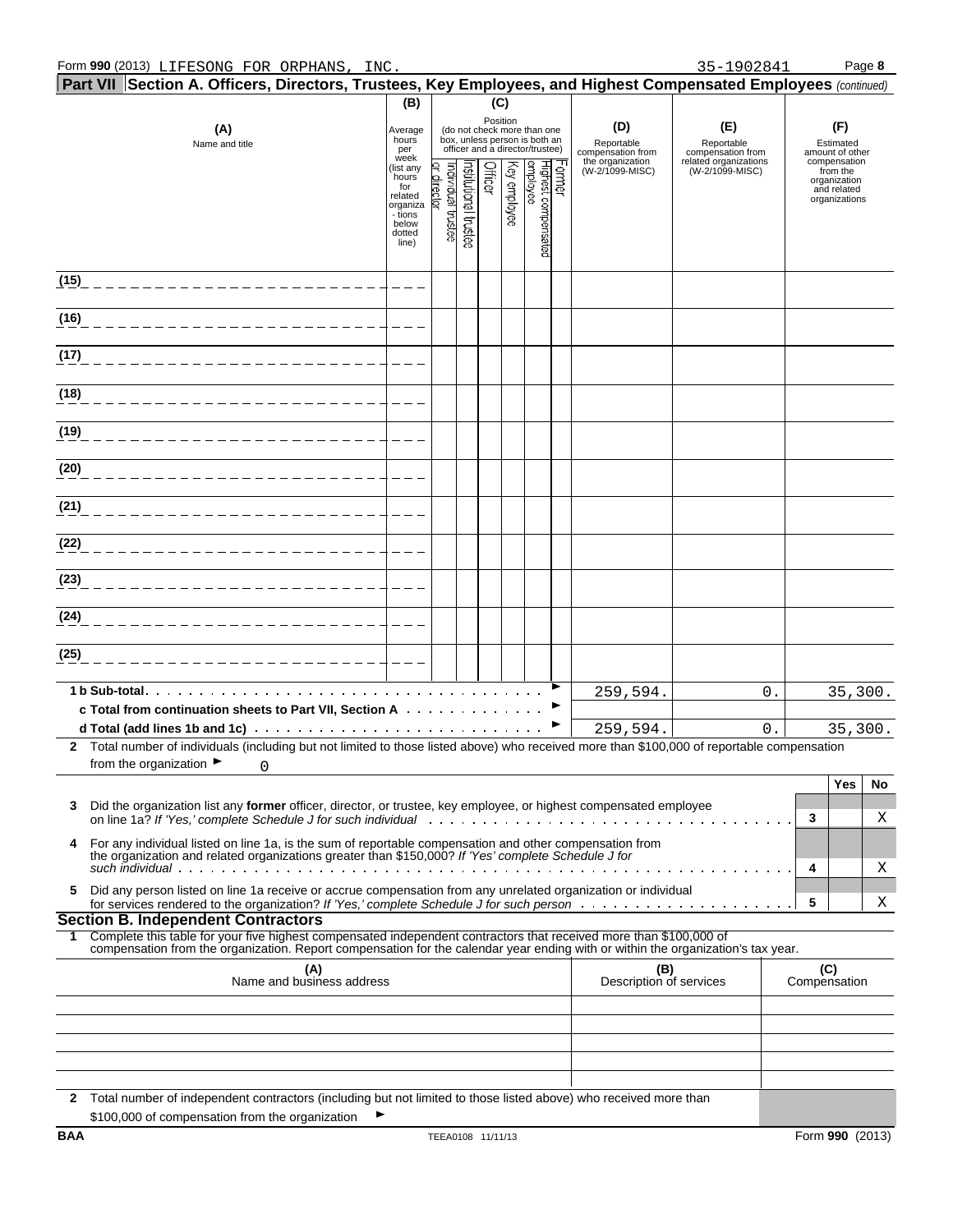#### **Part VIII Statement of Revenue**

|                                                                                                           | II GIL VIII I | <b>ORIGINGIN OF IVERGING</b>                                                                                                |                             |                      |                                                    |                                         |                                                                  |
|-----------------------------------------------------------------------------------------------------------|---------------|-----------------------------------------------------------------------------------------------------------------------------|-----------------------------|----------------------|----------------------------------------------------|-----------------------------------------|------------------------------------------------------------------|
|                                                                                                           |               |                                                                                                                             |                             | (A)<br>Total revenue | (B)<br>Related or<br>exempt<br>function<br>revenue | (C)<br>Unrelated<br>business<br>revenue | (D)<br>Revenue<br>excluded from tax<br>under sections<br>512-514 |
|                                                                                                           |               | 1 a Federated campaigns                                                                                                     | 1 a                         |                      |                                                    |                                         |                                                                  |
|                                                                                                           |               | <b>b</b> Membership dues                                                                                                    | 1 b                         |                      |                                                    |                                         |                                                                  |
|                                                                                                           |               | c Fundraising events                                                                                                        | 1 <sub>c</sub><br>121, 151. |                      |                                                    |                                         |                                                                  |
|                                                                                                           |               | d Related organizations                                                                                                     | 1 d<br>263,870.             |                      |                                                    |                                         |                                                                  |
|                                                                                                           |               | e Government grants (contributions)                                                                                         | 1 e                         |                      |                                                    |                                         |                                                                  |
| PROGRAM SERVICE REVENUE CONTRIBUTIONS, GIFTS, GRANTS<br>PROGRAM SERVICE REVENUE AND OTHER SIMILAR AMOUNTS |               | f All other contributions, gifts, grants, and<br>similar amounts not included above.                                        | $1f$   12, 233, 998.        |                      |                                                    |                                         |                                                                  |
|                                                                                                           |               | g Noncash contributions included in lines 1a-1f: \$                                                                         | 54,687.                     |                      |                                                    |                                         |                                                                  |
|                                                                                                           |               |                                                                                                                             |                             | 12,619,019.          |                                                    |                                         |                                                                  |
|                                                                                                           |               |                                                                                                                             | <b>Business Code</b>        |                      |                                                    |                                         |                                                                  |
|                                                                                                           |               | 2a SCHOOL FEES & OTHER                                                                                                      | 611600                      | 16,744.              | 16,744.                                            | 0.                                      | $0$ .                                                            |
|                                                                                                           |               | <b>b</b> AGRICULTURE REVENUE $_{-}$                                                                                         | 111000                      | 147,837.             | 147,837.                                           | 0.                                      | $0_{\perp}$                                                      |
|                                                                                                           | c             | ________________                                                                                                            |                             |                      |                                                    |                                         |                                                                  |
|                                                                                                           | d             | ________________                                                                                                            |                             |                      |                                                    |                                         |                                                                  |
|                                                                                                           |               | ________________<br>f All other program service revenue $\ldots$                                                            |                             |                      |                                                    |                                         |                                                                  |
|                                                                                                           |               |                                                                                                                             |                             |                      |                                                    |                                         |                                                                  |
|                                                                                                           |               |                                                                                                                             |                             | 164,581.             |                                                    |                                         |                                                                  |
|                                                                                                           | 3             | Investment income (including dividends, interest and<br>other similar amounts) $\cdots$ $\cdots$ $\cdots$ $\cdots$ $\cdots$ |                             | 25,971.              | $0$ .                                              | 0.                                      | 25,971.                                                          |
|                                                                                                           | 4             | Income from investment of tax-exempt bond proceeds                                                                          |                             |                      |                                                    |                                         |                                                                  |
|                                                                                                           | 5             |                                                                                                                             |                             |                      |                                                    |                                         |                                                                  |
|                                                                                                           |               | (i) Real                                                                                                                    | (ii) Personal               |                      |                                                    |                                         |                                                                  |
|                                                                                                           |               | 6 a Gross rents                                                                                                             |                             |                      |                                                    |                                         |                                                                  |
|                                                                                                           |               | <b>b</b> Less: rental expenses                                                                                              |                             |                      |                                                    |                                         |                                                                  |
|                                                                                                           |               | <b>c</b> Rental income or (loss).                                                                                           |                             |                      |                                                    |                                         |                                                                  |
|                                                                                                           |               | d Net rental income or (loss)                                                                                               |                             |                      |                                                    |                                         |                                                                  |
|                                                                                                           |               | (i) Securities<br><b>7 a</b> Gross amount from sales of                                                                     | (ii) Other                  |                      |                                                    |                                         |                                                                  |
|                                                                                                           |               | assets other than inventory.                                                                                                |                             |                      |                                                    |                                         |                                                                  |
|                                                                                                           |               | <b>b</b> Less: cost or other basis                                                                                          |                             |                      |                                                    |                                         |                                                                  |
|                                                                                                           |               | and sales expenses                                                                                                          |                             |                      |                                                    |                                         |                                                                  |
|                                                                                                           |               | <b>c</b> Gain or (loss) $\cdots$                                                                                            |                             |                      |                                                    |                                         |                                                                  |
|                                                                                                           |               |                                                                                                                             |                             |                      |                                                    |                                         |                                                                  |
|                                                                                                           |               | 8 a Gross income from fundraising events<br>(not including $\cdot$ \$ 121, 151.                                             |                             |                      |                                                    |                                         |                                                                  |
|                                                                                                           |               | of contributions reported on line 1c).                                                                                      |                             |                      |                                                    |                                         |                                                                  |
|                                                                                                           |               | See Part IV, line 18. a                                                                                                     | 19,868.                     |                      |                                                    |                                         |                                                                  |
| <b>OTHER REVENUE</b>                                                                                      |               | <b>b</b> Less: direct expenses                                                                                              | bl<br>92,374.               |                      |                                                    |                                         |                                                                  |
|                                                                                                           |               | c Net income or (loss) from fundraising events $\ldots$                                                                     |                             | $-72,506.$           |                                                    | 0.                                      | $-72,506.$                                                       |
|                                                                                                           |               | <b>9 a</b> Gross income from gaming activities.<br>See Part IV, line 19. $\ldots$ . $\ldots$ a                              |                             |                      |                                                    |                                         |                                                                  |
|                                                                                                           |               | <b>b</b> Less: direct expenses                                                                                              | bl                          |                      |                                                    |                                         |                                                                  |
|                                                                                                           |               | c Net income or (loss) from gaming activities $\dots$ $\blacktriangleright$                                                 |                             |                      |                                                    |                                         |                                                                  |
|                                                                                                           |               | 10a Gross sales of inventory, less returns                                                                                  |                             |                      |                                                    |                                         |                                                                  |
|                                                                                                           |               | and allowances $\cdots$ $\cdots$ a                                                                                          | 54, 354.                    |                      |                                                    |                                         |                                                                  |
|                                                                                                           |               | <b>b</b> Less: cost of goods sold $\cdots$                                                                                  | b<br>49,889.                |                      |                                                    |                                         |                                                                  |
|                                                                                                           |               | c Net income or (loss) from sales of inventory ▶                                                                            |                             | 4,465.               | 0.                                                 | 0.                                      | 4,465.                                                           |
|                                                                                                           |               | Miscellaneous Revenue                                                                                                       | <b>Business Code</b>        |                      |                                                    |                                         |                                                                  |
|                                                                                                           | 11 a          |                                                                                                                             |                             |                      |                                                    |                                         |                                                                  |
|                                                                                                           | b             |                                                                                                                             |                             |                      |                                                    |                                         |                                                                  |
|                                                                                                           |               |                                                                                                                             |                             |                      |                                                    |                                         |                                                                  |
|                                                                                                           |               | d All other revenue<br>e Total. Add lines 11a-11d                                                                           |                             |                      |                                                    |                                         |                                                                  |
|                                                                                                           |               | 12 Total revenue. See instructions $\cdots \cdots \cdots \cdots$   12,741,530.                                              |                             |                      |                                                    |                                         |                                                                  |
|                                                                                                           |               |                                                                                                                             |                             |                      | 164,581.                                           | $0$ .                                   | $-42,070.$                                                       |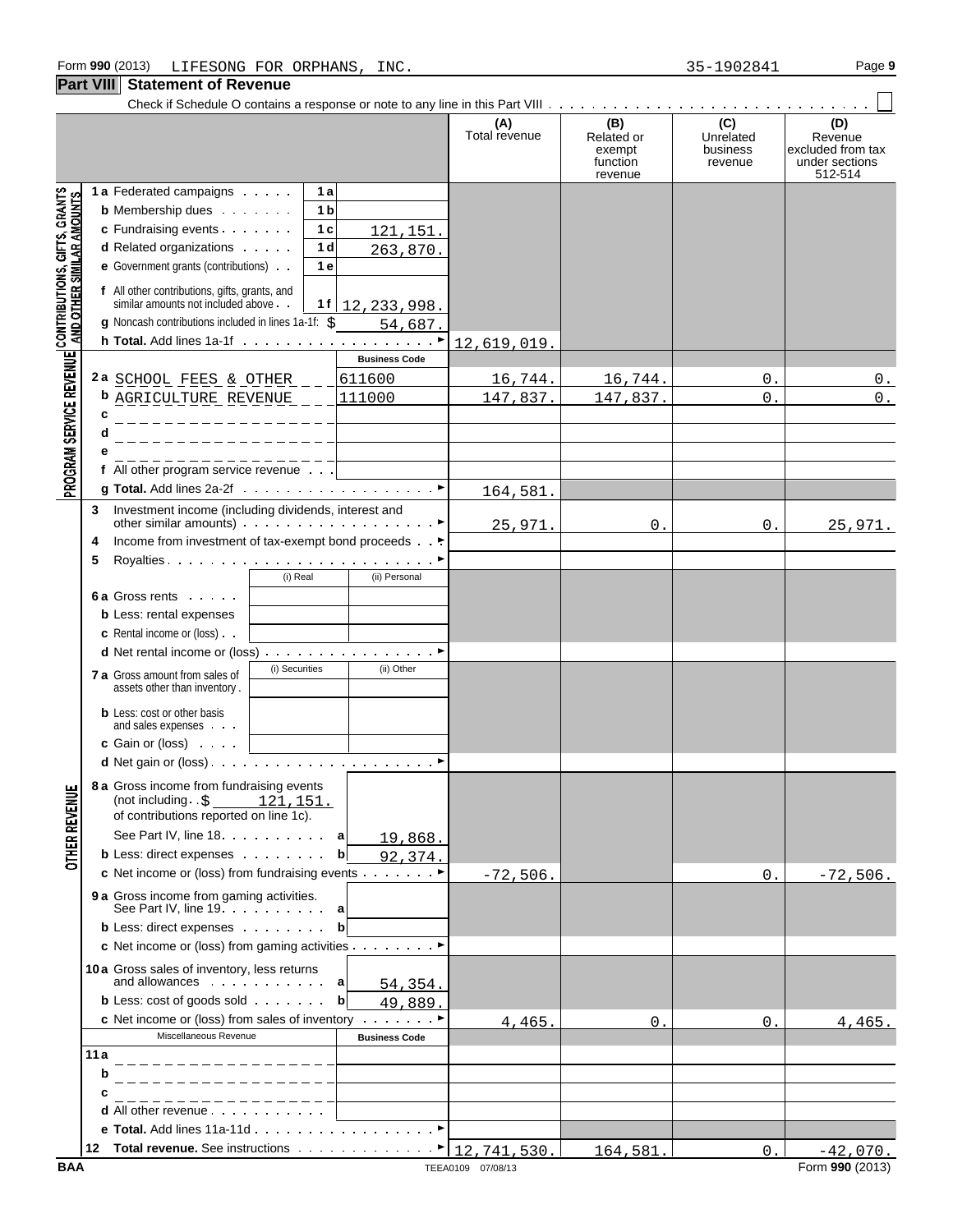#### *Section 501(c)(3) and 501(c)(4) organizations must complete all columns. All other organizations must complete column (A).* Check if Schedule O contains a response or note to any line in this Part IX **Do not include amounts reported on lines**<br> **(A)** (A) (B) (C) (C) (D)<br> **6b, 7b, 8b, 9b, and 10b of Part VIII.** Total expenses Program service Management and Fundraising<br>
expenses expenses expenses expenses **1** Grants and other assistance to governments and organizations in the United States. See Part IV, line 21 . . . . . . . . . . . . . . . . **2** Grants and other assistance to individuals in the United States. See Part IV, line 22 **3** Grants and other assistance to governments, organizations, and individuals outside the United States. See Part IV, lines 15 and 16  $\cdot$  . **4** Benefits paid to or for members **5** Compensation of current officers, directors, trustees, and key employees . . . . . . . . Compensation not included above, to **6** disqualified persons (as defined under section 4958(f)(1)) and persons described in section  $4958(c)(3)(B)$ . . . . . . . . . . . **7** Other salaries and wages Pension plan accruals and contributions **8** (include section 401(k) and 403(b) employer contributions). **9** Other employee benefits . . . . . . . . . . . **10** Payroll taxes **11** Fees for services (non-employees): a Management . . . . . . . . . . . . . . . . . **b** Legal **c** Accounting **d** Lobbying **e** Professional fundraising services. See Part IV, line 17 **f** Investment management fees **g** Other. (If line 11g amt exceeds 10% of line 25, column  $(A)$  amount, list line 11g expenses on Schedule O)  $\cdots$ **12** Advertising and promotion **13** Office expenses **14** Information technology **15** Royalties 16 Occupancy . . . . . . . . . . . . . . . . . . **17** Travel **18** Payments of travel or entertainment expenses for any federal, state, or local public officials : . . . . . . . . . . . . . . . . 19 Conferences, conventions, and meetings . . . **20** Interest **21** Payments to affiliates **22** Depreciation, depletion, and amortization **23** Insurance **24** Other expenses. Itemize expenses not covered above (List miscellaneous expenses in line 24e. If line 24e amount exceeds 10% of line 25, column (A) amount, list line 24e expenses on Schedule O.) **a** <u>MINISTRY SUPPLIES</u> \_ \_ \_ \_ \_ \_ \_ <del>\_ \_ \_ \_ \_ 175,475. 164,411. 5,580. 5,484. 5,484.</del> **b** MISCELLANEOUS 53,578. 53,578. 0. 0.**c d e** All other expenses **25 Total functional expenses.** Add lines 1 through 24e **26 Joint costs.** Complete this line only if the organization reported in column (B) joint costs from a combined educational campaign and fundraising solicitation. Check here  $\blacktriangleright$  if following SOP 98-2 (ASC 958-720) . . . . 1,005,368. 1,005,368. 5, 278, 711. 5, 278, 711 592,661. 592,661. 280,297. 76,358. 139,139. 64,800. 1,452,035. 1,078,911. 211,058. 162,066. 20,520. 8,557. 9,258. 2,705. 166,466. 99,959. 33,085. 33,422. 94,793. 52,735. 25,918. 16,140. 17,421. 17,250. 171. 0. 26,310. 988. 25,322. 0. 26,991. 26,491. 500. 500. 0. 45,341. 8,480. 2,609. 34,252. 180,253. 101,733. 23,973. 54,547. 26,782. 11,681. 9,781. 5,320. 180,401. 161,726. 9,123. 9,552. 677,778. 556,834. 20,751. 100,193. 64,261. 45,791. 10,838. 7,632. 314,329. 294,594. 12,930. 6,805. 10,679,771. 9,636,817. 540,036. 502,918.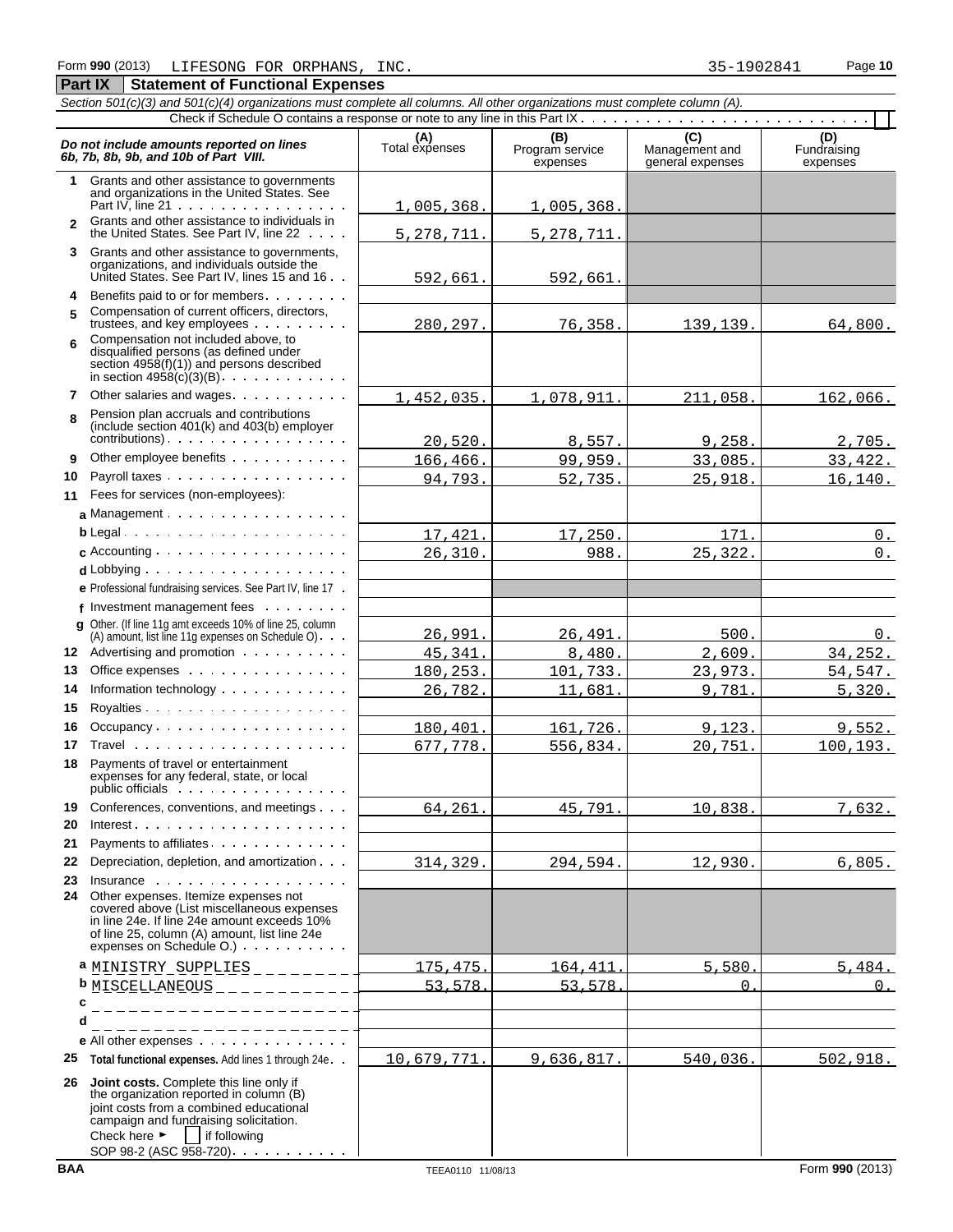#### Form **990** (2013) Page **11** LIFESONG FOR ORPHANS, INC. 35-1902841

**Part X** Balance Sheet

|                            | $\mathbf{r}$ and $\mathbf{r}$ | וסטומוטס טווסט                                                                                                                                                                                                                                                                                                                           |                   |                |                    |
|----------------------------|-------------------------------|------------------------------------------------------------------------------------------------------------------------------------------------------------------------------------------------------------------------------------------------------------------------------------------------------------------------------------------|-------------------|----------------|--------------------|
|                            |                               |                                                                                                                                                                                                                                                                                                                                          | (A)               |                |                    |
|                            |                               |                                                                                                                                                                                                                                                                                                                                          | Beginning of year |                | (B)<br>End of year |
|                            | 1                             |                                                                                                                                                                                                                                                                                                                                          | 215,880.          | 1              | 304,594.           |
|                            | 2                             |                                                                                                                                                                                                                                                                                                                                          | 4,727,706.        | 2              | 5,416,884.         |
|                            | 3                             |                                                                                                                                                                                                                                                                                                                                          |                   | 3              |                    |
|                            |                               |                                                                                                                                                                                                                                                                                                                                          |                   | 4              |                    |
|                            | 5                             | Loans and other receivables from current and former officers, directors,                                                                                                                                                                                                                                                                 |                   |                |                    |
|                            |                               | trustees, key employees, and highest compensated employees. Complete<br>Part II of Schedule L                                                                                                                                                                                                                                            |                   | 5              |                    |
|                            | 6                             | Loans and other receivables from other disqualified persons (as defined under<br>section 4958(f)(1)), persons described in section 4958(c)(3)(B), and contributing<br>employers and sponsoring organizations of section $501(c)(9)$ voluntary employees'<br>beneficiary organizations (see instructions). Complete Part II of Schedule L |                   | 6              |                    |
|                            | 7                             |                                                                                                                                                                                                                                                                                                                                          |                   | $\overline{7}$ |                    |
| <b>ASSETS</b>              | 8                             | Inventories for sale or use with an array and a series and array and array and the series of the series of the                                                                                                                                                                                                                           |                   | 8              |                    |
|                            | 9                             |                                                                                                                                                                                                                                                                                                                                          | 38,829            | 9              | 60, 334.           |
|                            |                               | 10a Land, buildings, and equipment: cost or other basis.                                                                                                                                                                                                                                                                                 |                   |                |                    |
|                            |                               | Complete Part VI of Schedule D 10a<br>6,992,565.                                                                                                                                                                                                                                                                                         |                   |                |                    |
|                            |                               | <b>b</b> Less: accumulated depreciation $\cdots \cdots \cdots \cdots$   10b   1, 143, 263.                                                                                                                                                                                                                                               | 4,667,131         | 10c            | 5,849,302.         |
|                            | 11                            |                                                                                                                                                                                                                                                                                                                                          |                   | 11             |                    |
|                            | 12                            |                                                                                                                                                                                                                                                                                                                                          |                   | 12             |                    |
|                            | 13                            | Investments – program-related. See Part IV, line $11 \cdot \cdot \cdot \cdot \cdot \cdot \cdot \cdot \cdot \cdot \cdot \cdot \cdot \cdot \cdot \cdot \cdot \cdot$                                                                                                                                                                        | 342,613           | 13             | 246,255.           |
|                            | 14                            |                                                                                                                                                                                                                                                                                                                                          |                   | 14             |                    |
|                            | 15                            |                                                                                                                                                                                                                                                                                                                                          | $\Omega$          | 15             | 153,040.           |
|                            | 16                            | Total assets. Add lines 1 through 15 (must equal line 34)                                                                                                                                                                                                                                                                                | 9,992,159         | 16             | 12,030,409.        |
|                            | 17                            |                                                                                                                                                                                                                                                                                                                                          | 146,749.          | 17             | 123, 240.          |
|                            | 18                            |                                                                                                                                                                                                                                                                                                                                          |                   | 18             |                    |
|                            | 19                            | Deferred revenue www.assets.com/www.assets.com/www.assets.com/www.assets.com/www.assets.com/www.assets.com/www.                                                                                                                                                                                                                          |                   | 19             |                    |
|                            | 20                            |                                                                                                                                                                                                                                                                                                                                          |                   | 20             |                    |
| A<br>B                     | 21                            | Escrow or custodial account liability. Complete Part IV of Schedule D                                                                                                                                                                                                                                                                    |                   | 21             |                    |
| г<br>L<br>L                | 22                            | Loans and other payables to current and former officers, directors, trustees,<br>key employees, highest compensated employees, and disqualified persons.                                                                                                                                                                                 |                   | 22             |                    |
| т                          | 23                            | Secured mortgages and notes payable to unrelated third parties                                                                                                                                                                                                                                                                           |                   | 23             |                    |
| Е<br>S                     | 24                            | Unsecured notes and loans payable to unrelated third parties                                                                                                                                                                                                                                                                             |                   | 24             |                    |
|                            | 25                            | Other liabilities (including federal income tax, payables to related third parties,<br>and other liabilities not included on lines 17-24). Complete Part X of Schedule D                                                                                                                                                                 |                   | 25             |                    |
|                            | 26                            |                                                                                                                                                                                                                                                                                                                                          | 146,749           | 26             | 123,240.           |
| N<br>Ë                     |                               | Organizations that follow SFAS 117 (ASC 958), check here $\blacktriangleright \boxed{\chi}$ and complete                                                                                                                                                                                                                                 |                   |                |                    |
|                            |                               | lines 27 through 29, and lines 33 and 34.                                                                                                                                                                                                                                                                                                |                   |                |                    |
|                            | 27                            |                                                                                                                                                                                                                                                                                                                                          | 4,766,988.        | 27             | <u>6,188,429.</u>  |
| A<br>S<br>T<br>S<br>T<br>S | 28                            |                                                                                                                                                                                                                                                                                                                                          | 5,078,422.        | 28             | 5,718,740.         |
|                            | 29                            |                                                                                                                                                                                                                                                                                                                                          |                   | 29             |                    |
| o<br>R                     |                               | Organizations that do not follow SFAS 117 (ASC 958), check here ►  <br>and complete lines 30 through 34.                                                                                                                                                                                                                                 |                   |                |                    |
| <b>PDZC</b>                | 30                            |                                                                                                                                                                                                                                                                                                                                          |                   | 30             |                    |
|                            | 31                            | Paid-in or capital surplus, or land, building, or equipment fund                                                                                                                                                                                                                                                                         |                   | 31             |                    |
|                            | 32                            | Retained earnings, endowment, accumulated income, or other funds                                                                                                                                                                                                                                                                         |                   | 32             |                    |
| <b>BALANCES</b>            | 33                            |                                                                                                                                                                                                                                                                                                                                          | 9,845,410.        | 33             | 11,907,169.        |
|                            | 34                            |                                                                                                                                                                                                                                                                                                                                          | 9,992,159.        | 34             | 12,030,409.        |
| <b>BAA</b>                 |                               |                                                                                                                                                                                                                                                                                                                                          |                   |                | Form 990 (2013)    |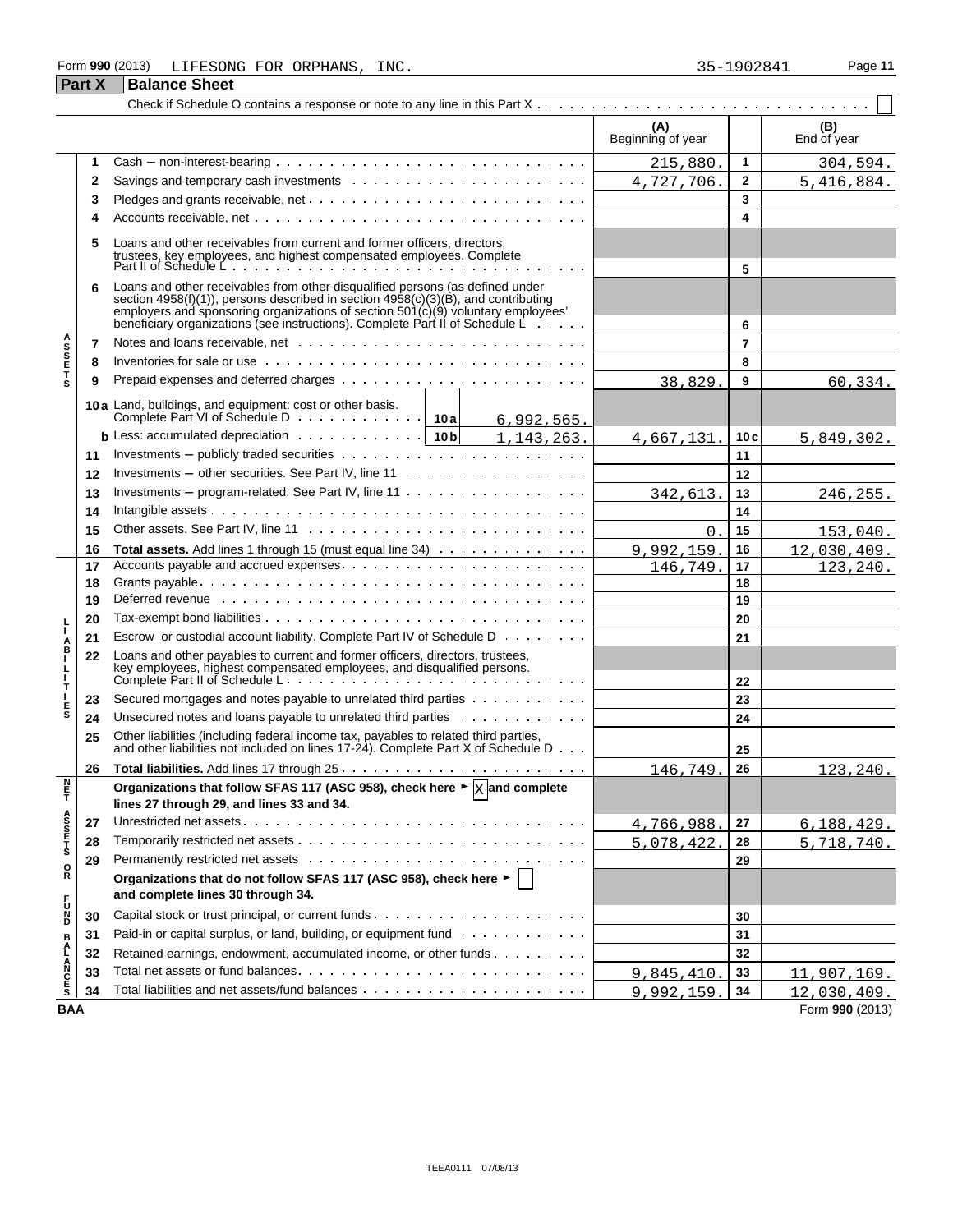|            | Form 990 (2013)<br>LIFESONG FOR ORPHANS, INC.                                                                                                                                                                                 | 35-1902841     |                |                 | Page 12   |
|------------|-------------------------------------------------------------------------------------------------------------------------------------------------------------------------------------------------------------------------------|----------------|----------------|-----------------|-----------|
|            | <b>Part XI Reconciliation of Net Assets</b>                                                                                                                                                                                   |                |                |                 |           |
|            |                                                                                                                                                                                                                               |                |                |                 |           |
| 1          |                                                                                                                                                                                                                               | 1              |                | 12,741,530.     |           |
| 2          |                                                                                                                                                                                                                               | $\mathbf{2}$   |                | 10,679,771.     |           |
| 3          |                                                                                                                                                                                                                               | 3              |                | 2,061,759.      |           |
| 4          | Net assets or fund balances at beginning of year (must equal Part X, line 33, column (A))                                                                                                                                     | 4              |                | 9,845,410.      |           |
| 5          |                                                                                                                                                                                                                               | 5              |                |                 |           |
| 6          |                                                                                                                                                                                                                               | 6              |                |                 |           |
| 7          |                                                                                                                                                                                                                               | $\overline{7}$ |                |                 |           |
| 8          |                                                                                                                                                                                                                               | 8              |                |                 |           |
| 9          |                                                                                                                                                                                                                               | 9              |                |                 |           |
| 10         | Net assets or fund balances at end of year. Combine lines 3 through 9 (must equal Part X, line 33,                                                                                                                            |                |                |                 |           |
|            |                                                                                                                                                                                                                               | 10             |                | 11,907,169.     |           |
|            | <b>Part XII Financial Statements and Reporting</b>                                                                                                                                                                            |                |                |                 |           |
|            |                                                                                                                                                                                                                               |                |                |                 |           |
|            |                                                                                                                                                                                                                               |                |                | <b>Yes</b>      | <b>No</b> |
| 1          | Other<br>Accounting method used to prepare the Form 990:<br>Cash<br>X Accrual                                                                                                                                                 |                |                |                 |           |
|            | If the organization changed its method of accounting from a prior year or checked 'Other,' explain<br>in Schedule O.                                                                                                          |                |                |                 |           |
|            | 2 a Were the organization's financial statements compiled or reviewed by an independent accountant?                                                                                                                           |                | 2a             |                 | X         |
|            | If 'Yes,' check a box below to indicate whether the financial statements for the year were compiled or reviewed on a<br>separate basis, consolidated basis, or both:                                                          |                |                |                 |           |
|            | Consolidated basis<br>Both consolidated and separate basis<br>Separate basis                                                                                                                                                  |                |                |                 |           |
|            | <b>b</b> Were the organization's financial statements audited by an independent accountant? $\cdots$ , $\cdots$ , $\cdots$ , $\cdots$ , $\cdots$                                                                              |                | 2 <sub>b</sub> | Χ               |           |
|            | If 'Yes,' check a box below to indicate whether the financial statements for the year were audited on a separate                                                                                                              |                |                |                 |           |
|            | basis, consolidated basis, or both:<br><b>Consolidated basis</b><br>Both consolidated and separate basis<br>Separate basis<br>X                                                                                               |                |                |                 |           |
|            |                                                                                                                                                                                                                               |                |                |                 |           |
|            | c If 'Yes' to line 2a or 2b, does the organization have a committee that assumes responsibility for oversight of the audit,<br>review, or compilation of its financial statements and selection of an independent accountant? |                | 2c             | Χ               |           |
|            | If the organization changed either its oversight process or selection process during the tax year, explain<br>in Schedule O.                                                                                                  |                |                |                 |           |
|            | 3 a As a result of a federal award, was the organization required to undergo an audit or audits as set forth in the Single                                                                                                    |                | 3a             |                 | Χ         |
|            | b If 'Yes,' did the organization undergo the required audit or audits? If the organization did not undergo the required audit                                                                                                 |                |                |                 |           |
|            |                                                                                                                                                                                                                               |                | 3 <sub>b</sub> |                 |           |
| <b>BAA</b> |                                                                                                                                                                                                                               |                |                | Form 990 (2013) |           |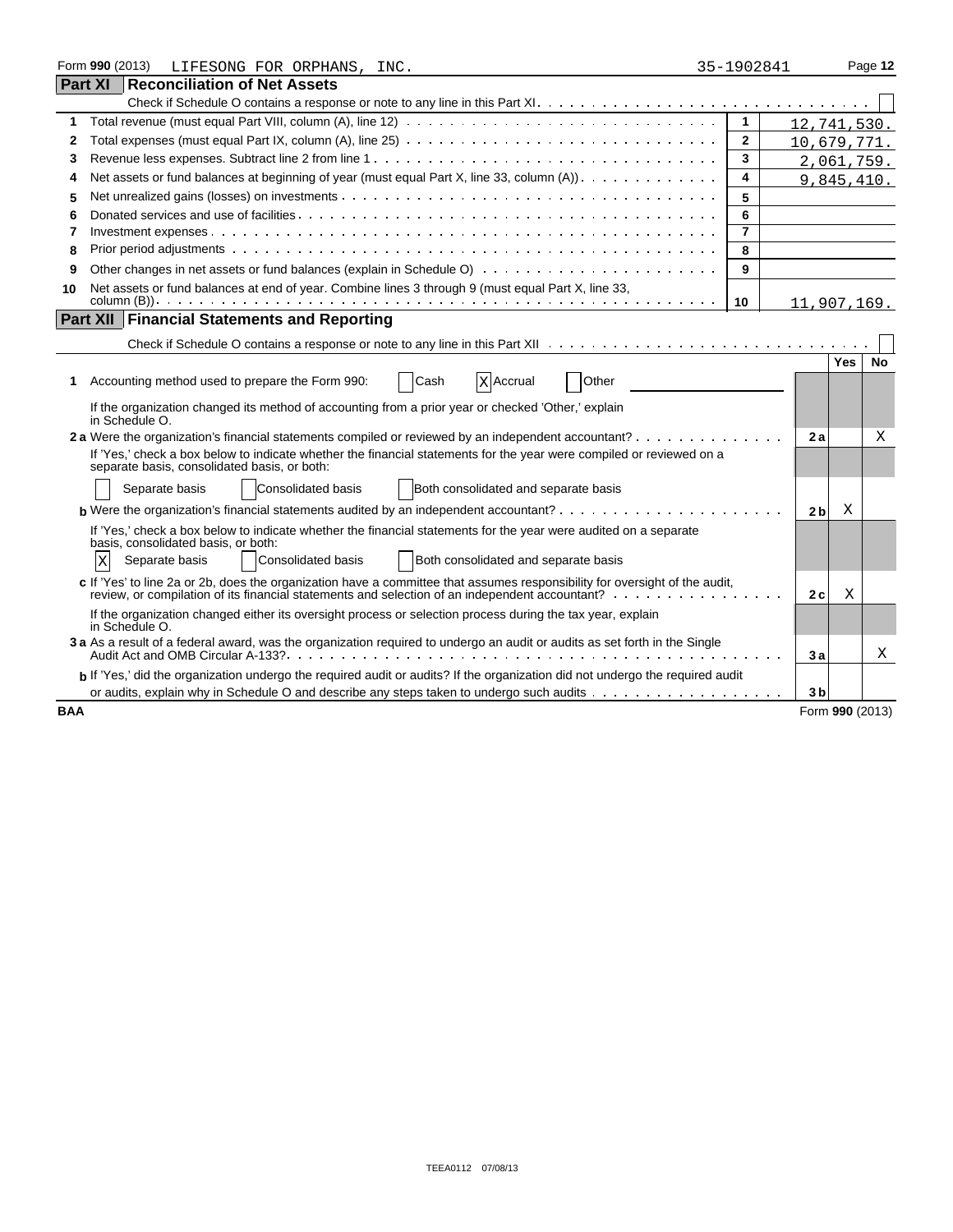|              |                                                        |   |                                                                                                                                 | <b>Public Charity Status and Public Support</b>                                                                                                                                                                                                                                                                                                                                                                      |                                                                          |           |                                                                             |    |                                |                                         | OMB No. 1545-0047                      |            |    |
|--------------|--------------------------------------------------------|---|---------------------------------------------------------------------------------------------------------------------------------|----------------------------------------------------------------------------------------------------------------------------------------------------------------------------------------------------------------------------------------------------------------------------------------------------------------------------------------------------------------------------------------------------------------------|--------------------------------------------------------------------------|-----------|-----------------------------------------------------------------------------|----|--------------------------------|-----------------------------------------|----------------------------------------|------------|----|
|              | <b>SCHEDULE A</b><br>(Form 990 or 990-EZ)              |   | 2013<br>Complete if the organization is a section 501(c)(3) organization or a section<br>4947(a)(1) nonexempt charitable trust. |                                                                                                                                                                                                                                                                                                                                                                                                                      |                                                                          |           |                                                                             |    |                                |                                         |                                        |            |    |
|              |                                                        |   |                                                                                                                                 | Attach to Form 990 or Form 990-EZ.                                                                                                                                                                                                                                                                                                                                                                                   |                                                                          |           |                                                                             |    |                                |                                         | <b>Open to Public</b>                  |            |    |
|              | Department of the Treasury<br>Internal Revenue Service |   |                                                                                                                                 | Information about Schedule A (Form 990 or 990-EZ) and its instructions is<br>at www.irs.gov/form990.                                                                                                                                                                                                                                                                                                                 |                                                                          |           |                                                                             |    |                                |                                         |                                        | Inspection |    |
|              | Name of the organization                               |   |                                                                                                                                 |                                                                                                                                                                                                                                                                                                                                                                                                                      |                                                                          |           |                                                                             |    |                                |                                         | Employer identification number         |            |    |
|              | LIFESONG FOR ORPHANS, INC.                             |   |                                                                                                                                 |                                                                                                                                                                                                                                                                                                                                                                                                                      |                                                                          |           |                                                                             |    |                                | 35-1902841                              |                                        |            |    |
| Part I       |                                                        |   |                                                                                                                                 | Reason for Public Charity Status (All organizations must complete this part.) See instructions.                                                                                                                                                                                                                                                                                                                      |                                                                          |           |                                                                             |    |                                |                                         |                                        |            |    |
|              |                                                        |   |                                                                                                                                 | The organization is not a private foundation because it is: (For lines 1 through 11, check only one box.)                                                                                                                                                                                                                                                                                                            |                                                                          |           |                                                                             |    |                                |                                         |                                        |            |    |
| 1            |                                                        |   |                                                                                                                                 | A church, convention of churches or association of churches described in <b>section 170(b)(1)(A)(i).</b>                                                                                                                                                                                                                                                                                                             |                                                                          |           |                                                                             |    |                                |                                         |                                        |            |    |
| 2            |                                                        |   |                                                                                                                                 | A school described in section 170(b)(1)(A)(ii). (Attach Schedule E.)                                                                                                                                                                                                                                                                                                                                                 |                                                                          |           |                                                                             |    |                                |                                         |                                        |            |    |
| 3            |                                                        |   |                                                                                                                                 | A hospital or a cooperative hospital service organization described in section 170(b)(1)(A)(iii).                                                                                                                                                                                                                                                                                                                    |                                                                          |           |                                                                             |    |                                |                                         |                                        |            |    |
| 4            |                                                        |   |                                                                                                                                 | A medical research organization operated in conjunction with a hospital described in section 170(b)(1)(A)(iii). Enter the hospital's                                                                                                                                                                                                                                                                                 |                                                                          |           |                                                                             |    |                                |                                         |                                        |            |    |
|              | name, city, and state:                                 |   |                                                                                                                                 |                                                                                                                                                                                                                                                                                                                                                                                                                      |                                                                          |           |                                                                             |    |                                |                                         |                                        |            |    |
| 5            |                                                        |   | 170(b)(1)(A)(iv). (Complete Part II.)                                                                                           | An organization operated for the benefit of a college or university owned or operated by a governmental unit described in section                                                                                                                                                                                                                                                                                    |                                                                          |           |                                                                             |    |                                |                                         |                                        |            |    |
| 6            |                                                        |   |                                                                                                                                 | A federal, state, or local government or governmental unit described in section 170(b)(1)(A)(v).                                                                                                                                                                                                                                                                                                                     |                                                                          |           |                                                                             |    |                                |                                         |                                        |            |    |
| 7<br>Χ       |                                                        |   | in section 170(b)(1)(A)(vi). (Complete Part II.)                                                                                | An organization that normally receives a substantial part of its support from a governmental unit or from the general public described                                                                                                                                                                                                                                                                               |                                                                          |           |                                                                             |    |                                |                                         |                                        |            |    |
| 8            |                                                        |   |                                                                                                                                 | A community trust described in section 170(b)(1)(A)(vi). (Complete Part II.)                                                                                                                                                                                                                                                                                                                                         |                                                                          |           |                                                                             |    |                                |                                         |                                        |            |    |
| 9            |                                                        |   | June 30, 1975. See section 509(a)(2). (Complete Part III.)                                                                      | An organization that normally receives: (1) more than 33-1/3% of its support from contributions, membership fees, and gross receipts<br>from activities related to its exempt functions – subject to certain exceptions, and (2) no more than 33-1/3% of its support from gross<br>investment income and unrelated business taxable income (less section 511 tax) from businesses acquired by the organization after |                                                                          |           |                                                                             |    |                                |                                         |                                        |            |    |
| 10           |                                                        |   |                                                                                                                                 | An organization organized and operated exclusively to test for public safety. See section 509(a)(4).                                                                                                                                                                                                                                                                                                                 |                                                                          |           |                                                                             |    |                                |                                         |                                        |            |    |
| 11           |                                                        |   |                                                                                                                                 | An organization organized and operated exclusively for the benefit of, to perform the functions of, or carry out the purposes of one or<br>more publicly supported organizations described in section $509(a)(1)$ or section $509(a)(2)$ . See section $509(a)(3)$ . Check the box that<br>describes the type of supporting organization and complete lines 11e through 11h.                                         |                                                                          |           |                                                                             |    |                                |                                         |                                        |            |    |
| е            | Type I<br>a<br>section $509(a)(2)$ .                   | b | Type II                                                                                                                         | Type III - Functionally integrated<br>c<br>By checking this box, I certify that the organization is not controlled directly or indirectly by one or more disqualified persons<br>other than foundation managers and other than one or more publicly supported organizations described in section 509(a)(1) or                                                                                                        |                                                                          |           |                                                                             | d  |                                |                                         | Type III - Non-functionally integrated |            |    |
| f            |                                                        |   | check this box $\cdots$ $\cdots$ $\cdots$ $\cdots$ $\cdots$                                                                     | If the organization received a written determination from the IRS that is a Type I, Type II or Type III supporting organization,                                                                                                                                                                                                                                                                                     |                                                                          |           |                                                                             |    |                                |                                         |                                        |            |    |
| g            |                                                        |   |                                                                                                                                 | Since August 17, 2006, has the organization accepted any gift or contribution from any of the following persons?                                                                                                                                                                                                                                                                                                     |                                                                          |           |                                                                             |    |                                |                                         |                                        |            |    |
|              |                                                        |   |                                                                                                                                 | A person who directly or indirectly controls, either alone or together with persons described in (ii) and (iii)                                                                                                                                                                                                                                                                                                      |                                                                          |           |                                                                             |    |                                |                                         |                                        | Yes        | No |
|              | (i)                                                    |   |                                                                                                                                 |                                                                                                                                                                                                                                                                                                                                                                                                                      |                                                                          |           |                                                                             |    |                                |                                         | 11 g (i)                               |            |    |
|              | (ii)                                                   |   |                                                                                                                                 |                                                                                                                                                                                                                                                                                                                                                                                                                      |                                                                          |           |                                                                             |    |                                |                                         | 11 g (ii)                              |            |    |
| h            | (iii)                                                  |   |                                                                                                                                 | Provide the following information about the supported organization(s).                                                                                                                                                                                                                                                                                                                                               |                                                                          |           |                                                                             |    |                                |                                         | 11 g (iii)                             |            |    |
|              | (i) Name of supported<br>organization                  |   | (ii) EIN                                                                                                                        | (iii) Type of organization<br>(described on lines 1-9<br>above or IRC section<br>(see instructions))                                                                                                                                                                                                                                                                                                                 | (iv) is the<br>organization in<br>column (i) listed in<br>your governing | document? | (v) Did you notify<br>the organization in<br>column (i) of your<br>support? |    | column (i)<br>organized in the | (vi) is the<br>organization in<br>U.S.? | (vii) Amount of monetary               | support    |    |
|              |                                                        |   |                                                                                                                                 |                                                                                                                                                                                                                                                                                                                                                                                                                      | Yes                                                                      | No        | Yes                                                                         | No | Yes                            | No                                      |                                        |            |    |
| (A)          |                                                        |   |                                                                                                                                 |                                                                                                                                                                                                                                                                                                                                                                                                                      |                                                                          |           |                                                                             |    |                                |                                         |                                        |            |    |
|              |                                                        |   |                                                                                                                                 |                                                                                                                                                                                                                                                                                                                                                                                                                      |                                                                          |           |                                                                             |    |                                |                                         |                                        |            |    |
| (B)          |                                                        |   |                                                                                                                                 |                                                                                                                                                                                                                                                                                                                                                                                                                      |                                                                          |           |                                                                             |    |                                |                                         |                                        |            |    |
| (C)          |                                                        |   |                                                                                                                                 |                                                                                                                                                                                                                                                                                                                                                                                                                      |                                                                          |           |                                                                             |    |                                |                                         |                                        |            |    |
| (D)          |                                                        |   |                                                                                                                                 |                                                                                                                                                                                                                                                                                                                                                                                                                      |                                                                          |           |                                                                             |    |                                |                                         |                                        |            |    |
| (E)          |                                                        |   |                                                                                                                                 |                                                                                                                                                                                                                                                                                                                                                                                                                      |                                                                          |           |                                                                             |    |                                |                                         |                                        |            |    |
| <b>Total</b> |                                                        |   |                                                                                                                                 |                                                                                                                                                                                                                                                                                                                                                                                                                      |                                                                          |           |                                                                             |    |                                |                                         |                                        |            |    |

**BAA For Paperwork Reduction Act Notice, see the Instructions for Form 990 or 990-EZ.** Schedule **A** (Form 990 or 990-EZ) 2013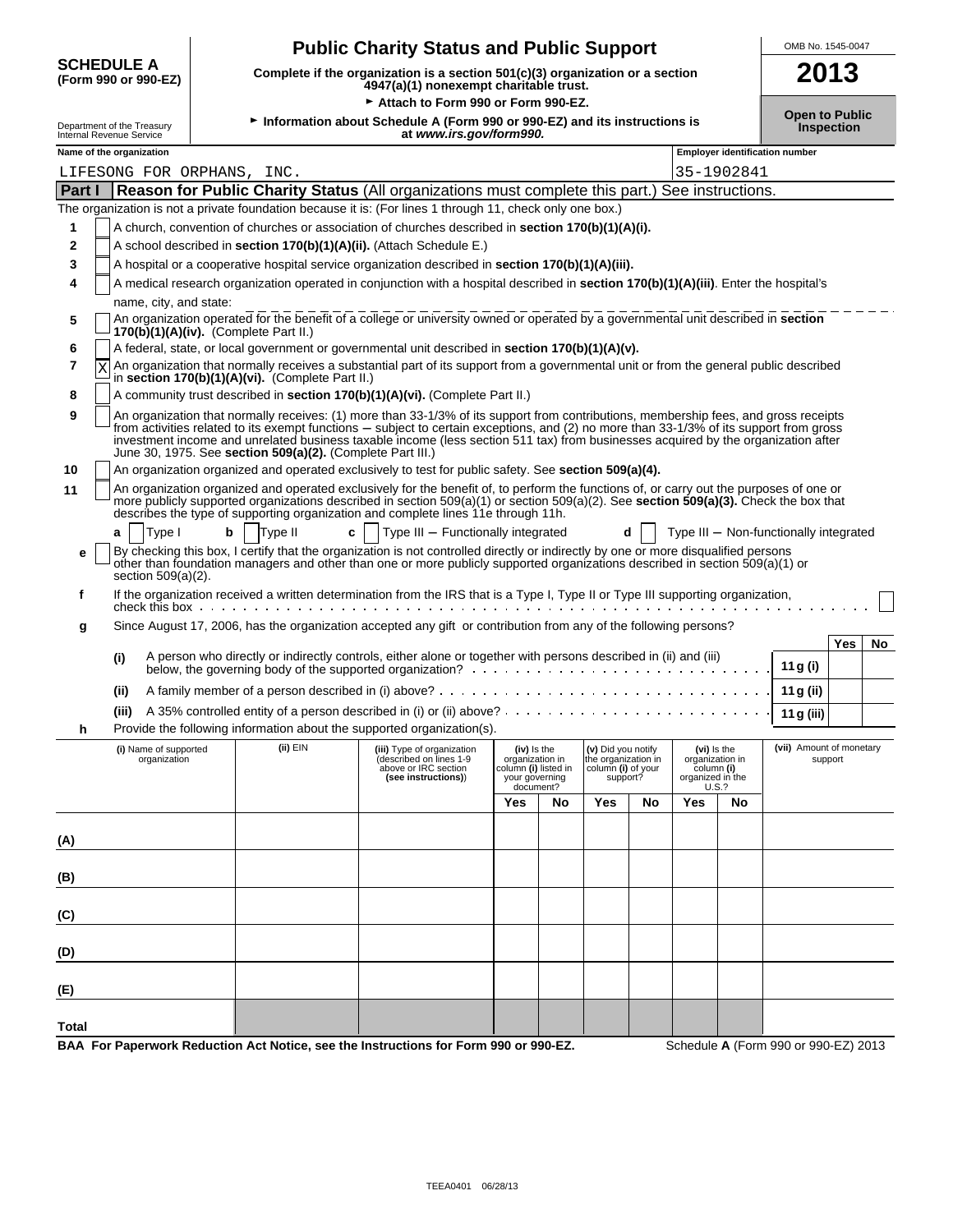## **Part II** Support Schedule for Organizations Described in Sections 170(b)(1)(A)(iv) and 170(b)(1)(A)(vi) (Complete only if you checked the box on line 5, 7, or 8 of Part I or if the organization failed to qualify under Part III. If the

organization fails to qualify under the tests listed below, please complete Part III.)

|     | <b>Section A. Public Support</b>                                                                                                                                                                                                                                                                                                                                                                  |            |            |                          |                                                                    |             |             |
|-----|---------------------------------------------------------------------------------------------------------------------------------------------------------------------------------------------------------------------------------------------------------------------------------------------------------------------------------------------------------------------------------------------------|------------|------------|--------------------------|--------------------------------------------------------------------|-------------|-------------|
|     | Calendar year (or fiscal year<br>beginning in) $\rightarrow$                                                                                                                                                                                                                                                                                                                                      | (a) 2009   | (b) 2010   | $(c)$ 2011               | $(d)$ 2012                                                         | $(e)$ 2013  | (f) Total   |
|     | 1 Gifts, grants, contributions, and<br>membership fees received. (Do not<br>include any 'unusual grants.')                                                                                                                                                                                                                                                                                        |            |            |                          | 5, 575, 214. 7, 056, 126. 9, 369, 288. 12, 086, 478. 12, 619, 019. |             | 46,706,125. |
|     | 2 Tax revenues levied for the<br>organization's benefit and<br>either paid to or expended<br>on its behalf                                                                                                                                                                                                                                                                                        |            |            |                          |                                                                    |             |             |
| 3   | The value of services or<br>facilities furnished by a<br>governmental unit to the<br>organization without charge                                                                                                                                                                                                                                                                                  |            |            |                          |                                                                    |             |             |
| 4   | <b>Total.</b> Add lines 1 through 3                                                                                                                                                                                                                                                                                                                                                               | 5,575,214. | 7,056,126. | $9,369,288.$ 12,086,478. |                                                                    | 12,619,019. | 46,706,125. |
| 5   | The portion of total<br>contributions by each person<br>(other than a governmental<br>unit or publicly supported<br>organization) included on line 1<br>that exceeds 2% of the amount<br>shown on line 11, column $(f)$ .                                                                                                                                                                         |            |            |                          |                                                                    |             |             |
|     | Public support. Subtract line 5<br>from line $4 \cdot \cdot \cdot \cdot \cdot \cdot$                                                                                                                                                                                                                                                                                                              |            |            |                          |                                                                    |             | 46,706,125. |
|     | <b>Section B. Total Support</b>                                                                                                                                                                                                                                                                                                                                                                   |            |            |                          |                                                                    |             |             |
|     | Calendar year (or fiscal year<br>beginning in) $\rightarrow$                                                                                                                                                                                                                                                                                                                                      | (a) 2009   | (b) 2010   | $(c)$ 2011               | $(d)$ 2012                                                         | $(e)$ 2013  | (f) Total   |
|     | 7 Amounts from line 4.                                                                                                                                                                                                                                                                                                                                                                            | 5,575,214. | 7,056,126. | 9,369,288.               | 12,086,478.                                                        | 12,619,019. | 46,706,125. |
| 8   | Gross income from interest,<br>dividends, payments received<br>on securities loans, rents,<br>royalties and income from<br>similar sources                                                                                                                                                                                                                                                        | 7,507.     | 9,284.     | 9,178.                   | 19,641.                                                            | 25,971.     | 71,581.     |
| 9.  | Net income from unrelated<br>business activities, whether or<br>not the business is regularly<br>carried on the carried on the care of the care of the care of the care of the care of the care of the care of the care of the care of the care of the care of the care of the care of the care of the care of the care of the                                                                    |            |            |                          |                                                                    |             |             |
| 10. | Other income. Do not include<br>gain or loss from the sale of<br>capital assets (Explain in<br>Part $IV.$ ) $\ldots$ $\ldots$                                                                                                                                                                                                                                                                     |            |            |                          |                                                                    |             |             |
|     | 11 Total support. Add lines 7<br>through $10 \ldots \ldots$                                                                                                                                                                                                                                                                                                                                       |            |            |                          |                                                                    |             | 46,777,706. |
| 12  | Gross receipts from related activities, etc (see instructions)                                                                                                                                                                                                                                                                                                                                    |            |            |                          |                                                                    | 12          | 495,112.    |
| 13  | First five years. If the Form 990 is for the organization's first, second, third, fourth, or fifth tax year as a section 501(c)(3)                                                                                                                                                                                                                                                                |            |            |                          |                                                                    |             |             |
|     | <b>Section C. Computation of Public Support Percentage</b>                                                                                                                                                                                                                                                                                                                                        |            |            |                          |                                                                    |             |             |
| 14  | Public support percentage for 2013 (line 6, column (f) divided by line 11, column (f) $\cdots$                                                                                                                                                                                                                                                                                                    |            |            |                          |                                                                    | 14          | 99.85%      |
| 15  |                                                                                                                                                                                                                                                                                                                                                                                                   |            |            |                          |                                                                    | 15          | 99.87%      |
|     | 16 a 33-1/3% support test - 2013. If the organization did not check the box on line 13, and the line 14 is 33-1/3% or more, check this box                                                                                                                                                                                                                                                        |            |            |                          |                                                                    |             | $\vert x$   |
|     | <b>b</b> 33-1/3% support test - 2012. If the organization did not check a box on line 13 or 16a, and line 15 is 33-1/3% or more, check this box                                                                                                                                                                                                                                                   |            |            |                          |                                                                    |             |             |
|     | 17a 10%-facts-and-circumstances test – 2013. If the organization did not check a box on line 13, 16a, or 16b, and line 14 is 10%<br>or more, and if the organization meets the 'facts-and-circumstances' test, check this box and stop here. Explain in Part IV how<br>the organization meets the 'facts-and-circumstances' test. The organization qualifies as a publicly supported organization |            |            |                          |                                                                    |             |             |
|     | <b>b 10%-facts-and-circumstances test – 2012.</b> If the organization did not check a box on line 13, 16a, 16b, or 17a, and line 15 is 10%<br>or more, and if the organization meets the 'facts-and-circumstances' test, check this box and stop here. Explain in Part IV how the                                                                                                                 |            |            |                          |                                                                    |             |             |
|     | 18 Private foundation. If the organization did not check a box on line 13, 16a, 16b, 17a, or 17b, check this box and see instructions •                                                                                                                                                                                                                                                           |            |            |                          |                                                                    |             |             |

**BAA** Schedule **A** (Form 990 or 990-EZ) 2013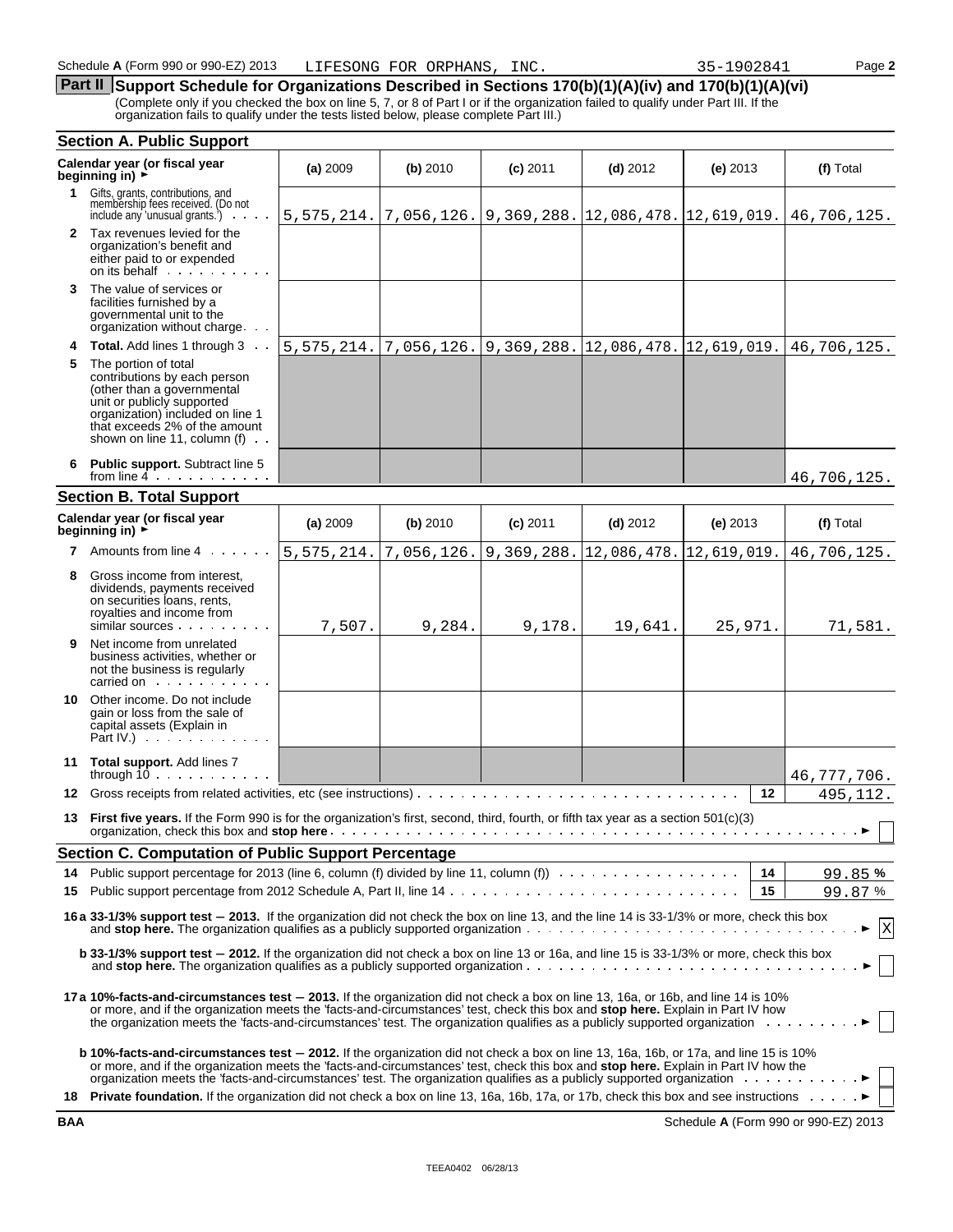#### **Part III** Support Schedule for Organizations Described in Section 509(a)(2)

(Complete only if you checked the box on line 9 of Part I or if the organization failed to qualify under Part II. If the organization fails to qualify under the tests listed below, please complete Part II.)

|    | <b>Section A. Public Support</b>                                                                                                                                                                                                                                                    |          |          |            |            |          |    |           |
|----|-------------------------------------------------------------------------------------------------------------------------------------------------------------------------------------------------------------------------------------------------------------------------------------|----------|----------|------------|------------|----------|----|-----------|
|    | Calendar year (or fiscal yr beginning in) ►                                                                                                                                                                                                                                         | (a) 2009 | (b) 2010 | $(c)$ 2011 | $(d)$ 2012 | (e) 2013 |    | (f) Total |
|    | 1 Gifts, grants, contributions<br>and membership fees<br>received. (Do not include<br>any 'unusual grants.') $\cdots$                                                                                                                                                               |          |          |            |            |          |    |           |
| 2  | Gross receipts from admis-<br>sions, merchandise sold or<br>services performed, or facilities<br>furnished in any activity that is<br>related to the organization's                                                                                                                 |          |          |            |            |          |    |           |
| 3  | $tax$ -exempt purpose $\ldots$<br>Gross receipts from activities<br>that are not an unrelated trade<br>or business under section 513.                                                                                                                                               |          |          |            |            |          |    |           |
| 4  | Tax revenues levied for the<br>organization's benefit and<br>either paid to or expended on<br>its behalf                                                                                                                                                                            |          |          |            |            |          |    |           |
| 5  | The value of services or<br>facilities furnished by a<br>governmental unit to the<br>organization without charge                                                                                                                                                                    |          |          |            |            |          |    |           |
| 6  | <b>Total.</b> Add lines 1 through 5                                                                                                                                                                                                                                                 |          |          |            |            |          |    |           |
|    | <b>7 a</b> Amounts included on lines 1.<br>2. and 3 received from<br>disqualified persons                                                                                                                                                                                           |          |          |            |            |          |    |           |
|    | <b>b</b> Amounts included on lines 2<br>and 3 received from other than<br>disqualified persons that<br>exceed the greater of \$5,000 or<br>1% of the amount on line 13<br>for the year $\cdots$                                                                                     |          |          |            |            |          |    |           |
|    | <b>c</b> Add lines 7a and 7b $\ldots$                                                                                                                                                                                                                                               |          |          |            |            |          |    |           |
| 8  | <b>Public support</b> (Subtract line<br>$7c$ from line $6.$ ) $\ldots$ $\ldots$ $\ldots$                                                                                                                                                                                            |          |          |            |            |          |    |           |
|    | <b>Section B. Total Support</b>                                                                                                                                                                                                                                                     |          |          |            |            |          |    |           |
|    | Calendar year (or fiscal yr beginning in) ►                                                                                                                                                                                                                                         | (a) 2009 | (b) 2010 | $(c)$ 2011 | $(d)$ 2012 | (e) 2013 |    | (f) Total |
| 9. | Amounts from line 6                                                                                                                                                                                                                                                                 |          |          |            |            |          |    |           |
|    | <b>10 a</b> Gross income from interest,<br>dividends, payments received<br>on securities loans, rents,<br>royalties and income from<br>similar sources<br><b>b</b> Unrelated business taxable<br>income (less section 511<br>taxes) from businesses<br>acquired after June 30, 1975 |          |          |            |            |          |    |           |
|    | $c$ Add lines 10a and 10b $\ldots$                                                                                                                                                                                                                                                  |          |          |            |            |          |    |           |
| 11 | Net income from unrelated business<br>activities not included in line 10b,<br>whether or not the business is<br>requiarly carried on                                                                                                                                                |          |          |            |            |          |    |           |
|    | 12 Other income. Do not include<br>gain or loss from the sale of<br>čapital assets (Explain in<br>Part IV.) $\cdots$                                                                                                                                                                |          |          |            |            |          |    |           |
| 13 | <b>Total Support.</b> (Add Ins $9,10c$ , 11 and 12.)                                                                                                                                                                                                                                |          |          |            |            |          |    |           |
|    | 14 First five years. If the Form 990 is for the organization's first, second, third, fourth, or fifth tax year as a section 501(c)(3)                                                                                                                                               |          |          |            |            |          |    |           |
|    | <b>Section C. Computation of Public Support Percentage</b>                                                                                                                                                                                                                          |          |          |            |            |          |    |           |
| 15 | Public support percentage for 2013 (line 8, column (f) divided by line 13, column (f))                                                                                                                                                                                              |          |          |            |            |          | 15 | %         |
| 16 |                                                                                                                                                                                                                                                                                     |          |          |            |            |          | 16 | ್ಠಿ       |
|    | Section D. Computation of Investment Income Percentage                                                                                                                                                                                                                              |          |          |            |            |          |    |           |
| 17 | Investment income percentage for 2013 (line 10c, column (f) divided by line 13, column (f)) $\cdots$                                                                                                                                                                                |          |          |            |            |          | 17 | శి        |
| 18 |                                                                                                                                                                                                                                                                                     |          |          |            |            |          | 18 | %         |
|    | 19 a 33-1/3% support tests - 2013. If the organization did not check the box on line 14, and line 15 is more than 33-1/3%, and line 17<br>is not more than 33-1/3%, check this box and stop here. The organization qualifies as a publicly supported organization                   |          |          |            |            |          |    |           |
|    | b 33-1/3% support tests - 2012. If the organization did not check a box on line 14 or line 19a, and line 16 is more than 33-1/3%, and<br>line 18 is not more than 33-1/3%, check this box and stop here. The organization qualifies as a publicly supported organization            |          |          |            |            |          |    |           |
| 20 |                                                                                                                                                                                                                                                                                     |          |          |            |            |          |    |           |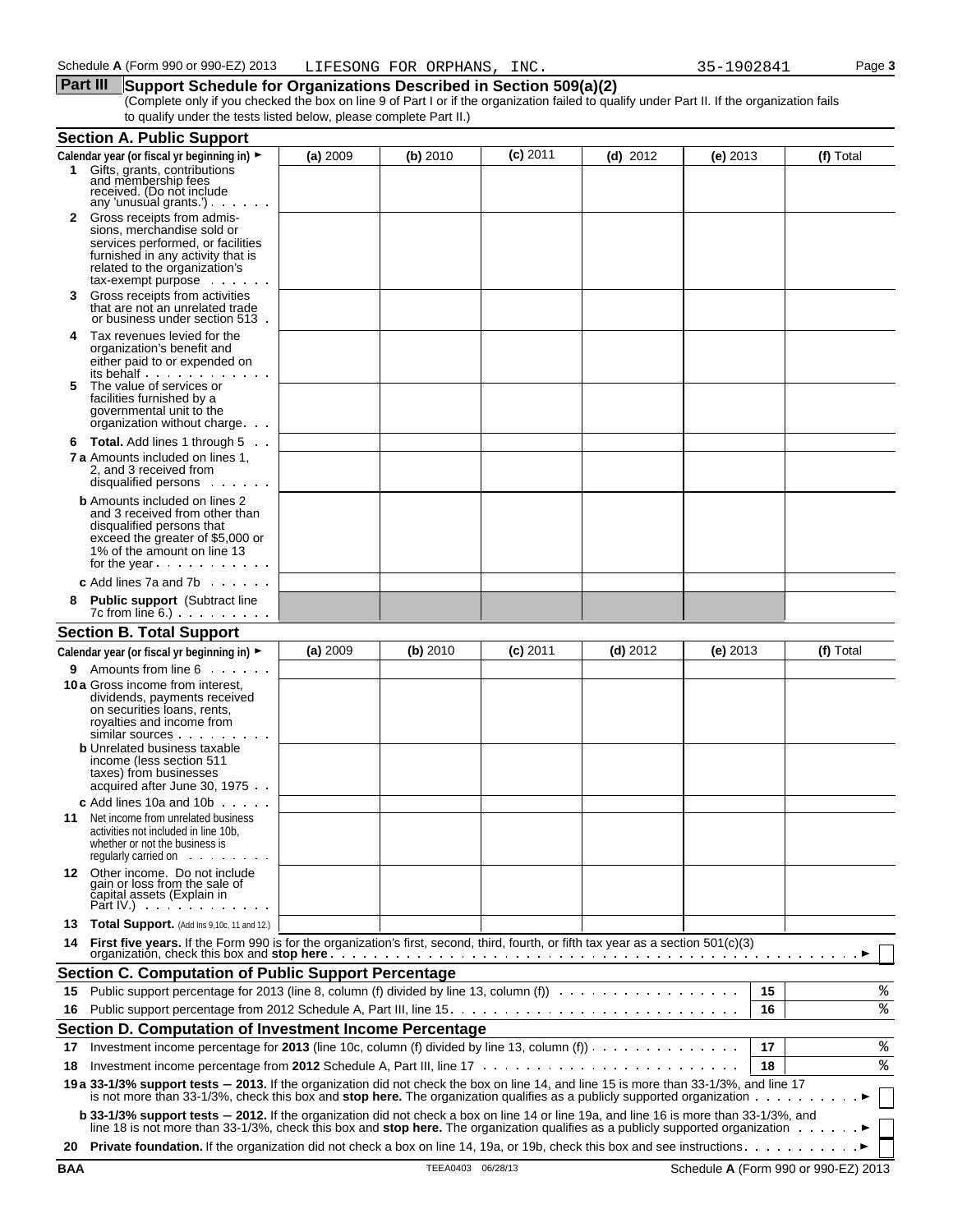|         | Schedule A (Form 990 or 990-EZ) 2013                                                                                                                                                                                 | LIFESONG FOR ORPHANS, INC. |  | 35-1902841 | Page 4 |
|---------|----------------------------------------------------------------------------------------------------------------------------------------------------------------------------------------------------------------------|----------------------------|--|------------|--------|
| Part IV | Supplemental Information. Provide the explanations required by Part II, line 10; Part II, line 17a<br>Tor 17b; and Part III, line 12. Also complete this part for any additional information.<br>(See instructions). |                            |  |            |        |
|         |                                                                                                                                                                                                                      |                            |  |            |        |
|         |                                                                                                                                                                                                                      |                            |  |            |        |
|         |                                                                                                                                                                                                                      |                            |  |            |        |
|         |                                                                                                                                                                                                                      |                            |  |            |        |
|         |                                                                                                                                                                                                                      |                            |  |            |        |
|         |                                                                                                                                                                                                                      |                            |  |            |        |
|         |                                                                                                                                                                                                                      |                            |  |            |        |
|         |                                                                                                                                                                                                                      |                            |  |            |        |
|         |                                                                                                                                                                                                                      |                            |  |            |        |
|         |                                                                                                                                                                                                                      |                            |  |            |        |
|         |                                                                                                                                                                                                                      |                            |  |            |        |
|         |                                                                                                                                                                                                                      |                            |  |            |        |
|         |                                                                                                                                                                                                                      |                            |  |            |        |
|         |                                                                                                                                                                                                                      |                            |  |            |        |
|         |                                                                                                                                                                                                                      |                            |  |            |        |
|         |                                                                                                                                                                                                                      |                            |  |            |        |
|         |                                                                                                                                                                                                                      |                            |  |            |        |
|         |                                                                                                                                                                                                                      |                            |  |            |        |
|         |                                                                                                                                                                                                                      |                            |  |            |        |
|         |                                                                                                                                                                                                                      |                            |  |            |        |
|         |                                                                                                                                                                                                                      |                            |  |            |        |
|         |                                                                                                                                                                                                                      |                            |  |            |        |
|         |                                                                                                                                                                                                                      |                            |  |            |        |
|         |                                                                                                                                                                                                                      |                            |  |            |        |
|         |                                                                                                                                                                                                                      |                            |  |            |        |
|         |                                                                                                                                                                                                                      |                            |  |            |        |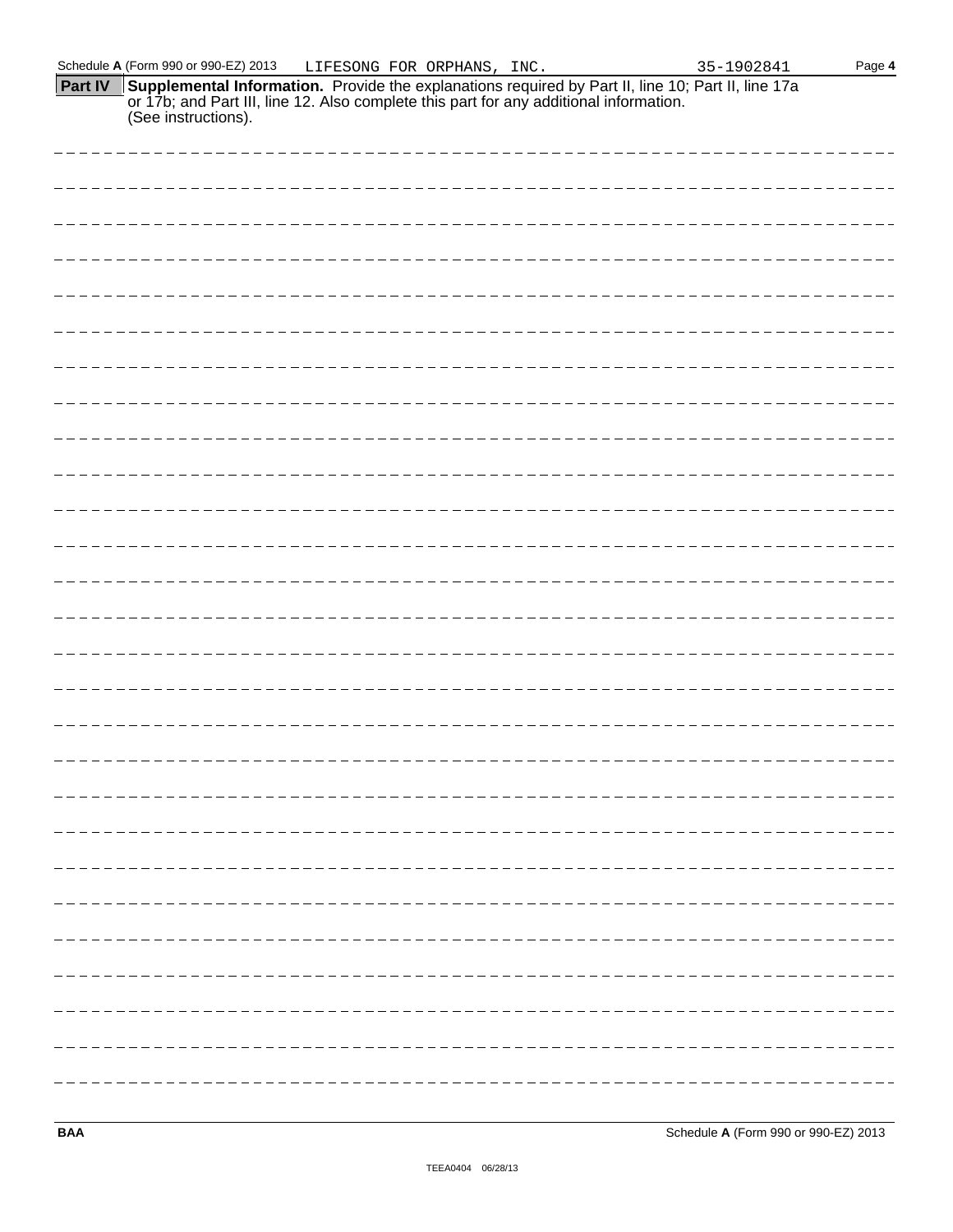# **(Form 990)**

# **SCHEDULE D**  $\begin{bmatrix} \text{OMB No. 1545-0047} \\ \text{OMB No. 1545-0047} \end{bmatrix}$

**Part IV, lines 6, 7, 8, 9, 10, 11a, 11b, 11c, 11d, 11e, 11f, 12a, or 12b.**<br>
Part IV, lines 6, 7, 8, 9, 10, 11a, 11b, 11c, 11d, 11e, 11f, 12a, or 12b.

**Department of the Treasury be Information about Schedule D (Form 990) and its instructions is at** *www.irs.gov/form990.* **Open to Public Inspection<br>Internal Revenue Service <b>Inspection** 

| <b>Open to Publi</b> |  |  |
|----------------------|--|--|
| Insnection           |  |  |

| Department of the Treasury<br>Internal Revenue Service |
|--------------------------------------------------------|
| Namo of the organization                               |

|                | Name of the organization                                                                                                                                                                                                                                                                                                                                                                        |                         |              | <b>Employer identification number</b>               |    |
|----------------|-------------------------------------------------------------------------------------------------------------------------------------------------------------------------------------------------------------------------------------------------------------------------------------------------------------------------------------------------------------------------------------------------|-------------------------|--------------|-----------------------------------------------------|----|
|                |                                                                                                                                                                                                                                                                                                                                                                                                 |                         |              |                                                     |    |
|                | LIFESONG FOR ORPHANS, INC.                                                                                                                                                                                                                                                                                                                                                                      |                         |              | 35-1902841                                          |    |
| Part I         | Organizations Maintaining Donor Advised Funds or Other Similar Funds or Accounts.                                                                                                                                                                                                                                                                                                               |                         |              |                                                     |    |
|                | Complete if the organization answered 'Yes' to Form 990, Part IV, line 6.                                                                                                                                                                                                                                                                                                                       |                         |              |                                                     |    |
|                |                                                                                                                                                                                                                                                                                                                                                                                                 | (a) Donor advised funds |              | (b) Funds and other accounts                        |    |
| 1              | Total number at end of year $\ldots$                                                                                                                                                                                                                                                                                                                                                            |                         | 275.         |                                                     |    |
| 2              | Aggregate contributions to (during year)                                                                                                                                                                                                                                                                                                                                                        |                         | 1,673,288.   |                                                     |    |
| 3              | Aggregate grants from (during year)                                                                                                                                                                                                                                                                                                                                                             |                         |              |                                                     |    |
|                |                                                                                                                                                                                                                                                                                                                                                                                                 |                         | 1, 115, 384. |                                                     |    |
|                | Aggregate value at end of year $\ldots$                                                                                                                                                                                                                                                                                                                                                         |                         | 3,230,297.   |                                                     |    |
| 5              | Did the organization inform all donors and donor advisors in writing that the assets held in donor advised funds                                                                                                                                                                                                                                                                                |                         |              | $X$ Yes                                             | No |
| 6              | Did the organization inform all grantees, donors, and donor advisors in writing that grant funds can be used only<br>for charitable purposes and not for the benefit of the donor or donor advisor, or for any other purpose conferring                                                                                                                                                         |                         |              | $X$ Yes                                             | No |
| <b>Part II</b> | <b>Conservation Easements.</b><br>Complete if the organization answered 'Yes' to Form 990, Part IV, line 7.                                                                                                                                                                                                                                                                                     |                         |              |                                                     |    |
| 1              | Purpose(s) of conservation easements held by the organization (check all that apply).                                                                                                                                                                                                                                                                                                           |                         |              |                                                     |    |
|                | Preservation of land for public use (e.g., recreation or education)                                                                                                                                                                                                                                                                                                                             |                         |              | Preservation of an historically important land area |    |
|                | Protection of natural habitat                                                                                                                                                                                                                                                                                                                                                                   |                         |              | Preservation of a certified historic structure      |    |
|                | Preservation of open space                                                                                                                                                                                                                                                                                                                                                                      |                         |              |                                                     |    |
| 2              | Complete lines 2a through 2d if the organization held a qualified conservation contribution in the form of a conservation easement on the<br>last day of the tax year.                                                                                                                                                                                                                          |                         |              |                                                     |    |
|                |                                                                                                                                                                                                                                                                                                                                                                                                 |                         |              | Held at the End of the Tax Year                     |    |
|                |                                                                                                                                                                                                                                                                                                                                                                                                 |                         |              | 2a                                                  |    |
|                |                                                                                                                                                                                                                                                                                                                                                                                                 |                         |              | 2 <sub>b</sub>                                      |    |
|                | <b>c</b> Number of conservation easements on a certified historic structure included in (a) $\ldots \ldots \ldots$                                                                                                                                                                                                                                                                              |                         |              | 2c                                                  |    |
|                | d Number of conservation easements included in (c) acquired after 8/17/06, and not on a historic                                                                                                                                                                                                                                                                                                |                         |              | 2d                                                  |    |
| 3              | Number of conservation easements modified, transferred, released, extinguished, or terminated by the organization during the<br>tax year $\blacktriangleright$                                                                                                                                                                                                                                  |                         |              |                                                     |    |
| 4              | Number of states where property subject to conservation easement is located ►                                                                                                                                                                                                                                                                                                                   |                         |              |                                                     |    |
| 5              | Does the organization have a written policy regarding the periodic monitoring, inspection, handling of violations,                                                                                                                                                                                                                                                                              |                         |              | Yes                                                 | No |
| 6              | Staff and volunteer hours devoted to monitoring, inspecting, and enforcing conservation easements during the year                                                                                                                                                                                                                                                                               |                         |              |                                                     |    |
|                |                                                                                                                                                                                                                                                                                                                                                                                                 |                         |              |                                                     |    |
| 7              | Amount of expenses incurred in monitoring, inspecting, and enforcing conservation easements during the year<br>► \$                                                                                                                                                                                                                                                                             |                         |              |                                                     |    |
|                | Does each conservation easement reported on line 2(d) above satisfy the requirements of section 170(h)(4)(B)(i)                                                                                                                                                                                                                                                                                 |                         |              | <b>Yes</b>                                          | No |
| 9              | In Part XIII, describe how the organization reports conservation easements in its revenue and expense statement, and balance sheet, and<br>include, if applicable, the text of the footnote to the organization's financial statements that describes the organization's accounting for<br>conservation easements.                                                                              |                         |              |                                                     |    |
|                | Organizations Maintaining Collections of Art, Historical Treasures, or Other Similar Assets.<br>Part III<br>Complete if the organization answered 'Yes' to Form 990, Part IV, line 8.                                                                                                                                                                                                           |                         |              |                                                     |    |
|                |                                                                                                                                                                                                                                                                                                                                                                                                 |                         |              |                                                     |    |
|                | 1 a If the organization elected, as permitted under SFAS 116 (ASC 958), not to report in its revenue statement and balance sheet works of<br>art, historical treasures, or other similar assets held for public exhibition, education, or research in furtherance of public service, provide,<br>in Part XIII, the text of the footnote to its financial statements that describes these items. |                         |              |                                                     |    |
|                | b If the organization elected, as permitted under SFAS 116 (ASC 958), to report in its revenue statement and balance sheet works of art,<br>historical treasures, or other similar assets held for public exhibition, education, or research in furtherance of public service, provide the<br>following amounts relating to these items:                                                        |                         |              |                                                     |    |
|                |                                                                                                                                                                                                                                                                                                                                                                                                 |                         |              |                                                     |    |
|                |                                                                                                                                                                                                                                                                                                                                                                                                 |                         |              | $\triangleright$ \$                                 |    |
| 2              | If the organization received or held works of art, historical treasures, or other similar assets for financial gain, provide the following<br>amounts required to be reported under SFAS 116 (ASC 958) relating to these items:                                                                                                                                                                 |                         |              |                                                     |    |
|                |                                                                                                                                                                                                                                                                                                                                                                                                 |                         |              |                                                     |    |
|                |                                                                                                                                                                                                                                                                                                                                                                                                 |                         |              |                                                     |    |

| BAA For Paperwork Reduction Act Notice, see the Instructions for Form 990. | TEEA3301 10/02/13 | Schedule <b>D</b> (Form 990) 2013 |
|----------------------------------------------------------------------------|-------------------|-----------------------------------|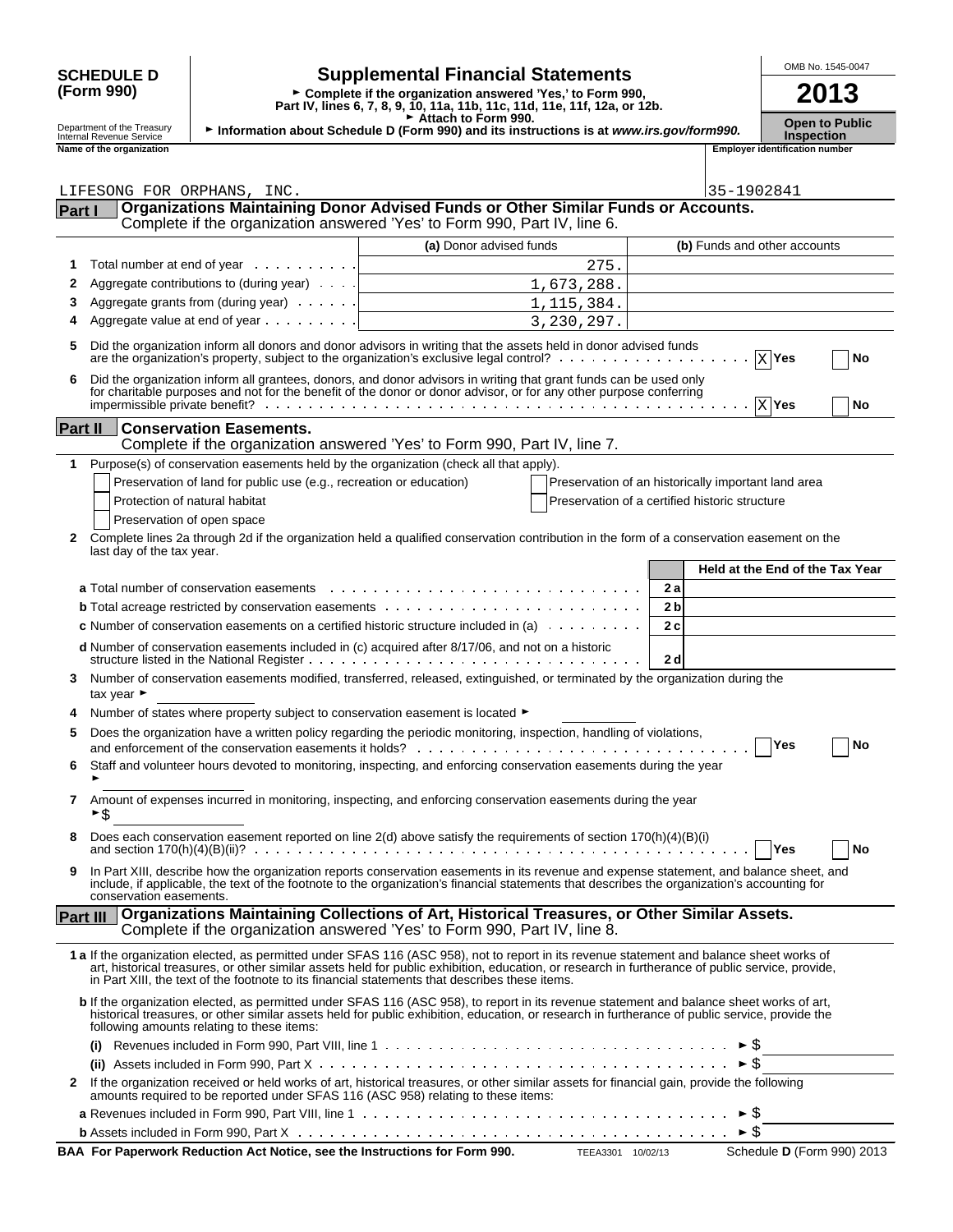| Schedule <b>D</b> (Form 990) 2013                                                                                                                                                            | LIFESONG FOR ORPHANS, INC. |    |                         |                                    | 35-1902841           |              |                     | Page 2          |
|----------------------------------------------------------------------------------------------------------------------------------------------------------------------------------------------|----------------------------|----|-------------------------|------------------------------------|----------------------|--------------|---------------------|-----------------|
| Organizations Maintaining Collections of Art, Historical Treasures, or Other Similar Assets (continued)<br><b>Part III</b>                                                                   |                            |    |                         |                                    |                      |              |                     |                 |
| Using the organization's acquisition, accession, and other records, check any of the following that are a significant use of its collection<br>3<br>items (check all that apply):            |                            |    |                         |                                    |                      |              |                     |                 |
| Public exhibition<br>a                                                                                                                                                                       |                            |    | d                       | Loan or exchange programs          |                      |              |                     |                 |
| Scholarly research<br>b                                                                                                                                                                      |                            |    | Other<br>е              |                                    |                      |              |                     |                 |
| Preservation for future generations<br>c                                                                                                                                                     |                            |    |                         |                                    |                      |              |                     |                 |
| Provide a description of the organization's collections and explain how they further the organization's exempt purpose in<br>4<br>Part XIII.                                                 |                            |    |                         |                                    |                      |              |                     |                 |
| During the year, did the organization solicit or receive donations of art, historical treasures, or other similar assets                                                                     |                            |    |                         |                                    |                      | Yes          |                     | No              |
| <b>Escrow and Custodial Arrangements.</b> Complete if the organization answered 'Yes' to Form 990, Part IV,<br><b>Part IV</b><br>line 9, or reported an amount on Form 990, Part X, line 21. |                            |    |                         |                                    |                      |              |                     |                 |
| 1 a Is the organization an agent, trustee, custodian, or other intermediary for contributions or other assets not included                                                                   |                            |    |                         |                                    |                      | Yes          |                     | <b>No</b>       |
| b If 'Yes,' explain the arrangement in Part XIII and complete the following table:                                                                                                           |                            |    |                         |                                    |                      |              |                     |                 |
|                                                                                                                                                                                              |                            |    |                         |                                    |                      | Amount       |                     |                 |
|                                                                                                                                                                                              |                            |    |                         |                                    | 1 c                  |              |                     |                 |
|                                                                                                                                                                                              |                            |    |                         |                                    | 1 <sub>d</sub>       |              |                     |                 |
|                                                                                                                                                                                              |                            |    |                         |                                    | 1 e                  |              |                     |                 |
|                                                                                                                                                                                              |                            |    |                         |                                    | 1f                   | Yes          |                     |                 |
| b If 'Yes,' explain the arrangement in Part XIII. Check here if the explantion has been provided in Part XIII                                                                                |                            |    |                         |                                    |                      |              |                     | No              |
|                                                                                                                                                                                              |                            |    |                         |                                    |                      |              |                     |                 |
| <b>Part V</b><br>Endowment Funds. Complete if the organization answered 'Yes' to Form 990, Part IV, line 10.                                                                                 |                            |    |                         |                                    |                      |              |                     |                 |
|                                                                                                                                                                                              | (a) Current year           |    | (b) Prior year          | (c) Two years back                 | (d) Three years back |              | (e) Four years back |                 |
| <b>1 a</b> Beginning of year balance                                                                                                                                                         |                            |    |                         |                                    |                      |              |                     |                 |
| <b>b</b> Contributions                                                                                                                                                                       |                            |    |                         |                                    |                      |              |                     |                 |
| <b>c</b> Net investment earnings, gains,<br>and losses                                                                                                                                       |                            |    |                         |                                    |                      |              |                     |                 |
| <b>d</b> Grants or scholarships                                                                                                                                                              |                            |    |                         |                                    |                      |              |                     |                 |
| <b>e</b> Other expenditures for facilities<br>and programs                                                                                                                                   |                            |    |                         |                                    |                      |              |                     |                 |
| f Administrative expenses                                                                                                                                                                    |                            |    |                         |                                    |                      |              |                     |                 |
| $g$ End of year balance $\ldots$ .                                                                                                                                                           |                            |    |                         |                                    |                      |              |                     |                 |
| 2 Provide the estimated percentage of the current year end balance (line 1g, column (a)) held as:                                                                                            |                            |    |                         |                                    |                      |              |                     |                 |
| a Board designated or quasi-endowment $\blacktriangleright$                                                                                                                                  |                            |    |                         |                                    |                      |              |                     |                 |
| <b>b</b> Permanent endowment ►                                                                                                                                                               |                            | နွ |                         |                                    |                      |              |                     |                 |
| c Temporarily restricted endowment $\blacktriangleright$                                                                                                                                     |                            |    |                         |                                    |                      |              |                     |                 |
| The percentages in lines 2a, 2b, and 2c should equal 100%.                                                                                                                                   |                            |    |                         |                                    |                      |              |                     |                 |
| 3 a Are there endowment funds not in the possession of the organization that are held and administered for the                                                                               |                            |    |                         |                                    |                      |              |                     |                 |
| organization by:                                                                                                                                                                             |                            |    |                         |                                    |                      |              | Yes                 | No              |
| (i)                                                                                                                                                                                          |                            |    |                         |                                    |                      | 3a(i)        |                     |                 |
|                                                                                                                                                                                              |                            |    |                         |                                    |                      | 3a(ii)<br>3b |                     |                 |
| Describe in Part XIII the intended uses of the organization's endowment funds.<br>4                                                                                                          |                            |    |                         |                                    |                      |              |                     |                 |
| Land, Buildings, and Equipment.<br><b>Part VI</b>                                                                                                                                            |                            |    |                         |                                    |                      |              |                     |                 |
| Complete if the organization answered 'Yes' to Form 990, Part IV, line 11a. See Form 990, Part X, line 10.                                                                                   |                            |    |                         |                                    |                      |              |                     |                 |
| Description of property                                                                                                                                                                      |                            |    | (a) Cost or other basis |                                    | (c) Accumulated      |              | (d) Book value      |                 |
|                                                                                                                                                                                              |                            |    | (investment)            | (b) Cost or other<br>basis (other) | depreciation         |              |                     |                 |
|                                                                                                                                                                                              |                            |    |                         | 965,180                            |                      |              |                     | 965, 180.       |
| <b>b</b> Buildings $\cdots$ $\cdots$ $\cdots$ $\cdots$ $\cdots$ $\cdots$                                                                                                                     |                            |    |                         | 3,720,783.                         | 370,094.             |              | 3,350,689.          |                 |
| c Leasehold improvements                                                                                                                                                                     |                            |    |                         | 271,979.                           | 13,599.              |              |                     | <u>258,380.</u> |
| $d$ Equipment $\cdots$ $\cdots$ $\cdots$ $\cdots$ $\cdots$ $\cdots$ $\cdots$                                                                                                                 |                            |    |                         | 1,410,628                          | 680,732.             |              |                     | 729,896.        |
| $e$ Other $\cdots$ $\cdots$ $\cdots$ $\cdots$ $\cdots$ $\cdots$ $\cdots$ $\cdots$                                                                                                            |                            |    |                         | 623,995                            | <u>78,838.</u>       |              |                     | 545,157.        |
| Total. Add lines 1a through 1e. (Column (d) must equal Form 990, Part X, column (B), line 10(c).)                                                                                            |                            |    |                         |                                    |                      |              | 5,849,302.          |                 |

**BAA** Schedule **D** (Form 990) 2013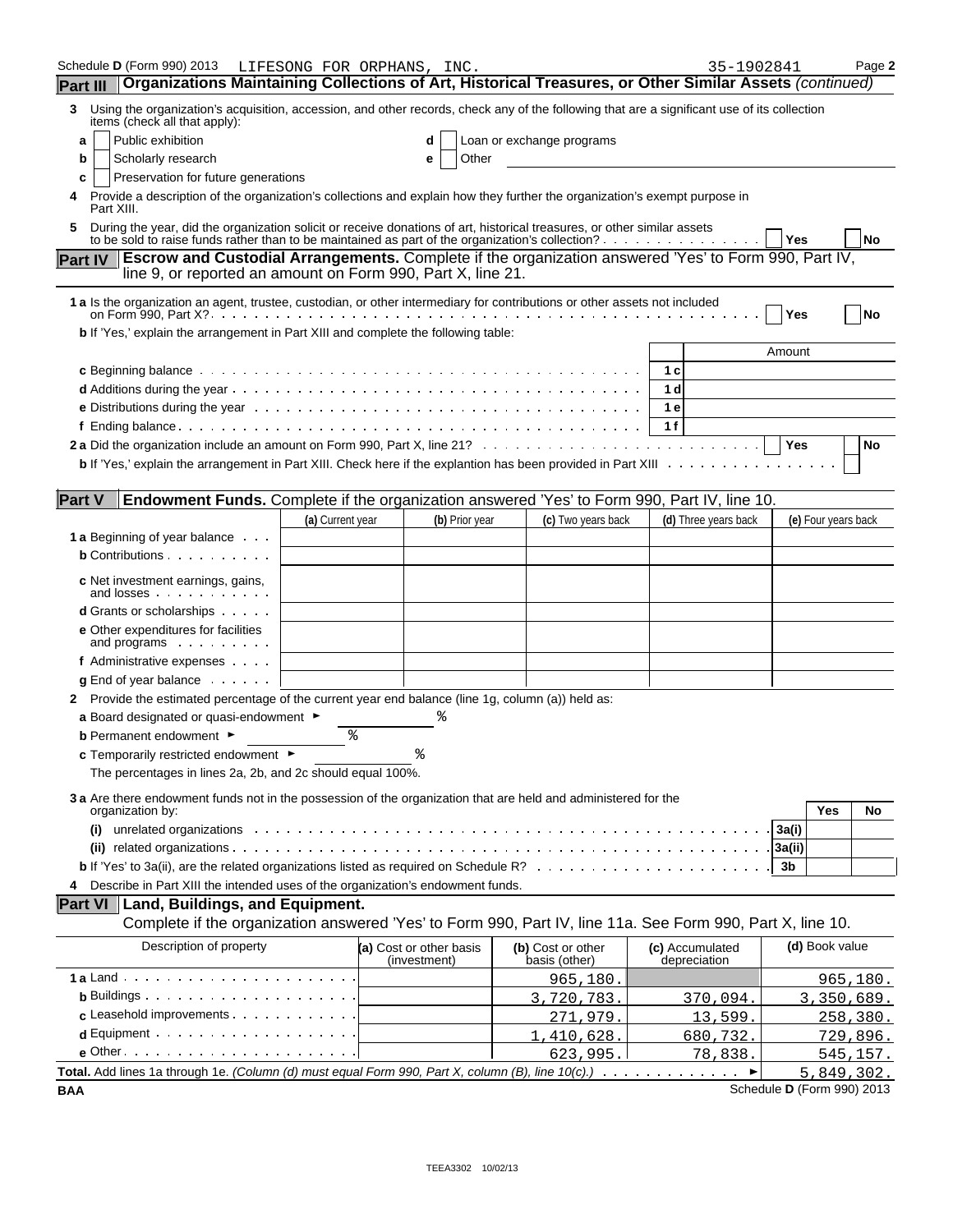| Part VII         | <b>Investments - Other Securities.</b>                                                                                                        |                 | Complete if the organization answered 'Yes' to Form 990, Part IV, line 11b. See Form 990, Part X, line 12.                                   |
|------------------|-----------------------------------------------------------------------------------------------------------------------------------------------|-----------------|----------------------------------------------------------------------------------------------------------------------------------------------|
|                  | (a) Description of security or category (including name of security)                                                                          | (b) Book value  | (c) Method of valuation: Cost or end-of-year market value                                                                                    |
|                  | (1) Financial derivatives                                                                                                                     |                 |                                                                                                                                              |
|                  | (2) Closely-held equity interests                                                                                                             |                 |                                                                                                                                              |
| (3) Other        |                                                                                                                                               |                 |                                                                                                                                              |
| (A)              |                                                                                                                                               |                 |                                                                                                                                              |
| (B)              |                                                                                                                                               |                 |                                                                                                                                              |
| (C)              |                                                                                                                                               |                 |                                                                                                                                              |
| (D)              |                                                                                                                                               |                 |                                                                                                                                              |
| (E)              |                                                                                                                                               |                 |                                                                                                                                              |
| (F)              |                                                                                                                                               |                 |                                                                                                                                              |
| (G)              |                                                                                                                                               |                 |                                                                                                                                              |
| (H)<br>(1)       |                                                                                                                                               |                 |                                                                                                                                              |
|                  | Total. (Column (b) must equal Form 990, Part X, column (B) line 12.)                                                                          |                 |                                                                                                                                              |
| <b>Part VIII</b> | – . ►                                                                                                                                         |                 |                                                                                                                                              |
|                  |                                                                                                                                               |                 | Investments - Program Related.<br>Complete if the organization answered 'Yes' to Form 990, Part IV, line 11c. See Form 990, Part X, line 13. |
|                  | (a) Description of investment type                                                                                                            | (b) Book value  | (c) Method of valuation: Cost or end-of-year market value                                                                                    |
| (1)              |                                                                                                                                               |                 |                                                                                                                                              |
| (2)              |                                                                                                                                               |                 |                                                                                                                                              |
| (3)              |                                                                                                                                               |                 |                                                                                                                                              |
| (4)              |                                                                                                                                               |                 |                                                                                                                                              |
| (5)<br>(6)       |                                                                                                                                               |                 |                                                                                                                                              |
| (7)              |                                                                                                                                               |                 |                                                                                                                                              |
| (8)              |                                                                                                                                               |                 |                                                                                                                                              |
| (9)              |                                                                                                                                               |                 |                                                                                                                                              |
| (10)             |                                                                                                                                               |                 |                                                                                                                                              |
|                  | Total. (Column (b) must equal Form 990, Part X, column (B) line 13.)                                                                          |                 |                                                                                                                                              |
| Part IX          | <b>Other Assets.</b>                                                                                                                          |                 |                                                                                                                                              |
|                  |                                                                                                                                               | (a) Description | Complete if the organization answered 'Yes' to Form 990, Part IV, line 11d. See Form 990, Part X, line 15.<br>(b) Book value                 |
| (1)              |                                                                                                                                               |                 |                                                                                                                                              |
| (2)              |                                                                                                                                               |                 |                                                                                                                                              |
| (3)              |                                                                                                                                               |                 |                                                                                                                                              |
| (4)              |                                                                                                                                               |                 |                                                                                                                                              |
| (5)<br>(6)       |                                                                                                                                               |                 |                                                                                                                                              |
| (7)              |                                                                                                                                               |                 |                                                                                                                                              |
| (8)              |                                                                                                                                               |                 |                                                                                                                                              |
| (9)              |                                                                                                                                               |                 |                                                                                                                                              |
| (10)             |                                                                                                                                               |                 |                                                                                                                                              |
|                  | <b>Total.</b> (Column (b) must equal Form 990, Part X, column (B), line 15.) $\ldots \ldots \ldots \ldots \ldots \ldots \ldots$               |                 | ▶                                                                                                                                            |
| Part X           | <b>Other Liabilities.</b><br>Complete if the organization answered 'Yes' to Form 990, Part IV, line 11e or 11f. See Form 990, Part X, line 25 |                 |                                                                                                                                              |
|                  | (a) Description of liability                                                                                                                  | (b) Book value  |                                                                                                                                              |
| (1)              | Federal income taxes                                                                                                                          |                 |                                                                                                                                              |
| (2)              |                                                                                                                                               |                 |                                                                                                                                              |
| (3)              |                                                                                                                                               |                 |                                                                                                                                              |
| (4)<br>(5)       |                                                                                                                                               |                 |                                                                                                                                              |
| (6)              |                                                                                                                                               |                 |                                                                                                                                              |
| (7)              |                                                                                                                                               |                 |                                                                                                                                              |
| (8)              |                                                                                                                                               |                 |                                                                                                                                              |
| (9)              |                                                                                                                                               |                 |                                                                                                                                              |
| (10)             |                                                                                                                                               |                 |                                                                                                                                              |
| (11)             |                                                                                                                                               |                 |                                                                                                                                              |
|                  | Total. (Column (b) must equal Form 990, Part X, column (B) line 25.) $\ldots$                                                                 |                 |                                                                                                                                              |

2. Liability for uncertain tax positions. In Part XIII, provide the text of the footnote to the organization's financial statements that reports the organization's liability for uncertain tax positions under FIN 48 (ASC 740). Check here if the text of the footnote has been provided in Part XIII  $\ldots \ldots \ldots \ldots \ldots \ldots \ldots$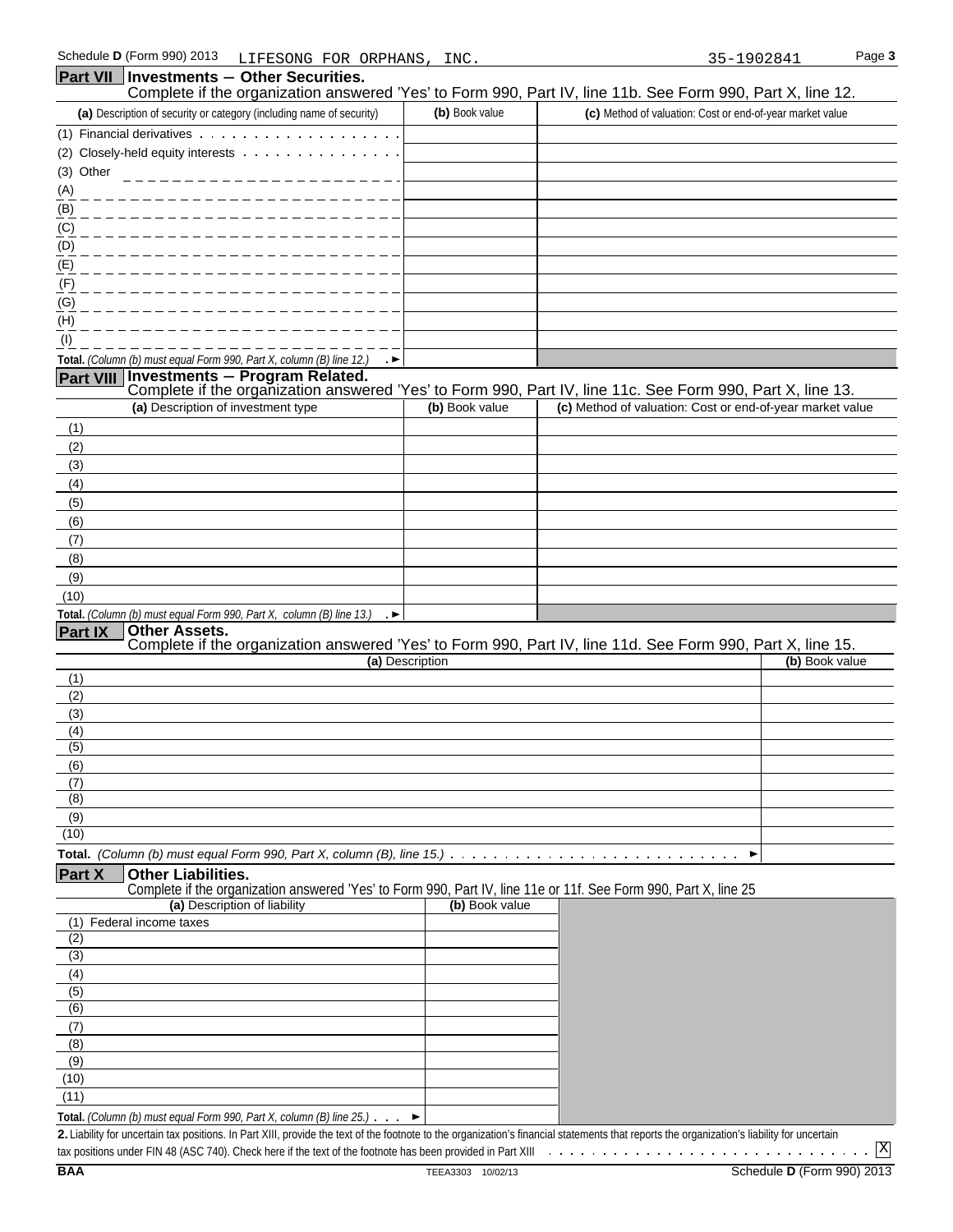| Schedule D (Form 990) 2013<br>LIFESONG FOR ORPHANS, INC.                                                                                                                                                  | 35-1902841     | Page 4      |
|-----------------------------------------------------------------------------------------------------------------------------------------------------------------------------------------------------------|----------------|-------------|
| Reconciliation of Revenue per Audited Financial Statements With Revenue per Return.<br><b>Part XI</b>                                                                                                     |                |             |
| Complete if the organization answered 'Yes' to Form 990, Part IV, line 12a.                                                                                                                               |                |             |
| 1                                                                                                                                                                                                         | $\overline{1}$ | 12,741,530. |
| Amounts included on line 1 but not on Form 990, Part VIII, line 12:<br>2                                                                                                                                  |                |             |
| 2a                                                                                                                                                                                                        |                |             |
| 2 <sub>b</sub>                                                                                                                                                                                            |                |             |
|                                                                                                                                                                                                           |                |             |
| <b>d</b> Other (Describe in Part XIII.) $\ldots \ldots \ldots \ldots \ldots \ldots \ldots \ldots \ldots \ldots \ldots \ldots$   2d                                                                        |                |             |
|                                                                                                                                                                                                           | <b>2e</b>      |             |
| 3                                                                                                                                                                                                         | $\mathbf{3}$   | 12,741,530. |
| Amounts included on Form 990, Part VIII, line 12, but not on line 1:<br>4                                                                                                                                 |                |             |
|                                                                                                                                                                                                           |                |             |
| <b>b</b> Other (Describe in Part XIII.) $\ldots \ldots \ldots \ldots \ldots \ldots \ldots \ldots \ldots \ldots \ldots$   4b                                                                               |                |             |
|                                                                                                                                                                                                           | 4 c            |             |
| 5.                                                                                                                                                                                                        | 5              | 12,741,530. |
| Part XII Reconciliation of Expenses per Audited Financial Statements With Expenses per Return.                                                                                                            |                |             |
| Complete if the organization answered 'Yes' to Form 990, Part IV, line 12a.                                                                                                                               |                |             |
| 1                                                                                                                                                                                                         | $\mathbf{1}$   | 10,679,771. |
| Amounts included on line 1 but not on Form 990, Part IX, line 25:<br>$\mathbf{2}$                                                                                                                         |                |             |
|                                                                                                                                                                                                           |                |             |
| <b>b</b> Prior year adjustments $\ldots \ldots \ldots \ldots \ldots \ldots \ldots \ldots \ldots \ldots \ldots$<br>2 <sub>b</sub>                                                                          |                |             |
|                                                                                                                                                                                                           |                |             |
| <b>d</b> Other (Describe in Part XIII.) $\ldots \ldots \ldots \ldots \ldots \ldots \ldots \ldots \ldots \ldots \ldots$                                                                                    |                |             |
|                                                                                                                                                                                                           | <b>2e</b>      |             |
| 3                                                                                                                                                                                                         | $\mathbf{3}$   | 10,679,771. |
| Amounts included on Form 990, Part IX, line 25, but not on line 1:<br>4                                                                                                                                   |                |             |
| <b>a</b> Investment expenses not included on Form 990, Part VIII, line 7b. $\dots$ 4a                                                                                                                     |                |             |
| <b>b</b> Other (Describe in Part XIII.) $\cdots$ $\cdots$ $\cdots$ $\cdots$ $\cdots$ $\cdots$ $\cdots$ $\cdots$ $\cdots$ $\cdots$ $\cdots$ $\cdots$ $\cdots$ $\cdots$ $\cdots$ $\cdots$ $\cdots$ $\cdots$ |                |             |
|                                                                                                                                                                                                           | 4 c            |             |
| 5.                                                                                                                                                                                                        | 5              | 10,679,771. |
| <b>Part XIII Supplemental Information.</b>                                                                                                                                                                |                |             |

Provide the descriptions required for Part II, lines 3, 5, and 9; Part III, lines 1a and 4; Part IV, lines 1b and 2b; Part V,

line 4; Part X, line 2; Part XI, lines 2d and 4b; and Part XII, lines 2d and 4b. Also complete this part to provide any additional information.

| <b>BAA</b>  | Schedule D (Form 990) 2013                                                                  |
|-------------|---------------------------------------------------------------------------------------------|
| Pt X Line 2 | ACCORDINGLY, LIFESONG HAS NOT RECORDED ANY RESERVES, OR RELATED ACCRUALS                    |
|             | Pt X Line 2 AFFECT ON LIFESONG'S FINANCIAL POSITION, ACTIVITIES OR CASH FLOWS.              |
|             | Pt X Line 2 DOES NOT ANTICIPATE ANY ADJUSTMENTS THAT WOULD RESULT IN A MATERIAL ADVERSE     |
|             | Pt X Line 2 _ _ _ _ THAT INCOME TAX FILING POSITIONS WILL BE SUSTAINED UPON EXAMINATION AND |
|             | Pt X Line 2 MANAGEMENT HAS ANALYZED TAX POSITIONS TAKEN AND BELIEVES                        |
|             | Pt X Line 2 TAXES. LIFESONG IS SUBJECT TO A TAX ON INCOME FROM ANY UNRELATED BUSINESS.      |
|             | Pt X Line 2 CODE SECTION 501C3 AND IS THEREFORE EXEMPT FROM THE PAYMENT OF INCOME           |
|             | Pt X Line 2 LIFESONG IS A CHARITABLE ORGANIZATION AS DEFINED IN INTERNAL REVENUE            |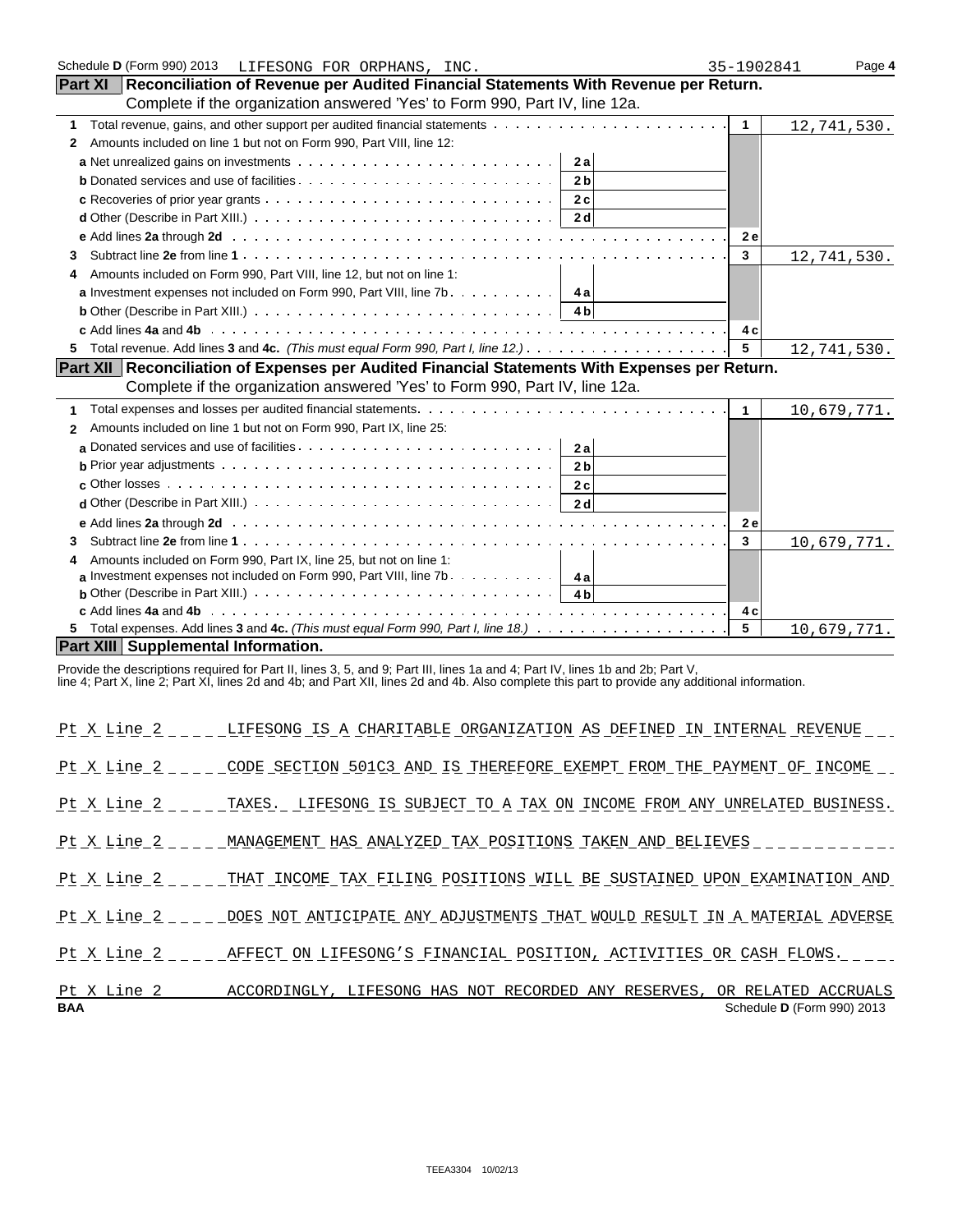| Schedule <b>D</b> (Form 990) 2013                     | LIFESONG FOR ORPHANS, | INC. | 35-1902841 | Page 5 |
|-------------------------------------------------------|-----------------------|------|------------|--------|
| <b>Part XIII Supplemental Information (continued)</b> |                       |      |            |        |

| Pt X Line 2 _ _ _ _ FOR INTEREST AND PENALTIES FOR UNCERTAIN INCOME TAX POSITION AS OF JUNE 30, |
|-------------------------------------------------------------------------------------------------|
| Pt X Line 2 _ _ _ _ 2014 AND 2013. LIFESONG IS SUBJECT TO ROUTINE AUDITS BY TAXING _ _ _ _      |
| Pt X Line 2 _ _ _ _ JURISDICTIONS; HOWEVER, THERE ARE CURRENTLY NO AUDITS FOR ANY TAX PERIODS   |
| Pt X Line 2 _ _ _ _ IN PROGRESS. LIFESONG BELIEVES IT IS NO LONGER SUBJECT TO INCOME TAX        |
|                                                                                                 |
|                                                                                                 |
|                                                                                                 |
|                                                                                                 |
|                                                                                                 |
|                                                                                                 |
|                                                                                                 |
|                                                                                                 |
|                                                                                                 |
|                                                                                                 |
|                                                                                                 |
|                                                                                                 |
|                                                                                                 |
|                                                                                                 |
| _____________________                                                                           |
|                                                                                                 |
|                                                                                                 |
|                                                                                                 |
|                                                                                                 |
|                                                                                                 |
|                                                                                                 |
|                                                                                                 |
|                                                                                                 |
|                                                                                                 |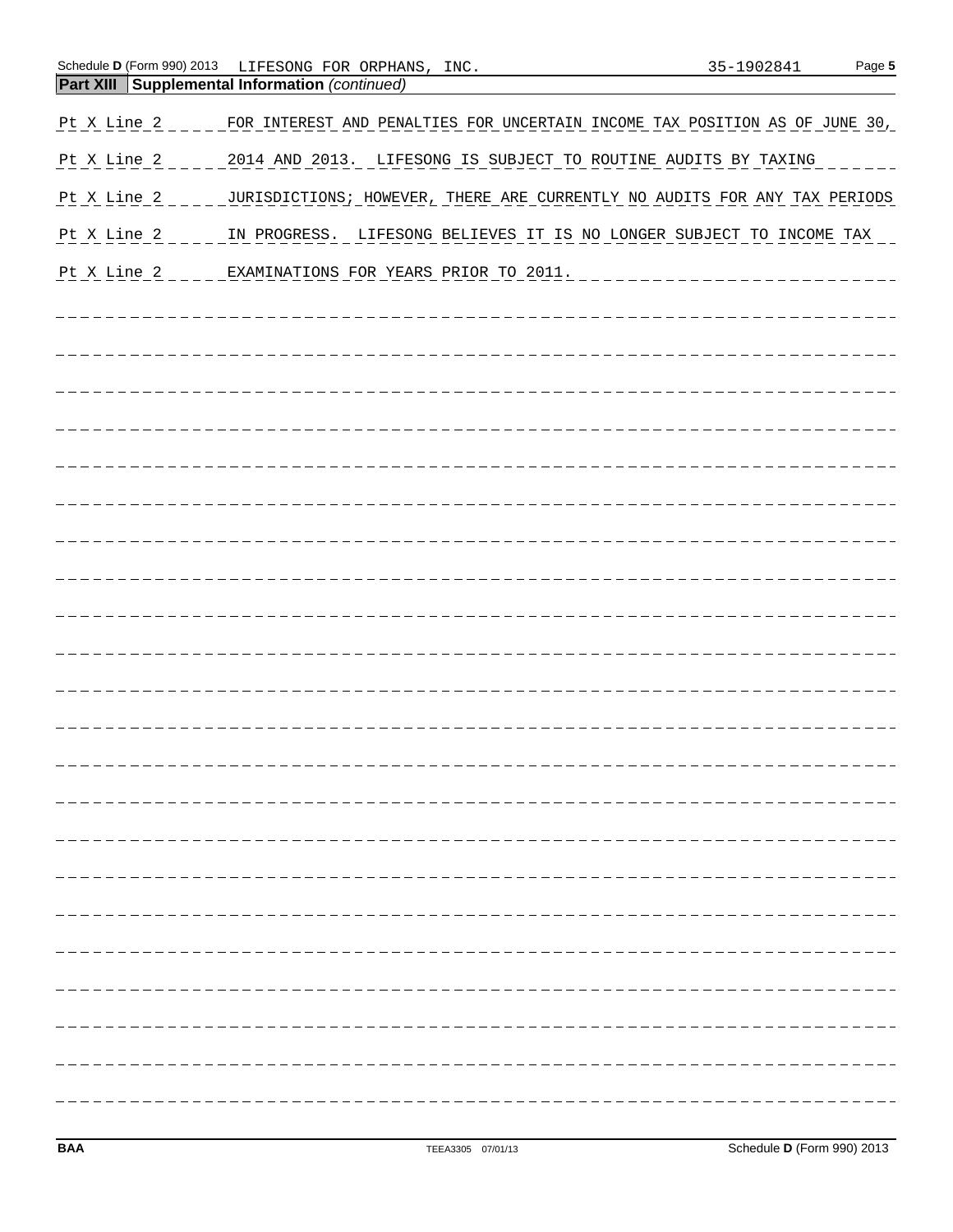| <b>Schedule F</b>                                                              |                                           |                                                                                       | <b>Statement of Activities Outside the United States</b>                                                                                                                                                                                                                 |                                                                                                                | OMB No. 1545-0047                                             |  |  |
|--------------------------------------------------------------------------------|-------------------------------------------|---------------------------------------------------------------------------------------|--------------------------------------------------------------------------------------------------------------------------------------------------------------------------------------------------------------------------------------------------------------------------|----------------------------------------------------------------------------------------------------------------|---------------------------------------------------------------|--|--|
| (Form 990)                                                                     |                                           |                                                                                       | ► Complete if the organization answered 'Yes' on Form 990, Part IV, line 14b, 15, or 16.                                                                                                                                                                                 |                                                                                                                | 2013                                                          |  |  |
| Department of the Treasury<br>Internal Revenue Service                         |                                           |                                                                                       | $\triangleright$ Attach to Form 990. ► See separate instructions.<br>► Information about Schedule F (Form 990) and its instructions is<br>at www.irs.gov/form990.                                                                                                        |                                                                                                                | <b>Open to Public</b><br><b>Inspection</b>                    |  |  |
| Name of the organization                                                       |                                           |                                                                                       |                                                                                                                                                                                                                                                                          |                                                                                                                | <b>Employer identification number</b>                         |  |  |
| LIFESONG FOR ORPHANS, INC.                                                     |                                           |                                                                                       | General Information on Activities Outside the United States. Complete if the organization answered 'Yes'                                                                                                                                                                 | 35-1902841                                                                                                     |                                                               |  |  |
| Part I                                                                         | on Form 990, Part IV, line 14b.           |                                                                                       |                                                                                                                                                                                                                                                                          |                                                                                                                |                                                               |  |  |
| 1                                                                              |                                           |                                                                                       | For grantmakers. Does the organization maintain records to substantiate the amount of its grants and other assistance,<br>the grantees' eligibility for the grants or assistance, and the selection criteria used to award the grants or assistance? $\ldots$ , $x $ Yes |                                                                                                                | <b>No</b>                                                     |  |  |
| United States.                                                                 |                                           |                                                                                       | 2 For grantmakers. Describe in Part V the organization's procedures for monitoring the use of its grants and other assistance outside the                                                                                                                                |                                                                                                                |                                                               |  |  |
| 3.                                                                             |                                           |                                                                                       | Activities per Region. (The following Part I, line 3 table can be duplicated if additional space is needed.)                                                                                                                                                             |                                                                                                                |                                                               |  |  |
| (a) Region                                                                     | (b) Number of<br>offices in the<br>region | (c) Number of<br>employees,<br>agents, and<br>independent<br>contractors<br>in region | (d) Activities conducted in<br>region (by type) (e.g.,<br>fundraising, program<br>services, investments,<br>grants to recipients<br>located in the region)                                                                                                               | (e) If activity listed in<br>(d) is a program<br>service, describe<br>specific type of<br>service(s) in region | (f) Total<br>expenditures for<br>and investments<br>in region |  |  |
| $(1)$ Russia                                                                   | 1                                         |                                                                                       | 50 PROGRAM SERVICES                                                                                                                                                                                                                                                      | CARE OF ORPHANS                                                                                                | 641,082.                                                      |  |  |
| (2) Sub-Saharan Africa                                                         | 3                                         |                                                                                       | 111 PROGRAM SERVICES                                                                                                                                                                                                                                                     | CARE OF ORPHANS                                                                                                | 913,933.                                                      |  |  |
| (3) South Asia                                                                 | 1                                         |                                                                                       | 75 PROGRAM SERVICES                                                                                                                                                                                                                                                      | CARE OF ORPHANS                                                                                                | 206,184.                                                      |  |  |
| (4) South America                                                              | 1                                         |                                                                                       | 23 PROGRAM SERVICES                                                                                                                                                                                                                                                      | CARE OF ORPHANS                                                                                                | 108,087.                                                      |  |  |
| (5) Central America                                                            | 2                                         |                                                                                       | 44 PROGRAM SERVICES                                                                                                                                                                                                                                                      | CARE OF ORPHANS                                                                                                | 422,561.                                                      |  |  |
| (6) East Asia and Pacific                                                      | 1                                         |                                                                                       | 5 PROGRAM SERVICES                                                                                                                                                                                                                                                       | CARE OF ORPHANS                                                                                                | 1,075.                                                        |  |  |
| (7)                                                                            |                                           |                                                                                       |                                                                                                                                                                                                                                                                          |                                                                                                                |                                                               |  |  |
| (8)                                                                            |                                           |                                                                                       |                                                                                                                                                                                                                                                                          |                                                                                                                |                                                               |  |  |
| (9)                                                                            |                                           |                                                                                       |                                                                                                                                                                                                                                                                          |                                                                                                                |                                                               |  |  |
| (10)                                                                           |                                           |                                                                                       |                                                                                                                                                                                                                                                                          |                                                                                                                |                                                               |  |  |
| (11)                                                                           |                                           |                                                                                       |                                                                                                                                                                                                                                                                          |                                                                                                                |                                                               |  |  |
| (12)                                                                           |                                           |                                                                                       |                                                                                                                                                                                                                                                                          |                                                                                                                |                                                               |  |  |
| (13)                                                                           |                                           |                                                                                       |                                                                                                                                                                                                                                                                          |                                                                                                                |                                                               |  |  |
| (14)                                                                           |                                           |                                                                                       |                                                                                                                                                                                                                                                                          |                                                                                                                |                                                               |  |  |
| (15)                                                                           |                                           |                                                                                       |                                                                                                                                                                                                                                                                          |                                                                                                                |                                                               |  |  |
| (16)                                                                           |                                           |                                                                                       |                                                                                                                                                                                                                                                                          |                                                                                                                |                                                               |  |  |
| (17)                                                                           |                                           |                                                                                       |                                                                                                                                                                                                                                                                          |                                                                                                                |                                                               |  |  |
| <b>3 a Sub-total</b> .<br><b>b</b> Total from continuation<br>sheets to Part I | 9                                         | 308                                                                                   |                                                                                                                                                                                                                                                                          |                                                                                                                | 2,292,922.                                                    |  |  |
| <b>c</b> Totals (add lines 3a and 3b)                                          | 9                                         | 308                                                                                   |                                                                                                                                                                                                                                                                          |                                                                                                                | 2,292,922.                                                    |  |  |

BAA For Paperwork Reduction Act Notice, see the Instructions for Form 990. Schedule F (Form 990) 2013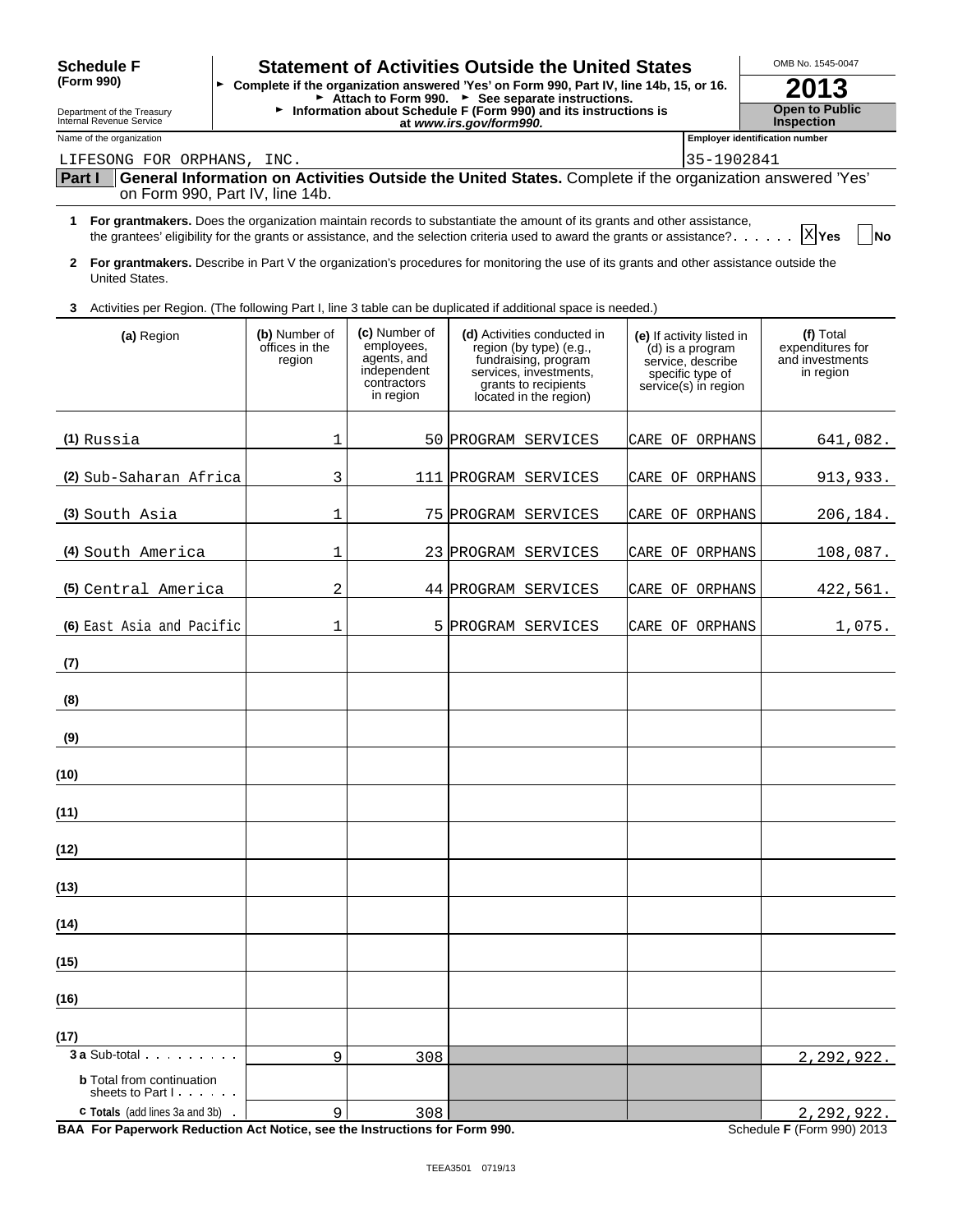**Part II Grants and Other Assistance to Organizations or Entities Outside the United States.** Complete if the organization answered 'Yes' on Form 990, Part IV, line 15, for any recipient who received more than \$5,000. Part II can be duplicated if additional space is needed.

| $\mathbf{1}$              | (a) Name of organization                                                                                                                                                                                                            | (b) IRS code<br>section and EIN<br>(if applicable) | (c) Region | (d) Purpose<br>of grant | (e) Amount of<br>cash grant | (f) Manner of<br>cash<br>disbursement | (g) Amount of<br>non-cash<br>assistance | (h) Description of<br>non-cash<br>assistance | (i) Method of<br>valuation (book,<br>FMV, appraisal,<br>other) |
|---------------------------|-------------------------------------------------------------------------------------------------------------------------------------------------------------------------------------------------------------------------------------|----------------------------------------------------|------------|-------------------------|-----------------------------|---------------------------------------|-----------------------------------------|----------------------------------------------|----------------------------------------------------------------|
| (1)                       |                                                                                                                                                                                                                                     |                                                    |            |                         |                             |                                       |                                         |                                              |                                                                |
| (2)                       |                                                                                                                                                                                                                                     |                                                    |            |                         |                             |                                       |                                         |                                              |                                                                |
| (3)                       |                                                                                                                                                                                                                                     |                                                    |            |                         |                             |                                       |                                         |                                              |                                                                |
| (4)                       |                                                                                                                                                                                                                                     |                                                    |            |                         |                             |                                       |                                         |                                              |                                                                |
| (5)                       |                                                                                                                                                                                                                                     |                                                    |            |                         |                             |                                       |                                         |                                              |                                                                |
| (6)                       |                                                                                                                                                                                                                                     |                                                    |            |                         |                             |                                       |                                         |                                              |                                                                |
| (7)                       |                                                                                                                                                                                                                                     |                                                    |            |                         |                             |                                       |                                         |                                              |                                                                |
| (8)                       |                                                                                                                                                                                                                                     |                                                    |            |                         |                             |                                       |                                         |                                              |                                                                |
| (9)                       |                                                                                                                                                                                                                                     |                                                    |            |                         |                             |                                       |                                         |                                              |                                                                |
| (10)                      |                                                                                                                                                                                                                                     |                                                    |            |                         |                             |                                       |                                         |                                              |                                                                |
| (11)                      |                                                                                                                                                                                                                                     |                                                    |            |                         |                             |                                       |                                         |                                              |                                                                |
| (12)                      |                                                                                                                                                                                                                                     |                                                    |            |                         |                             |                                       |                                         |                                              |                                                                |
| (13)                      |                                                                                                                                                                                                                                     |                                                    |            |                         |                             |                                       |                                         |                                              |                                                                |
| (14)                      |                                                                                                                                                                                                                                     |                                                    |            |                         |                             |                                       |                                         |                                              |                                                                |
| (15)                      |                                                                                                                                                                                                                                     |                                                    |            |                         |                             |                                       |                                         |                                              |                                                                |
| (16)                      |                                                                                                                                                                                                                                     |                                                    |            |                         |                             |                                       |                                         |                                              |                                                                |
|                           | 2 Enter total number of recipient organizations listed above that are recognized as charities by the foreign country, recognized as tax-exempt by the IRS, or for which                                                             |                                                    |            |                         |                             |                                       |                                         |                                              |                                                                |
| $3^{\circ}$<br><b>BAA</b> | Enter total number of other organizations or entities <b>with a construct on the construct of the construct on</b> the construct on the construct on the construct of the construct on the set of the construct of the construct on |                                                    |            |                         |                             |                                       |                                         |                                              | Schedule F (Form 990) 2013                                     |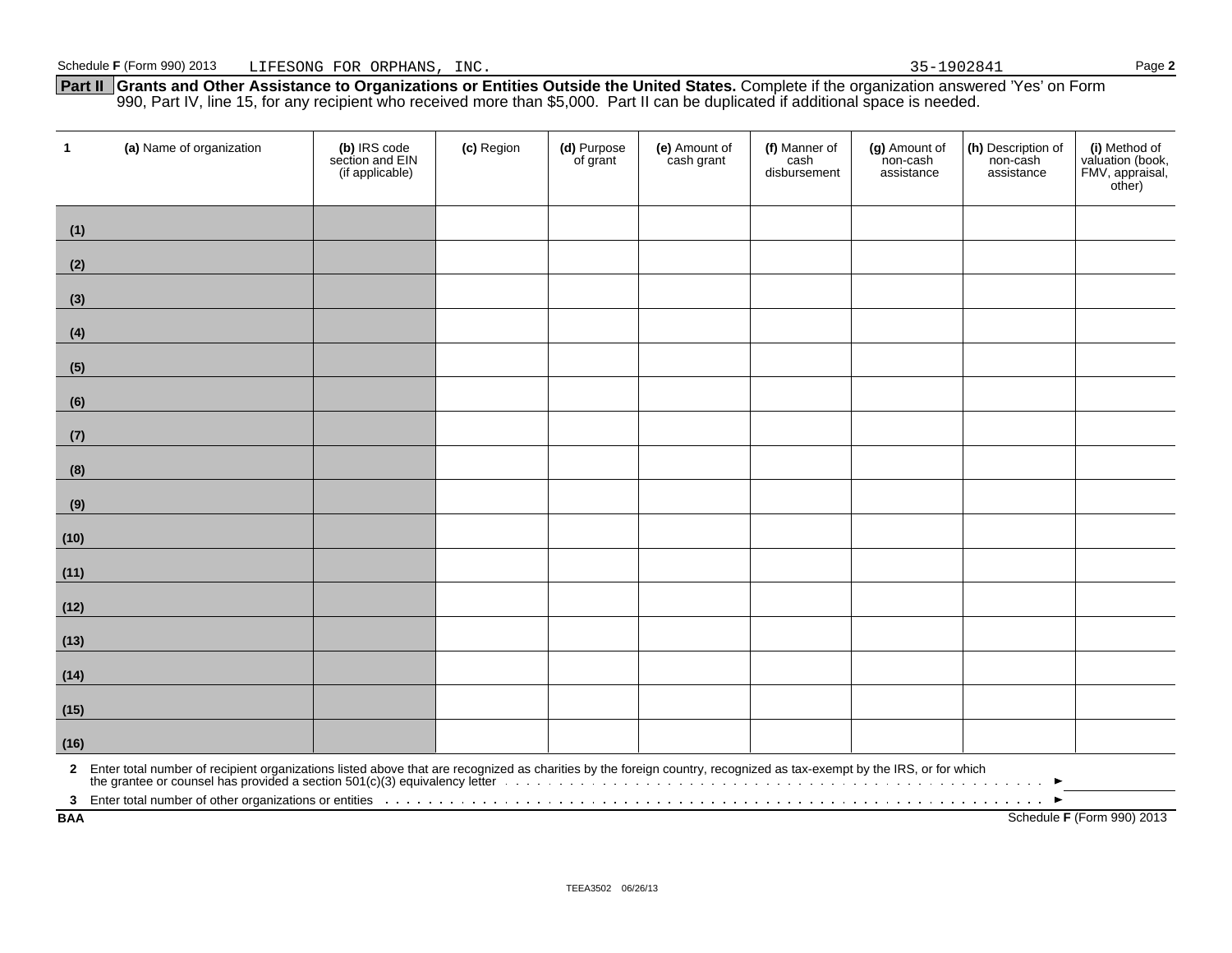**Part III Grants and Other Assistance to Individuals Outside the United States.** Complete if the organization answered 'Yes' on Form 990, Part IV, line 16. Part III can be duplicated if additional space is needed.

| (a) Type of grant or assistance       | (b) Region                   | (c) Number<br>of recipients | (d) Amount of<br>cash grant | (e) Manner of<br>cash<br>disbursement | (f) Amount of non-<br>cash assistance | (g) Description of<br>non-cash assistance | (h) Method of<br>valuation (book,<br>FMV, appraisal,<br>other) |
|---------------------------------------|------------------------------|-----------------------------|-----------------------------|---------------------------------------|---------------------------------------|-------------------------------------------|----------------------------------------------------------------|
| (1) SEE PART V                        | Russia                       | 11                          |                             |                                       |                                       |                                           |                                                                |
| (2) SEE PART V                        | Sub-Saharan Africa 1         |                             |                             |                                       |                                       |                                           |                                                                |
| (3) SEE PART V                        | South Asia                   | 1                           |                             |                                       |                                       |                                           |                                                                |
| (4) SEE PART V                        | South America                | 1                           |                             |                                       |                                       |                                           |                                                                |
| (5) SEE PART V                        | Central America <sub>1</sub> |                             |                             |                                       |                                       |                                           |                                                                |
| (6) SEE PART V                        | East Asia and Pacific 1      |                             |                             |                                       |                                       |                                           |                                                                |
| (7) ADOPTION ASSISTANCE GRANTS Russia |                              | 5                           | 8,439.                      | <b>GRANT</b>                          |                                       |                                           |                                                                |
| (8)                                   |                              |                             |                             |                                       |                                       |                                           |                                                                |
| (9)                                   |                              |                             |                             |                                       |                                       |                                           |                                                                |
| (10)                                  |                              |                             |                             |                                       |                                       |                                           |                                                                |
| (11)                                  |                              |                             |                             |                                       |                                       |                                           |                                                                |
| (12)                                  |                              |                             |                             |                                       |                                       |                                           |                                                                |
| (13)                                  |                              |                             |                             |                                       |                                       |                                           |                                                                |
| (14)                                  |                              |                             |                             |                                       |                                       |                                           |                                                                |
| (15)                                  |                              |                             |                             |                                       |                                       |                                           |                                                                |
| (16)                                  |                              |                             |                             |                                       |                                       |                                           |                                                                |
| (17)                                  |                              |                             |                             |                                       |                                       |                                           |                                                                |
| (18)<br><b>BAA</b>                    |                              |                             |                             |                                       |                                       |                                           | Schedule F (Form 990) 2013                                     |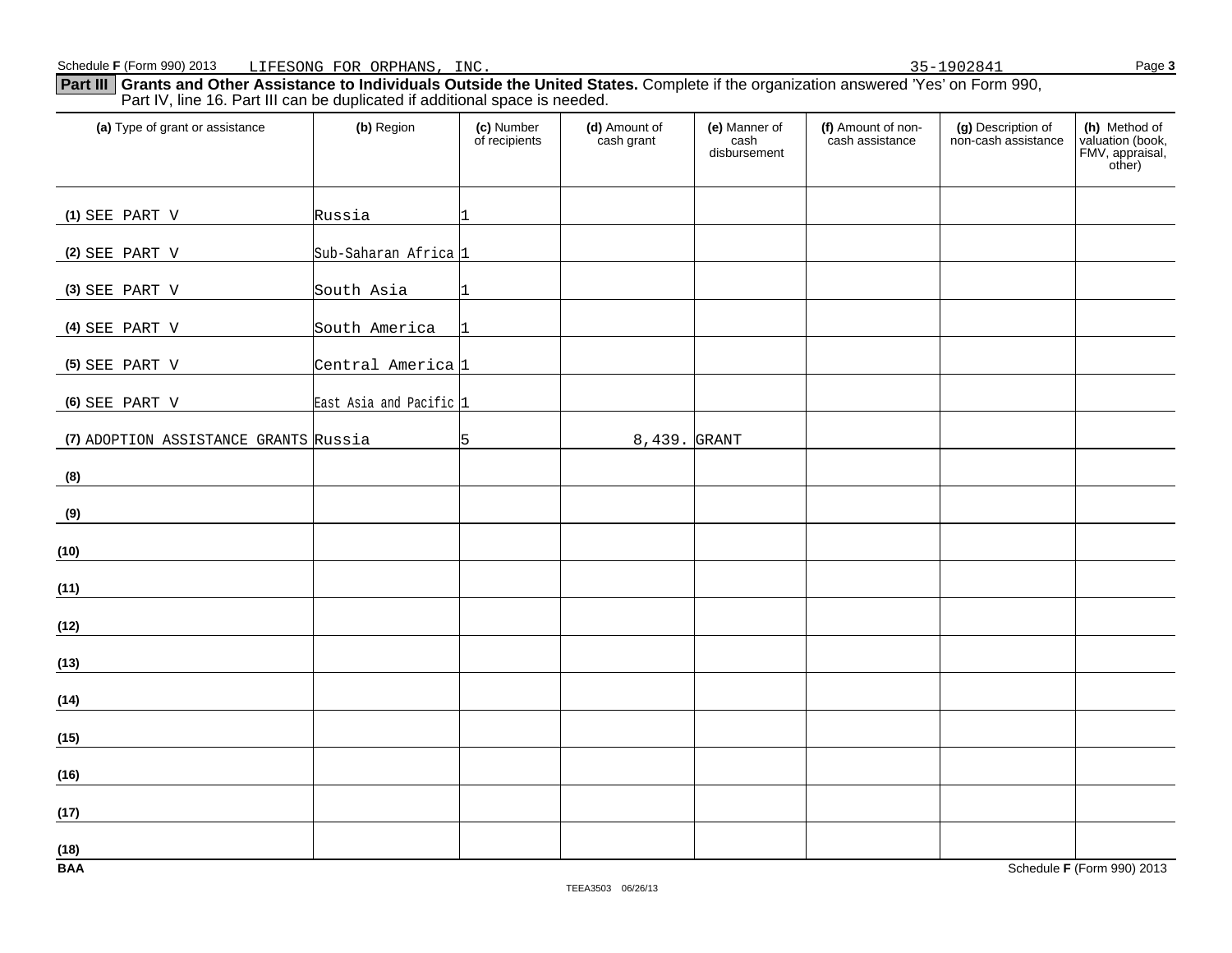|              | Was the organization a U.S. transferor of property to a foreign corporation during the tax year? If 'Yes,' the<br>organization may be required to file Form 926, Return by a U.S. Transferor of Property to a Foreign                                                                                                                                                                                                                                                         | X No     |
|--------------|-------------------------------------------------------------------------------------------------------------------------------------------------------------------------------------------------------------------------------------------------------------------------------------------------------------------------------------------------------------------------------------------------------------------------------------------------------------------------------|----------|
| $\mathbf{2}$ | Did the organization have an interest in a foreign trust during the tax year? If 'Yes,' the organization may be<br>Lequired to file Form 3520, Annual Return To Report Transactions with Foreign Trusts and Receipt of Certain<br>Foreign Gifts, and/or Form 3520-A Annual Information Return of Foreign Trust With a U.S. Owner (see<br>Instructions for Forms 3520 and 3520-A) $\ldots \ldots \ldots \ldots \ldots \ldots \ldots \ldots \ldots \ldots \ldots \ldots \ldots$ | X No     |
| 3            | Did the organization have an ownership interest in a foreign corporation during the tax year? If 'Yes,' the<br>organization may be required to file Form 5471, Information Return of U.S. Persons With Respect To Certain<br>Yes                                                                                                                                                                                                                                              | X No     |
| 4            | Was the organization a direct or indirect shareholder of a passive foreign investment company or a qualified<br>electing fund during the tax year? If 'Yes,' the organization may be required to file Form 8621, Information<br>Return by a Shareholder of a Passive Foreign Investment Company or Qualified Electing Fund. (see                                                                                                                                              | $X$ No   |
| 5            | Did the organization have an ownership interest in a foreign partnership during the tax year? If 'Yes,' the<br>organization may be required to file Form 8865, Return of U.S. Persons With Respect To Certain Foreign<br><b>Yes</b>                                                                                                                                                                                                                                           | $ X $ No |
| 6            | Did the organization have any operations in or related to any boycotting countries during the tax year?<br>If 'Yes,' the organization may be required to file Form 5713, International Boycott Report (see Instructions<br><b>IYes</b>                                                                                                                                                                                                                                        | $X$ No   |

**BAA** TEEA3505 06/26/13 Schedule **F** (Form 990) 2013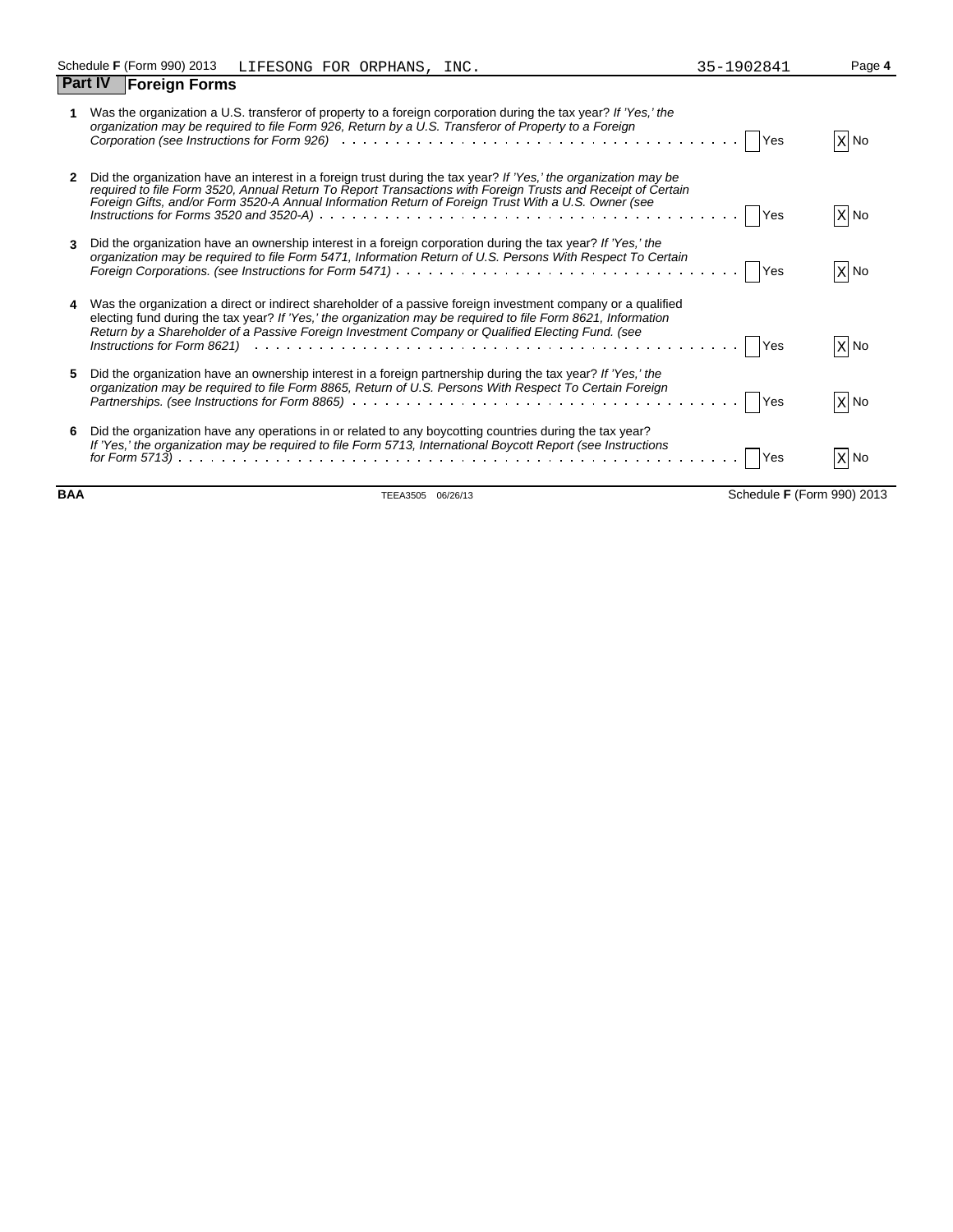**Part V Supplemental Information**

| Provide the information required by Part I, line 2 (monitoring of funds); Part I, line 3, column (f)<br>(accounting method; amounts of investments vs expenditures per region); Part II, line 1 (accounting<br>method); Part III (accounting method); and Part III, column (c) (estimated number of recipients), as<br>applicable. Also complete this part to provide any additional information (see instructions). |
|----------------------------------------------------------------------------------------------------------------------------------------------------------------------------------------------------------------------------------------------------------------------------------------------------------------------------------------------------------------------------------------------------------------------|
| Pt I Line 2<br>AN INDIVIDUAL AT EACH FOREIGN LOCATION PROVIDES A MONTHLY ACCOUNTING OF ALL FINANCIAL                                                                                                                                                                                                                                                                                                                 |
| Pt I Line 2<br>ACTIVITY TO THE LIFESONG USA ACCOUNTING DEPARTMENT.<br>THIS ACTIVITY IS RECONCILED WITH                                                                                                                                                                                                                                                                                                               |
| Pt I Line 2<br>CASH ADVANCES MADE DURING THE MONTH.<br>SUPPORTING DOCUMENTATION OVER A CERTAIN AMOUNT                                                                                                                                                                                                                                                                                                                |
| Pt I Line 2<br>IS REQUIRED TO BE FORWARDED TO THE USA OFFICE - SUPPORTING THE ACTIVITIES REPORTED.                                                                                                                                                                                                                                                                                                                   |
| Pt I Line 2<br>TRANSLATIONS (AS NEEDED) OF SUPPORTING DOCUMENTATION ARE OBTAINED                                                                                                                                                                                                                                                                                                                                     |
| Pt I Line 2<br>BY THE USA OFFICE.<br>ANNUAL BUDGETS FOR EACH FOREIGN LOCATION ARE SET BY USA                                                                                                                                                                                                                                                                                                                         |
| Pt I Line 2<br>MANAGEMENT AND APPROVED BY THE BOARD OF DIRECTORS OF LIFESONG FOR ORPHANS. ALL                                                                                                                                                                                                                                                                                                                        |
| Pt I Line 2<br>FOREIGN ACTIVITY REPORTS (AND SUPPORTING DOCUMENTS) ARE MADE AVAILABLE                                                                                                                                                                                                                                                                                                                                |
| Pt I Line 2<br>TO AN INDEPENDENT AUDITOR DURING LIFESONG'S ANNUAL FINANCIAL STATEMENT AUDIT.                                                                                                                                                                                                                                                                                                                         |
| Pt I Line 2<br>AT LEAST ANNUALLY, A VISION TEAM COMPRISED OF BOARD MEMBERS, MANAGEMENT AND                                                                                                                                                                                                                                                                                                                           |
| Pt I Line 2<br>OTHER VOLUNTEERS VISITS EACH FOREIGN SITE. PROJECTS ARE INSPECTED AND PLANNING                                                                                                                                                                                                                                                                                                                        |
| Pt I Line 2<br>FOR FUTURE EXPENDITURES IS DONE.<br>THE VISION TEAMS REPORT THEIR FINDINGS                                                                                                                                                                                                                                                                                                                            |
| Pt I Line 2<br>BACK TO THE BOARD OF DIRECTORS.                                                                                                                                                                                                                                                                                                                                                                       |
| Pt I Line 3 Col (F)RUSSIA REGION - PROJECT LOCATION IS UKRAINE - ACCRUAL BASIS OF ACCOUNTING                                                                                                                                                                                                                                                                                                                         |
| Pt I Line 3 Col (F) IS USED TO REPORT EXPENDITURES; IN ADDITION, \$332,920 OF CAPITAL                                                                                                                                                                                                                                                                                                                                |
| Pt I Line 3 Col (F) EXPENDITURES WERE MADE DURING THE FISCAL YEAR.                                                                                                                                                                                                                                                                                                                                                   |
| Pt I Line 3 Col (F) SUB-SAHARAN AFRICA REGION - PROJECT LOCATIONS ARE IN LIBERIA                                                                                                                                                                                                                                                                                                                                     |
| Pt I Line 3 Col (F) AND ZAMBIA - ACCRUAL BASIS OF ACCOUNTING IS USED TO REPORT                                                                                                                                                                                                                                                                                                                                       |
| Pt I Line 3 Col (F) EXPENDITURES; IN ADDITION, \$800, 128 OF CAPITAL EXPENDITURES WERE                                                                                                                                                                                                                                                                                                                               |
| Pt I_Line 3 Col (F) MADE DURING THE FISCAL YEAR. _______________________________                                                                                                                                                                                                                                                                                                                                     |
| Pt I Line 3 Col (F) SOUTH ASIAN REGION - PROJECT LOCATION IS INDIA - ACCRUAL BASIS OF                                                                                                                                                                                                                                                                                                                                |
| Pt I Line 3 Col (F) ACCOUNTING IS USED TO REPORT EXPENDITURES; IN ADDITION, ____________                                                                                                                                                                                                                                                                                                                             |
| Pt I Line 3 Col (F)\$14,695 OF CAPITAL EXPENDITURES WERE MADE DURING THE FISCAL YEAR.                                                                                                                                                                                                                                                                                                                                |
| Pt I Line 3 Col (F) SOUTH AMERICAN REGION - PROJECT LOCATION IS BOLIVIA - ACCRUAL BASIS OF                                                                                                                                                                                                                                                                                                                           |
| Pt I Line 3 Col (F) ACCOUNTING IS USED TO REPORT EXPENDITURES; IN ADDITION, ____________                                                                                                                                                                                                                                                                                                                             |
| Pt I Line 3 Col (F)\$7,000 OF CAPITAL EXPENDITURES WERE MADE DURING THE FISCAL YEAR.                                                                                                                                                                                                                                                                                                                                 |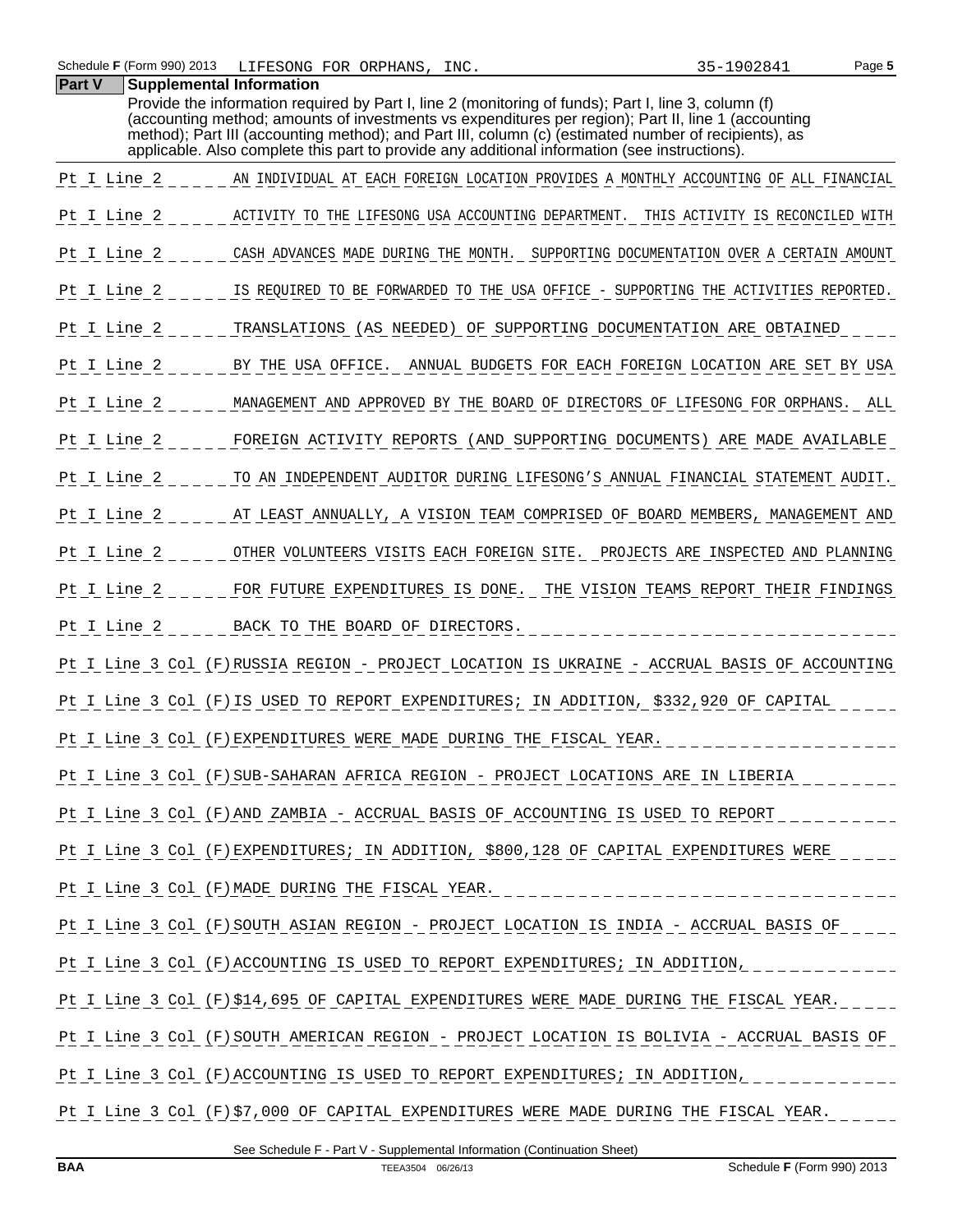|                                                                                                                                                                                                                                                                                                                               |                                                                                                                                                                                                                               |               |                      |                                              | <b>Supplemental Information Regarding</b>                                                                                                                                                                                                                                                                                                                                |  |                                                                              | OMB No. 1545-0047                                       |
|-------------------------------------------------------------------------------------------------------------------------------------------------------------------------------------------------------------------------------------------------------------------------------------------------------------------------------|-------------------------------------------------------------------------------------------------------------------------------------------------------------------------------------------------------------------------------|---------------|----------------------|----------------------------------------------|--------------------------------------------------------------------------------------------------------------------------------------------------------------------------------------------------------------------------------------------------------------------------------------------------------------------------------------------------------------------------|--|------------------------------------------------------------------------------|---------------------------------------------------------|
| <b>SCHEDULE G</b><br>(Form 990 or 990-EZ)                                                                                                                                                                                                                                                                                     |                                                                                                                                                                                                                               |               |                      |                                              | <b>Fundraising or Gaming Activities</b><br>Complete if the organization answered 'Yes' to Form 990, Part IV, lines 17, 18,                                                                                                                                                                                                                                               |  |                                                                              | 2013                                                    |
| or 19, or if the organization entered more than \$15,000 on Form 990-EZ, line 6a.<br>► Attach to Form 990 or Form 990-EZ. ► See separate instructions.<br>Information about Schedule G (Form 990 or 990-EZ) and its instructions is<br>►<br>Department of the Treasury<br>Internal Revenue Service<br>at www.irs.gov/form990. |                                                                                                                                                                                                                               |               |                      |                                              |                                                                                                                                                                                                                                                                                                                                                                          |  |                                                                              | <b>Open to Public</b><br>Inspection                     |
| Name of the organization                                                                                                                                                                                                                                                                                                      |                                                                                                                                                                                                                               |               |                      |                                              |                                                                                                                                                                                                                                                                                                                                                                          |  | <b>Employer identification number</b>                                        |                                                         |
| LIFESONG FOR ORPHANS, INC.                                                                                                                                                                                                                                                                                                    |                                                                                                                                                                                                                               |               |                      |                                              | Fundraising Activities. Complete if the organization answered 'Yes' to Form 990, Part IV, line 17.                                                                                                                                                                                                                                                                       |  | 35-1902841                                                                   |                                                         |
| <b>Part I</b>                                                                                                                                                                                                                                                                                                                 | Form 990-EZ filers are not required to complete this part.                                                                                                                                                                    |               |                      |                                              |                                                                                                                                                                                                                                                                                                                                                                          |  |                                                                              |                                                         |
| 1                                                                                                                                                                                                                                                                                                                             |                                                                                                                                                                                                                               |               |                      |                                              | Indicate whether the organization raised funds through any of the following activities. Check all that apply.                                                                                                                                                                                                                                                            |  |                                                                              |                                                         |
| Mail solicitations<br>a                                                                                                                                                                                                                                                                                                       |                                                                                                                                                                                                                               |               |                      | е                                            | Solicitation of non-government grants                                                                                                                                                                                                                                                                                                                                    |  |                                                                              |                                                         |
| b                                                                                                                                                                                                                                                                                                                             | Internet and email solicitations                                                                                                                                                                                              |               |                      | f                                            | Solicitation of government grants                                                                                                                                                                                                                                                                                                                                        |  |                                                                              |                                                         |
| Phone solicitations<br>c                                                                                                                                                                                                                                                                                                      |                                                                                                                                                                                                                               |               |                      | g                                            | Special fundraising events                                                                                                                                                                                                                                                                                                                                               |  |                                                                              |                                                         |
| In-person solicitations<br>d                                                                                                                                                                                                                                                                                                  |                                                                                                                                                                                                                               |               |                      |                                              |                                                                                                                                                                                                                                                                                                                                                                          |  |                                                                              |                                                         |
|                                                                                                                                                                                                                                                                                                                               |                                                                                                                                                                                                                               |               |                      |                                              | 2a Did the organization have a written or oral agreement with any individual (including officers, directors, trustees or key employees listed in Form 990, Part VII) or entity in connection with professional fundraising ser<br>b If 'Yes,' list the ten highest paid individuals or entities (fundraisers) pursuant to agreements under which the fundraiser is to be |  |                                                                              | Yes<br>No                                               |
|                                                                                                                                                                                                                                                                                                                               | compensated at least \$5,000 by the organization.                                                                                                                                                                             |               |                      |                                              |                                                                                                                                                                                                                                                                                                                                                                          |  |                                                                              |                                                         |
| (i) Name and address of individual<br>or entity (fundraiser)                                                                                                                                                                                                                                                                  |                                                                                                                                                                                                                               | (ii) Activity | (iii) Did fundraiser | have custody or control<br>of contributions? | (iv) Gross receipts<br>from activity                                                                                                                                                                                                                                                                                                                                     |  | (v) Amount paid to<br>(or retained by)<br>fundraiser listed in<br>column (i) | (vi) Amount paid to<br>(or retained by)<br>organization |
|                                                                                                                                                                                                                                                                                                                               |                                                                                                                                                                                                                               |               | Yes                  | No                                           |                                                                                                                                                                                                                                                                                                                                                                          |  |                                                                              |                                                         |
| 1                                                                                                                                                                                                                                                                                                                             |                                                                                                                                                                                                                               |               |                      |                                              |                                                                                                                                                                                                                                                                                                                                                                          |  |                                                                              |                                                         |
| $\mathbf{2}$                                                                                                                                                                                                                                                                                                                  |                                                                                                                                                                                                                               |               |                      |                                              |                                                                                                                                                                                                                                                                                                                                                                          |  |                                                                              |                                                         |
| 3                                                                                                                                                                                                                                                                                                                             |                                                                                                                                                                                                                               |               |                      |                                              |                                                                                                                                                                                                                                                                                                                                                                          |  |                                                                              |                                                         |
| 4                                                                                                                                                                                                                                                                                                                             |                                                                                                                                                                                                                               |               |                      |                                              |                                                                                                                                                                                                                                                                                                                                                                          |  |                                                                              |                                                         |
| 5                                                                                                                                                                                                                                                                                                                             |                                                                                                                                                                                                                               |               |                      |                                              |                                                                                                                                                                                                                                                                                                                                                                          |  |                                                                              |                                                         |
| 6                                                                                                                                                                                                                                                                                                                             |                                                                                                                                                                                                                               |               |                      |                                              |                                                                                                                                                                                                                                                                                                                                                                          |  |                                                                              |                                                         |
| 7                                                                                                                                                                                                                                                                                                                             |                                                                                                                                                                                                                               |               |                      |                                              |                                                                                                                                                                                                                                                                                                                                                                          |  |                                                                              |                                                         |
| 8                                                                                                                                                                                                                                                                                                                             |                                                                                                                                                                                                                               |               |                      |                                              |                                                                                                                                                                                                                                                                                                                                                                          |  |                                                                              |                                                         |
| 9                                                                                                                                                                                                                                                                                                                             |                                                                                                                                                                                                                               |               |                      |                                              |                                                                                                                                                                                                                                                                                                                                                                          |  |                                                                              |                                                         |
| 10                                                                                                                                                                                                                                                                                                                            |                                                                                                                                                                                                                               |               |                      |                                              |                                                                                                                                                                                                                                                                                                                                                                          |  |                                                                              |                                                         |
|                                                                                                                                                                                                                                                                                                                               |                                                                                                                                                                                                                               |               |                      |                                              |                                                                                                                                                                                                                                                                                                                                                                          |  |                                                                              |                                                         |
| Total<br>or licensing.                                                                                                                                                                                                                                                                                                        | a constitution of the constitution of the constitution of the constitution of the constitution of the constitution of the constitution of the constitution of the constitution of the constitution of the constitution of the |               |                      |                                              | List all states in which the organization is registered or licensed to solicit contributions or has been notified it is exempt from registration                                                                                                                                                                                                                         |  |                                                                              |                                                         |
|                                                                                                                                                                                                                                                                                                                               |                                                                                                                                                                                                                               |               |                      |                                              |                                                                                                                                                                                                                                                                                                                                                                          |  |                                                                              |                                                         |
|                                                                                                                                                                                                                                                                                                                               |                                                                                                                                                                                                                               |               |                      |                                              |                                                                                                                                                                                                                                                                                                                                                                          |  |                                                                              |                                                         |
|                                                                                                                                                                                                                                                                                                                               |                                                                                                                                                                                                                               |               |                      |                                              |                                                                                                                                                                                                                                                                                                                                                                          |  |                                                                              |                                                         |
|                                                                                                                                                                                                                                                                                                                               |                                                                                                                                                                                                                               |               |                      |                                              |                                                                                                                                                                                                                                                                                                                                                                          |  |                                                                              |                                                         |
|                                                                                                                                                                                                                                                                                                                               |                                                                                                                                                                                                                               |               |                      |                                              |                                                                                                                                                                                                                                                                                                                                                                          |  |                                                                              |                                                         |
|                                                                                                                                                                                                                                                                                                                               |                                                                                                                                                                                                                               |               |                      |                                              |                                                                                                                                                                                                                                                                                                                                                                          |  |                                                                              |                                                         |
|                                                                                                                                                                                                                                                                                                                               |                                                                                                                                                                                                                               |               |                      |                                              |                                                                                                                                                                                                                                                                                                                                                                          |  |                                                                              |                                                         |
|                                                                                                                                                                                                                                                                                                                               |                                                                                                                                                                                                                               |               |                      |                                              |                                                                                                                                                                                                                                                                                                                                                                          |  |                                                                              |                                                         |
|                                                                                                                                                                                                                                                                                                                               |                                                                                                                                                                                                                               |               |                      |                                              |                                                                                                                                                                                                                                                                                                                                                                          |  |                                                                              |                                                         |
|                                                                                                                                                                                                                                                                                                                               |                                                                                                                                                                                                                               |               |                      |                                              |                                                                                                                                                                                                                                                                                                                                                                          |  |                                                                              |                                                         |
|                                                                                                                                                                                                                                                                                                                               |                                                                                                                                                                                                                               |               |                      |                                              |                                                                                                                                                                                                                                                                                                                                                                          |  |                                                                              |                                                         |
|                                                                                                                                                                                                                                                                                                                               |                                                                                                                                                                                                                               |               |                      |                                              |                                                                                                                                                                                                                                                                                                                                                                          |  |                                                                              |                                                         |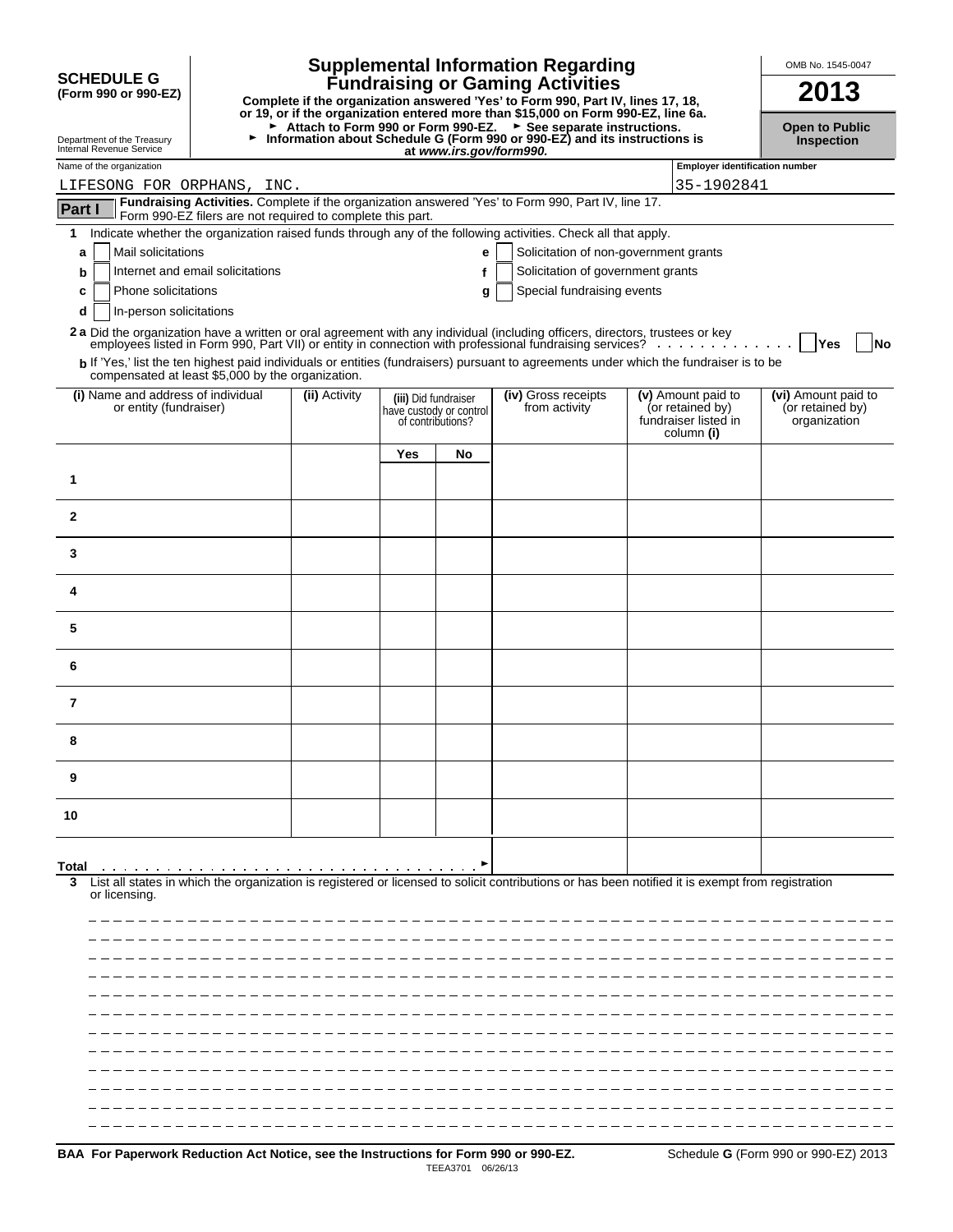**5** Noncash prizes

**R 6** Rent/facility costs

 $\alpha$  $\bar{z}$  $\bar{z}$ 

 $\sim$  10  $\pm$ 

**T 7** Food and beverages

**8** Entertainment **Parameter** 

**9** Other direct expenses . . . . . . .

|             | Schedule G (Form 990 or 990-EZ) 2013 LIFESONG FOR ORPHANS, INC.                                                                                                                                                                                                                      |                                             |                                                  | 35-1902841                                 | Page 2                                                     |
|-------------|--------------------------------------------------------------------------------------------------------------------------------------------------------------------------------------------------------------------------------------------------------------------------------------|---------------------------------------------|--------------------------------------------------|--------------------------------------------|------------------------------------------------------------|
| Part II     | <b>Fundraising Events.</b> Complete if the organization answered 'Yes' to Form 990, Part IV, line 18, or reported<br>more than \$15,000 of fundraising event contributions and gross income on Form 990-EZ, lines 1 and 6b.<br>List events with gross receipts greater than \$5,000. |                                             |                                                  |                                            |                                                            |
| R<br>E      |                                                                                                                                                                                                                                                                                      | (a) Event $#1$<br>CONCERT 1<br>(event type) | (b) Event $#2$<br>CONCERT SERIES<br>(event type) | (c) Other events<br>NONE<br>(total number) | (d) Total events<br>(add column (a)<br>through column (c)) |
| E<br>U<br>E | Gross receipts                                                                                                                                                                                                                                                                       | 86, 209.                                    | 54,810.                                          |                                            | 141,019.                                                   |
|             | Less: Charitable contributions                                                                                                                                                                                                                                                       | 72,027.                                     | 49,124.                                          |                                            | 121,151.                                                   |
|             | Gross income (line 1 minus line 2). $\ldots$                                                                                                                                                                                                                                         | 14,182.                                     | 5,686.                                           |                                            | 19,868.                                                    |
|             | Cash prizes                                                                                                                                                                                                                                                                          |                                             |                                                  |                                            |                                                            |

|  |                                                                                                                                  | 92,374.     |
|--|----------------------------------------------------------------------------------------------------------------------------------|-------------|
|  | Net income summary. Subtract line 10 from line 3, column (d) $\dots \dots \dots \dots \dots \dots \dots \dots \dots \dots \dots$ | $-72.506$ . |

34,566. 57,808. 92,374.

**Part III Gaming.** Complete if the organization answered 'Yes' to Form 990, Part IV, line 19, or reported more than \$15,000 on Form 990-EZ, line 6a.

| R<br>Е<br>E |   |                                                                          | (a) Bingo                    | (b) Pull tabs/Instant<br>bingo/progressive<br>bingo | (c) Other gaming             | (d) Total gaming<br>(add column (a)<br>through column $(c)$ |
|-------------|---|--------------------------------------------------------------------------|------------------------------|-----------------------------------------------------|------------------------------|-------------------------------------------------------------|
| N<br>U<br>Е | 1 | Gross revenue                                                            |                              |                                                     |                              |                                                             |
|             | 2 | Cash prizes                                                              |                              |                                                     |                              |                                                             |
|             | 3 | Noncash prizes $\ldots$ $\ldots$ $\ldots$ $\ldots$ $\ldots$              |                              |                                                     |                              |                                                             |
|             | 4 |                                                                          |                              |                                                     |                              |                                                             |
|             | 5 | Other direct expenses.                                                   |                              |                                                     |                              |                                                             |
|             | 6 | Volunteer labor                                                          | <b>Yes</b><br>⊱<br><b>No</b> | <b>Yes</b><br>⊱<br><b>No</b>                        | <b>Yes</b><br>⊱<br><b>No</b> |                                                             |
|             | 7 |                                                                          |                              |                                                     |                              |                                                             |
|             | 8 |                                                                          |                              |                                                     |                              |                                                             |
| 9           |   | Enter the state(s) in which the organization operates gaming activities: |                              |                                                     |                              | TNo.                                                        |
|             |   | <b>b</b> If 'No,' explain:                                               |                              |                                                     |                              |                                                             |
|             |   | <b>b</b> If 'Yes,' explain:                                              |                              |                                                     |                              | No                                                          |

**BAA** TEEA3702 06/26/13 Schedule **G** (Form 990 or 990-EZ) 2013

**D I** 

L,

**E C**

**E** 

**E N**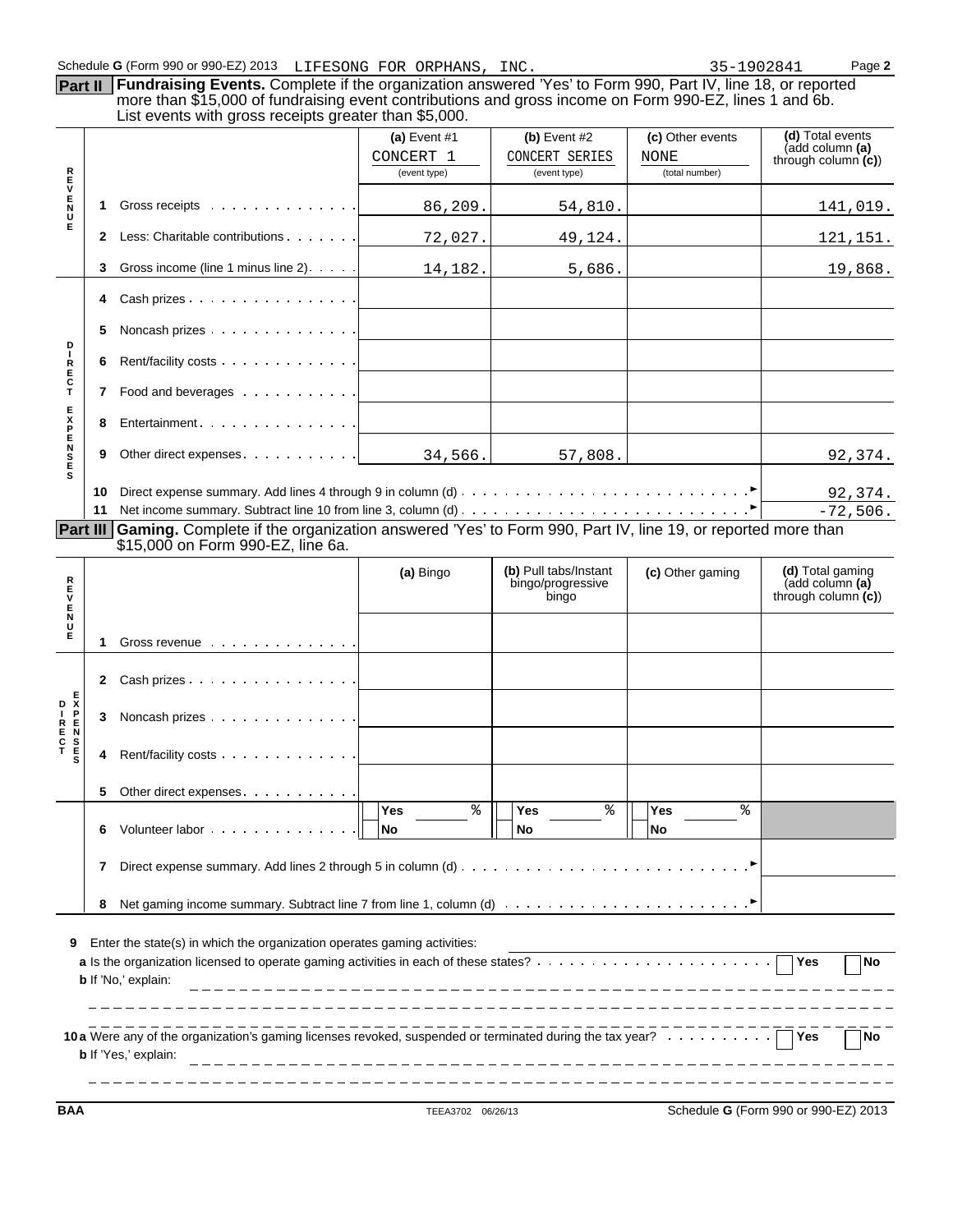|                | Schedule G (Form 990 or 990-EZ) 2013 LIFESONG FOR ORPHANS, INC.                                                                                                                                                                                                                                                 | 35-1902841                           |     | Page 3    |
|----------------|-----------------------------------------------------------------------------------------------------------------------------------------------------------------------------------------------------------------------------------------------------------------------------------------------------------------|--------------------------------------|-----|-----------|
| 11             |                                                                                                                                                                                                                                                                                                                 |                                      | Yes | <b>No</b> |
| 12             | Is the organization a grantor, beneficiary or trustee of a trust or a member of a partnership or other entity formed to                                                                                                                                                                                         |                                      | Yes | <b>No</b> |
| 13             | Indicate the percentage of gaming activity operated in:                                                                                                                                                                                                                                                         |                                      |     |           |
|                |                                                                                                                                                                                                                                                                                                                 |                                      |     | ႜ         |
|                |                                                                                                                                                                                                                                                                                                                 | 13 <sub>b</sub>                      |     | ৡ         |
| 14             | Enter the name and address of the person who prepares the organization's gaming/special events books and records:                                                                                                                                                                                               |                                      |     |           |
|                | Name $\blacktriangleright$                                                                                                                                                                                                                                                                                      |                                      |     |           |
|                | Address $\blacktriangleright$                                                                                                                                                                                                                                                                                   |                                      |     |           |
|                | 15a Does the organization have a contact with a third party from whom the organization receives gaming revenue?   Yes<br><b>b</b> If 'Yes,' enter the amount of gaming revenue received by the organization $\bullet$ $\circ$                                                                                   |                                      |     | <b>No</b> |
|                | of gaming revenue retained by the third party $\begin{array}{ccc} \bullet & \bullet & \end{array}$ $\begin{array}{ccc} \bullet & \bullet & \end{array}$<br>c If 'Yes,' enter name and address of the third party:                                                                                               |                                      |     |           |
|                | Name $\blacktriangleright$                                                                                                                                                                                                                                                                                      |                                      |     |           |
|                | Address $\blacktriangleright$                                                                                                                                                                                                                                                                                   |                                      |     |           |
| 16             | Gaming manager information:                                                                                                                                                                                                                                                                                     |                                      |     |           |
|                | Name $\blacktriangleright$                                                                                                                                                                                                                                                                                      |                                      |     |           |
|                | Gaming manager compensation $\rightarrow$ $\frac{1}{2}$ $\rightarrow$ $\rightarrow$ $\rightarrow$ $\rightarrow$ $\rightarrow$ $\rightarrow$ $\rightarrow$                                                                                                                                                       |                                      |     |           |
|                | Description of services provided                                                                                                                                                                                                                                                                                |                                      |     |           |
|                | Director/officer<br>Employee<br>Independent contractor                                                                                                                                                                                                                                                          |                                      |     |           |
| 17             | Mandatory distributions                                                                                                                                                                                                                                                                                         |                                      |     |           |
|                | a Is the organization required under state law to make charitable distributions from the gaming proceeds to retain the<br>state gaming license?                                                                                                                                                                 |                                      | Yes | No        |
|                | <b>b</b> Enter the amount of distributions required under state law to be distributed to other exempt organizations or spent in the                                                                                                                                                                             |                                      |     |           |
| <b>Part IV</b> | organization's own exempt activities during the tax year ▶ \$<br>Supplemental Information. Provide the explanations required by Part I, line 2b, columns (iii) and (v),<br>and Part III, lines 9, 9b, 10b, 15b, 15c, 16, and 17b, as applicable. Also provide any additional<br>information (see instructions). |                                      |     |           |
|                |                                                                                                                                                                                                                                                                                                                 |                                      |     |           |
|                |                                                                                                                                                                                                                                                                                                                 |                                      |     |           |
|                |                                                                                                                                                                                                                                                                                                                 |                                      |     |           |
|                |                                                                                                                                                                                                                                                                                                                 |                                      |     |           |
|                |                                                                                                                                                                                                                                                                                                                 |                                      |     |           |
|                |                                                                                                                                                                                                                                                                                                                 |                                      |     |           |
|                |                                                                                                                                                                                                                                                                                                                 |                                      |     |           |
|                |                                                                                                                                                                                                                                                                                                                 |                                      |     |           |
| BAA            | TEEA3703 06/26/13                                                                                                                                                                                                                                                                                               | Schedule G (Form 990 or 990-EZ) 2013 |     |           |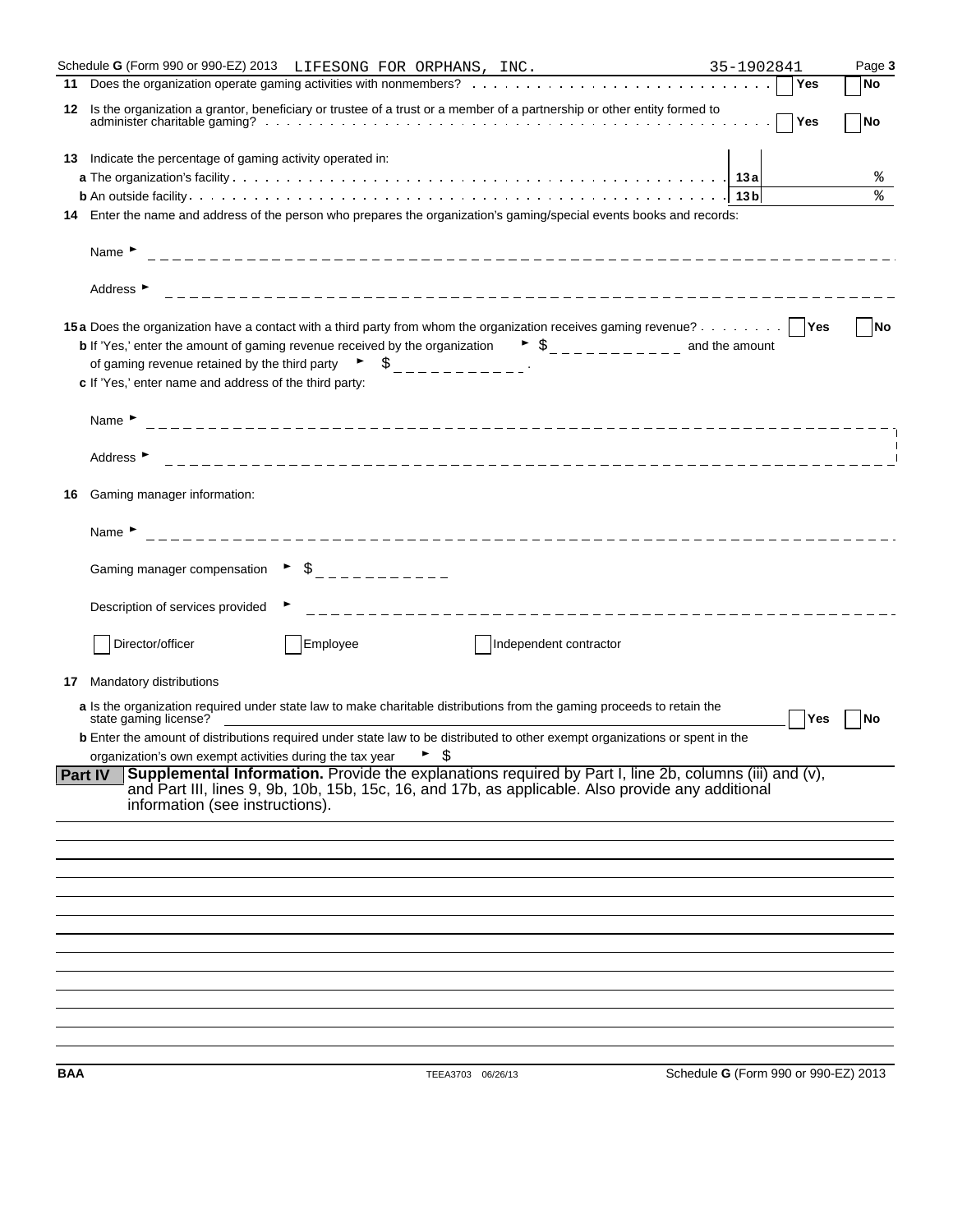| <b>SCHEDULE I</b>                                                                                                                                |                                                                                                                                                                                                       |                                  |                                                                                                                                                                                                                                                                             |                                      |                                                             |                                           | OMB No. 1545-0047                          |
|--------------------------------------------------------------------------------------------------------------------------------------------------|-------------------------------------------------------------------------------------------------------------------------------------------------------------------------------------------------------|----------------------------------|-----------------------------------------------------------------------------------------------------------------------------------------------------------------------------------------------------------------------------------------------------------------------------|--------------------------------------|-------------------------------------------------------------|-------------------------------------------|--------------------------------------------|
| (Form 990)                                                                                                                                       | <b>Grants and Other Assistance to Organizations,</b><br>Governments, and Individuals in the United States<br>2013<br>Complete if the organization answered 'Yes' to Form 990, Part IV, line 21 or 22. |                                  |                                                                                                                                                                                                                                                                             |                                      |                                                             |                                           |                                            |
| Department of the Treasury<br>Internal Revenue Service                                                                                           |                                                                                                                                                                                                       |                                  | Attach to Form 990.<br>Information about Schedule I (Form 990) and its instructions is at www.irs.gov/form990.                                                                                                                                                              |                                      |                                                             |                                           | <b>Open to Public</b><br><b>Inspection</b> |
| Name of the organization                                                                                                                         |                                                                                                                                                                                                       |                                  |                                                                                                                                                                                                                                                                             |                                      |                                                             | <b>Employer identification number</b>     |                                            |
| LIFESONG FOR ORPHANS, INC.                                                                                                                       |                                                                                                                                                                                                       |                                  |                                                                                                                                                                                                                                                                             |                                      |                                                             | 35-1902841                                |                                            |
| <b>Part I</b>                                                                                                                                    | <b>General Information on Grants and Assistance</b>                                                                                                                                                   |                                  |                                                                                                                                                                                                                                                                             |                                      |                                                             |                                           |                                            |
|                                                                                                                                                  |                                                                                                                                                                                                       |                                  | Does the organization maintain records to substantiate the amount of the grants or assistance, the grantees' eligibility for the grants or assistance, and<br>Describe in Part IV the organization's procedures for monitoring the use of grant funds in the United States. |                                      |                                                             |                                           | χ  Υes<br><b>No</b>                        |
| <b>Part II</b> Grants and Other Assistance to Governments and Organizations in the United States. Complete if the organization answered 'Yes' to |                                                                                                                                                                                                       |                                  | Form 990, Part IV, line 21 for any recipient that received more than \$5,000. Part II can be duplicated if additional space is needed.                                                                                                                                      |                                      |                                                             |                                           |                                            |
| 1 (a) Name and address of organization<br>or government                                                                                          | $(b)$ EIN                                                                                                                                                                                             | (c) IRC section<br>if applicable | (d) Amount of cash grant                                                                                                                                                                                                                                                    | (e) Amount of non-cash<br>assistance | (f) Method of valuation<br>(book, FMV, appraisal,<br>other) | (g) Description of<br>non-cash assistance | (h) Purpose of grant<br>or assistance      |
| (1) TREE OF LIFE MISSIONS<br>2084 THOMPSON ROAD<br>FENTON MI 48430                                                                               | 59-2547246                                                                                                                                                                                            | 501C3                            | 481.104                                                                                                                                                                                                                                                                     |                                      |                                                             |                                           | ORPHAN CARE                                |
| (2) NCF<br>11625 RAINWATER DR                                                                                                                    |                                                                                                                                                                                                       |                                  |                                                                                                                                                                                                                                                                             |                                      |                                                             |                                           |                                            |
| ALPHARETTA GA 30009                                                                                                                              | 58–1493949                                                                                                                                                                                            | 501C3                            | 39,875                                                                                                                                                                                                                                                                      |                                      |                                                             |                                           | ORPHAN CARE                                |
| (3) PONTIAC ROTARY<br>15715 BILLET ROAD                                                                                                          |                                                                                                                                                                                                       |                                  |                                                                                                                                                                                                                                                                             |                                      |                                                             |                                           |                                            |

PONTIAC IL 61764 37-6079451 SEE PART IV 30,000.

| (4) MISGANA MINISTRIES, NFP                                                |                 |       |          |                   |                              |
|----------------------------------------------------------------------------|-----------------|-------|----------|-------------------|------------------------------|
| 711 THISTLEWOOD CC CT                                                      |                 |       |          |                   |                              |
| NORMAL IL 61761                                                            | $127 - 0932749$ | 501C3 | 209,260. |                   | ORPHAN CARE                  |
| (5) CHANGE THIS WORLD, INC.                                                |                 |       |          |                   |                              |
| 959 EXPLORER COVE                                                          |                 |       |          |                   |                              |
| ALTAMONTE SPRING FL 32701 27-1679067                                       |                 | 501C3 | 50,000.  |                   | ORPHAN CARE                  |
| (6) GLOBAL HORIZONS, INC.                                                  |                 |       |          |                   |                              |
| PO BOX 120494                                                              |                 |       |          |                   |                              |
| ST. PAUL MN 55112                                                          | 141-1805314     | 501C3 | 6.003.   |                   | ORPHAN CARE                  |
| (7) CHRISTIAN ALLIANCE FOR OR                                              |                 |       |          |                   |                              |
| 6723 WHITTIER AVE.                                                         |                 |       |          |                   |                              |
| MCLEAN VA 22101                                                            | 26-1492375      | 501C3 | 10,000.  |                   | ORPHAN CARE                  |
| (8) LYNN UNIVERSITY                                                        |                 |       |          |                   |                              |
| 3601 N. MILITARY TRAIL                                                     |                 |       |          |                   |                              |
| BOCA RATON FL 33431                                                        | 59-1023117      | 501C3 | 40,602.  |                   | <b>EDUCATION</b>             |
|                                                                            |                 |       |          |                   |                              |
|                                                                            |                 |       |          |                   |                              |
| BAA For Paperwork Reduction Act Notice, see the Instructions for Form 990. |                 |       |          | TEEA3901 07/12/13 | Schedule I (Form 990) (2013) |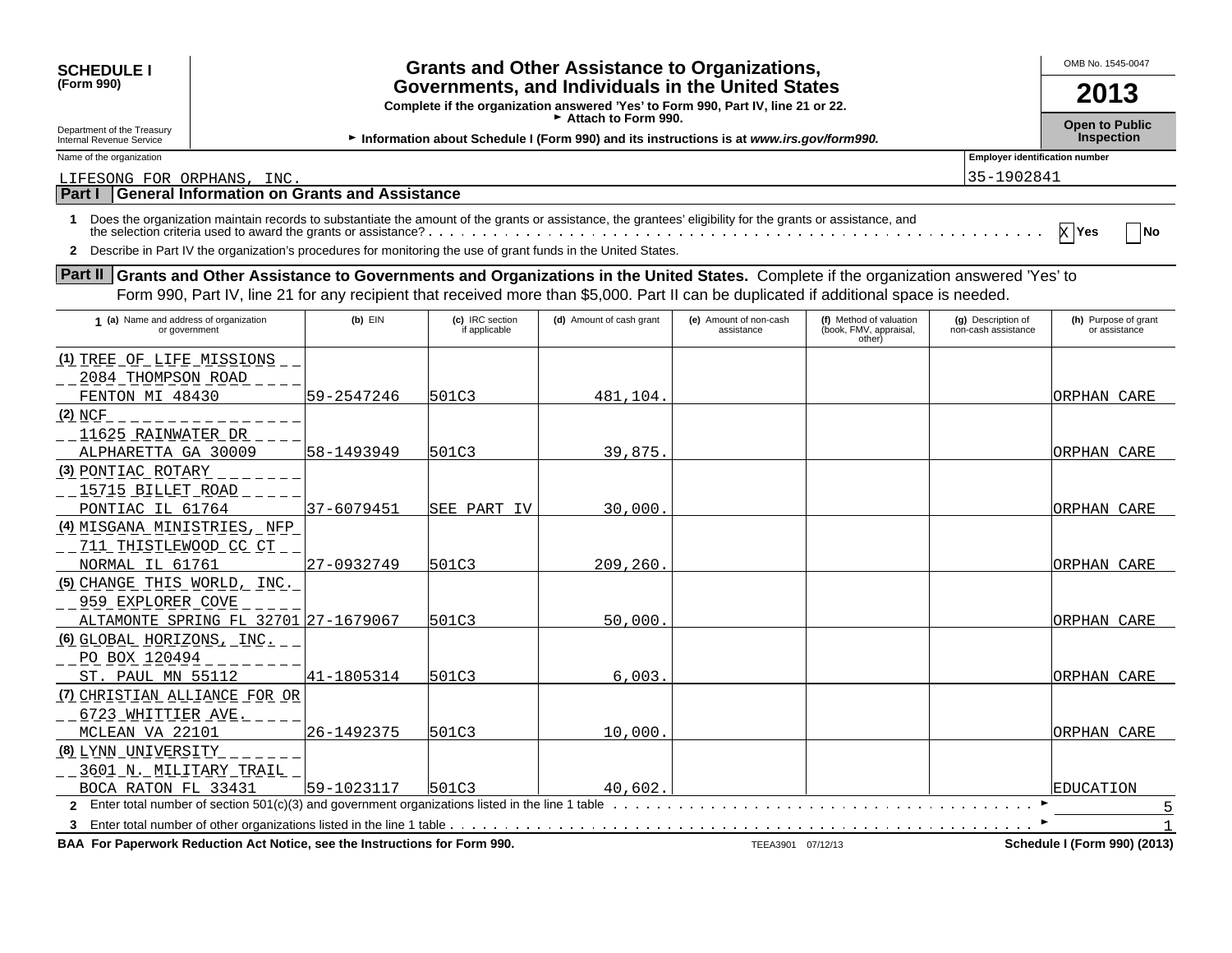|                                                                                                                                                             | Part III can be duplicated if additional space is needed.             |                             |                                      |                                                                                        |                                        |  |
|-------------------------------------------------------------------------------------------------------------------------------------------------------------|-----------------------------------------------------------------------|-----------------------------|--------------------------------------|----------------------------------------------------------------------------------------|----------------------------------------|--|
| (a) Type of grant or assistance                                                                                                                             | (b) Number of<br>recipients                                           | (c) Amount of<br>cash grant | (d) Amount of<br>non-cash assistance | (e) Method of valuation (book,<br>FMV, appraisal, other)                               | (f) Description of non-cash assistance |  |
| 1 ADOPTION ASSISTANCE GRANTS                                                                                                                                | 741                                                                   | 5, 278, 711.                |                                      |                                                                                        |                                        |  |
| 2 POST-ADOPTION ASSISTANCE                                                                                                                                  | 59                                                                    | 7,210.                      |                                      |                                                                                        |                                        |  |
| 3                                                                                                                                                           |                                                                       |                             |                                      |                                                                                        |                                        |  |
|                                                                                                                                                             |                                                                       |                             |                                      |                                                                                        |                                        |  |
| 5                                                                                                                                                           |                                                                       |                             |                                      |                                                                                        |                                        |  |
| 6                                                                                                                                                           |                                                                       |                             |                                      |                                                                                        |                                        |  |
| $\overline{7}$                                                                                                                                              |                                                                       |                             |                                      |                                                                                        |                                        |  |
| <b>Part IV</b><br>Supplemental Information. Provide the information required in Part I, line 2, Part III, column (b), and any other additional information. |                                                                       |                             |                                      |                                                                                        |                                        |  |
| Pt I Line 2                                                                                                                                                 |                                                                       |                             |                                      | LIFESONG MANAGEMENT RESEARCHES ORGANIZATIONS BEFORE PROVIDING RESOURCES TO THEM        |                                        |  |
| Pt I Line 2                                                                                                                                                 |                                                                       |                             |                                      | TO ASSIST WITH THEIR CHARITABLE WORK. LIFESONG MANAGEMENT BELEIVES SUPPORTING          |                                        |  |
| Pt I Line 2                                                                                                                                                 |                                                                       |                             |                                      | THESE ORGANIZATIONS IS IN FURTHERANCE OF LIFESONG'S CHARITABLE MISSION AND DOES        |                                        |  |
| Pt I Line 2                                                                                                                                                 | NOT BELIEVE FURTHER MONITORING OF THESE ORGANIZATIONS IS WARRANTED.   |                             |                                      |                                                                                        |                                        |  |
| Pt I Line 2                                                                                                                                                 | LIFESONG MANAGEMENT GRANTED MONEY DURING THE YEAR TO A ROTARY CLUB.   |                             |                                      |                                                                                        |                                        |  |
| Pt I Line 2                                                                                                                                                 | MANAGEMENT BELIEVES THIS CLUB IS A TAX-EXEMPT 501C4 ORGANIZATION.     |                             |                                      |                                                                                        |                                        |  |
| Pt I Line 2                                                                                                                                                 |                                                                       |                             |                                      | THE ROTARY PROJECTS LIFESONG SUPPORTED DURING THE YEAR WERE FOR THE BENEFIT            |                                        |  |
| Pt I Line 2                                                                                                                                                 | OF THE GENERAL PUBLIC (CHARITABLE) - SPECIFICALLY TO BENEFIT ORPHANS. |                             |                                      |                                                                                        |                                        |  |
| Pt I Line 2                                                                                                                                                 |                                                                       |                             |                                      | MANAGEMENT BELIEVES THIS IS IN FURTHERANCE OF LIFESONG'S CHARITABLE MISSION.           |                                        |  |
| PART III                                                                                                                                                    |                                                                       |                             |                                      | ADOPTION ASSISTANCE GRANTS - LIFESONG MANAGEMENT AND VOLUNTEERS DO EXTENSIVE SCREENING |                                        |  |
| See Schedule I (Form 990) - Part IV - Supplemental Information (Continuation Sheet)                                                                         |                                                                       |                             |                                      |                                                                                        |                                        |  |
| <b>BAA</b>                                                                                                                                                  |                                                                       |                             |                                      |                                                                                        | Schedule I (Form 990) (2013)           |  |

**Part III Grants and Other Assistance to Individuals in the United States.** Complete if the organization answered 'Yes' to Form 990, Part IV, line 22.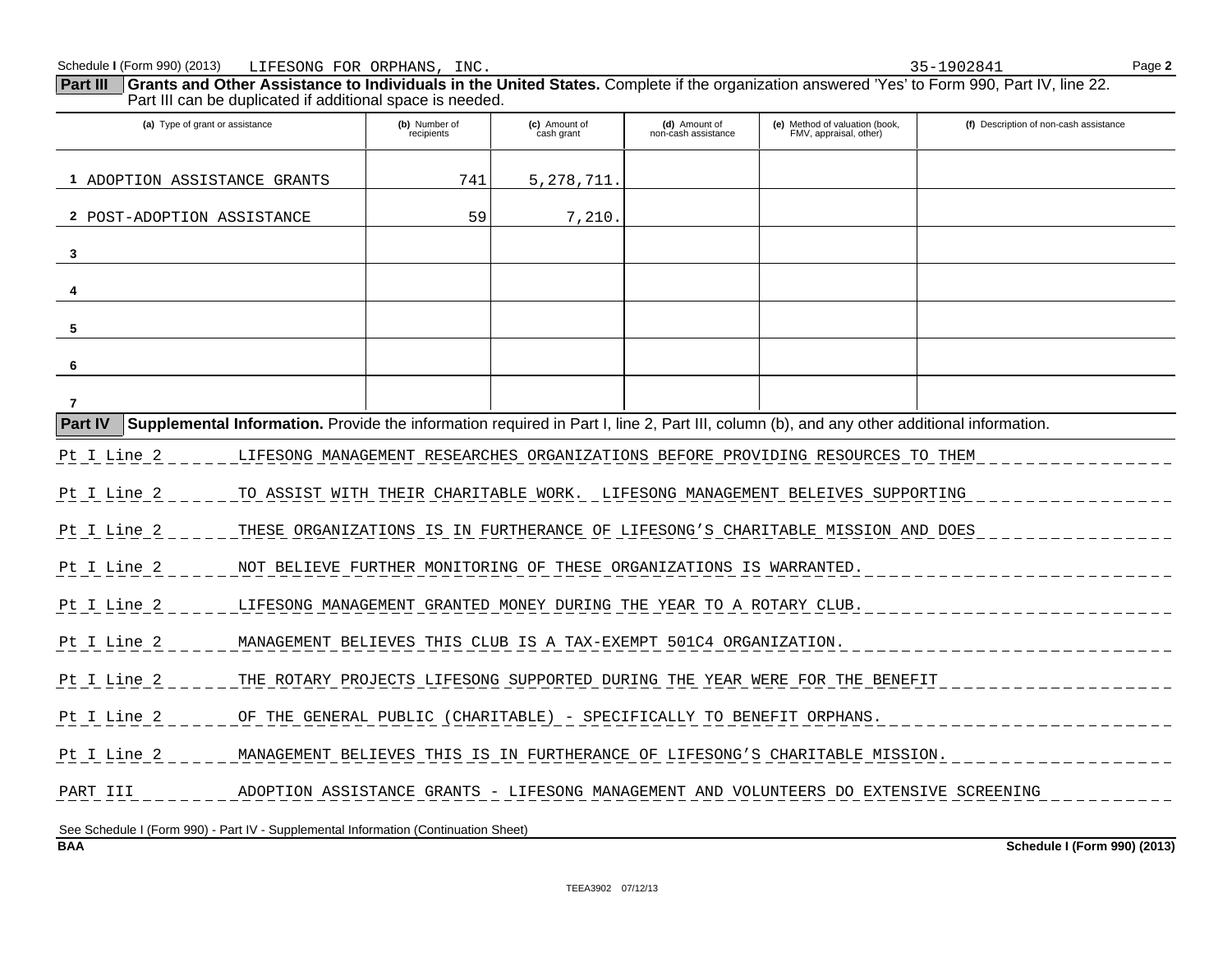| <b>SCHEDULE L</b> |  |
|-------------------|--|
|                   |  |

# OMB No. 1545-0047 **SCHEDULE L Transactions With Interested Persons**

| Department of the Treasury<br>Internal Revenue Service |  |
|--------------------------------------------------------|--|
|                                                        |  |

**(5) (6) (7) (8) (9) (10)**

(Form 990 or 990-EZ) Complete if the organization answered 'Yes' on Form 990, Part IV, line 25a, 25b, 26, 27, 28a,<br>28b, 28c, or Form 990-EZ, Part V, line 38a or 40b.<br>• Attach to Form 990 or Form 990-EZ. ► See separate ins **Department of the Treasury and Proportion about Schedule L (Form 990 or 990-EZ) and its instructions is <b>Open to Public** <br>Internal Revenue Service **at** *www.irs.gov/form990.* **Inspection** 

|                 | Name of the organization                                                                                                      |                                                                                                                                                                                                                   |                                                                                                |    |                                                                  |                                  |                 |                                |                                                              |                           | <b>Employer identification number</b> |    |     |                |
|-----------------|-------------------------------------------------------------------------------------------------------------------------------|-------------------------------------------------------------------------------------------------------------------------------------------------------------------------------------------------------------------|------------------------------------------------------------------------------------------------|----|------------------------------------------------------------------|----------------------------------|-----------------|--------------------------------|--------------------------------------------------------------|---------------------------|---------------------------------------|----|-----|----------------|
|                 | LIFESONG FOR ORPHANS, INC.                                                                                                    |                                                                                                                                                                                                                   |                                                                                                |    |                                                                  |                                  |                 |                                |                                                              | 35-1902841                |                                       |    |     |                |
| Part I          |                                                                                                                               | Excess Benefit Transactions (section 501(c)(3) and section 501(c)(4) organizations only).<br>Complete if the organization answered 'Yes' on Form 990, Part IV, line 25a or 25b, or Form 990-EZ, Part V, line 40b. |                                                                                                |    |                                                                  |                                  |                 |                                |                                                              |                           |                                       |    |     |                |
| 1               | (a) Name of disqualified person                                                                                               |                                                                                                                                                                                                                   |                                                                                                |    | (b) Relationship between disqualified<br>person and organization |                                  |                 | (c) Description of transaction |                                                              |                           |                                       |    |     | (d) Corrected? |
|                 |                                                                                                                               |                                                                                                                                                                                                                   |                                                                                                |    |                                                                  |                                  |                 |                                |                                                              |                           |                                       |    | Yes | No             |
| (1)             |                                                                                                                               |                                                                                                                                                                                                                   |                                                                                                |    |                                                                  |                                  |                 |                                |                                                              |                           |                                       |    |     |                |
| (2)             |                                                                                                                               |                                                                                                                                                                                                                   |                                                                                                |    |                                                                  |                                  |                 |                                |                                                              |                           |                                       |    |     |                |
| (3)<br>(4)      |                                                                                                                               |                                                                                                                                                                                                                   |                                                                                                |    |                                                                  |                                  |                 |                                |                                                              |                           |                                       |    |     |                |
| (5)             |                                                                                                                               |                                                                                                                                                                                                                   |                                                                                                |    |                                                                  |                                  |                 |                                |                                                              |                           |                                       |    |     |                |
| (6)             |                                                                                                                               |                                                                                                                                                                                                                   |                                                                                                |    |                                                                  |                                  |                 |                                |                                                              |                           |                                       |    |     |                |
|                 |                                                                                                                               |                                                                                                                                                                                                                   |                                                                                                |    |                                                                  |                                  |                 |                                |                                                              |                           |                                       |    |     |                |
| 2               | Enter the amount of tax incurred by the organization managers or disqualified persons during the year under                   |                                                                                                                                                                                                                   |                                                                                                |    |                                                                  |                                  |                 |                                |                                                              | ► \$                      |                                       |    |     |                |
| 3               | Enter the amount of tax, if any, on line 2, above, reimbursed by the organization $\dots \dots \dots \dots \dots \dots \dots$ |                                                                                                                                                                                                                   |                                                                                                |    |                                                                  |                                  |                 |                                |                                                              | $\triangleright$ \$       |                                       |    |     |                |
| Part II         |                                                                                                                               | Loans to and/or From Interested Persons.                                                                                                                                                                          |                                                                                                |    |                                                                  |                                  |                 |                                |                                                              |                           |                                       |    |     |                |
|                 |                                                                                                                               | Complete if the organization answered 'Yes' on Form 990-EZ, Page V, line 38a or Form 990, Part IV, line 26; or if the<br>organization reported an amount on Form 990, Part X, line 5, 6, or 22.                   |                                                                                                |    |                                                                  |                                  |                 |                                |                                                              |                           |                                       |    |     |                |
|                 | (a) Name of interested person                                                                                                 | (b) Relationship<br>with organization                                                                                                                                                                             | (c) Purpose<br>of loan                                                                         |    | (d) Loan to or<br>from the<br>organization?                      | (e) Original<br>principal amount | (f) Balance due |                                | (g) In default?<br>(h) Approved<br>by board or<br>committee? |                           | (i) Written<br>agreement?             |    |     |                |
|                 |                                                                                                                               |                                                                                                                                                                                                                   |                                                                                                | To | From                                                             |                                  |                 |                                | Yes                                                          | No                        | Yes                                   | No | Yes | No             |
| (1)             |                                                                                                                               |                                                                                                                                                                                                                   |                                                                                                |    |                                                                  |                                  |                 |                                |                                                              |                           |                                       |    |     |                |
| (2)             |                                                                                                                               |                                                                                                                                                                                                                   |                                                                                                |    |                                                                  |                                  |                 |                                |                                                              |                           |                                       |    |     |                |
| (3)             |                                                                                                                               |                                                                                                                                                                                                                   |                                                                                                |    |                                                                  |                                  |                 |                                |                                                              |                           |                                       |    |     |                |
| (4)             |                                                                                                                               |                                                                                                                                                                                                                   |                                                                                                |    |                                                                  |                                  |                 |                                |                                                              |                           |                                       |    |     |                |
| (5)             |                                                                                                                               |                                                                                                                                                                                                                   |                                                                                                |    |                                                                  |                                  |                 |                                |                                                              |                           |                                       |    |     |                |
| (6)             |                                                                                                                               |                                                                                                                                                                                                                   |                                                                                                |    |                                                                  |                                  |                 |                                |                                                              |                           |                                       |    |     |                |
| (7)             |                                                                                                                               |                                                                                                                                                                                                                   |                                                                                                |    |                                                                  |                                  |                 |                                |                                                              |                           |                                       |    |     |                |
| (8)             |                                                                                                                               |                                                                                                                                                                                                                   |                                                                                                |    |                                                                  |                                  |                 |                                |                                                              |                           |                                       |    |     |                |
| (9)             |                                                                                                                               |                                                                                                                                                                                                                   |                                                                                                |    |                                                                  |                                  |                 |                                |                                                              |                           |                                       |    |     |                |
| (10)            |                                                                                                                               |                                                                                                                                                                                                                   |                                                                                                |    |                                                                  | $\blacktriangleright$ \$         |                 |                                |                                                              |                           |                                       |    |     |                |
| <b>Part III</b> |                                                                                                                               |                                                                                                                                                                                                                   |                                                                                                |    |                                                                  |                                  |                 |                                |                                                              |                           |                                       |    |     |                |
|                 |                                                                                                                               | <b>Grants or Assistance Benefiting Interested Persons.</b><br>Complete if the organization answered 'Yes' on Form 990, Part IV, line 27.                                                                          |                                                                                                |    |                                                                  |                                  |                 |                                |                                                              |                           |                                       |    |     |                |
|                 | (a) Name of interested person                                                                                                 |                                                                                                                                                                                                                   | (b) Relationship between interested person<br>(c) Amount of assistance<br>and the organization |    | (d) Type of Assistance                                           |                                  |                 |                                |                                                              | (e) Purpose of assistance |                                       |    |     |                |
| (2)             | (1) CLINT AND JAMIE KAEB                                                                                                      |                                                                                                                                                                                                                   | FAMILY OF OFFICERS                                                                             |    |                                                                  |                                  | 3.450.          | ADOPTION GRANT ORPHAN ADOPTION |                                                              |                           |                                       |    |     |                |
| (3)             |                                                                                                                               |                                                                                                                                                                                                                   |                                                                                                |    |                                                                  |                                  |                 |                                |                                                              |                           |                                       |    |     |                |
| (4)             |                                                                                                                               |                                                                                                                                                                                                                   |                                                                                                |    |                                                                  |                                  |                 |                                |                                                              |                           |                                       |    |     |                |

**BAA For Paperwork Reduction Act Notice, see the Instructions for Form 990 or 990-EZ.** Schedule **L** (Form 990 or 990-EZ) 2013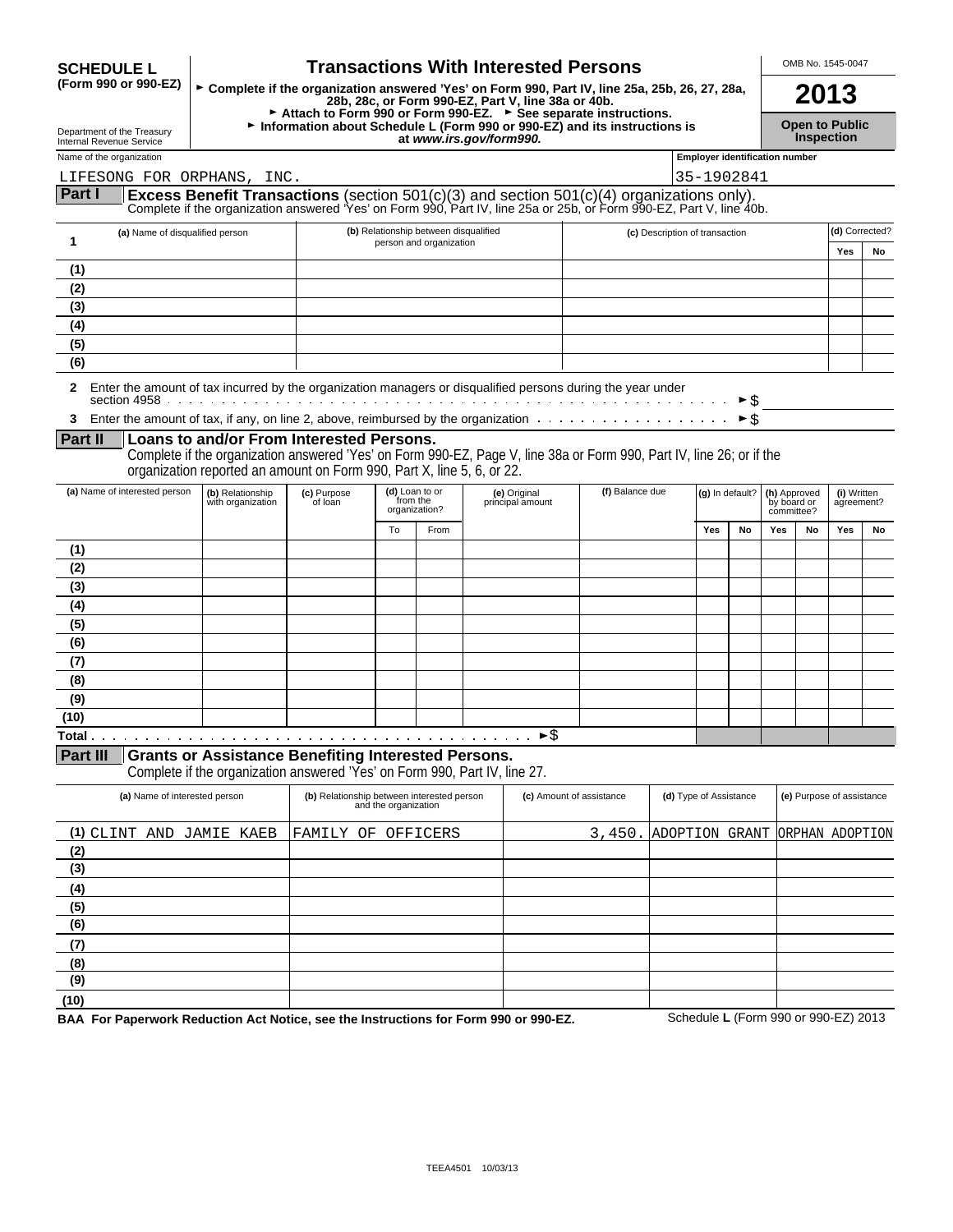# **Part IV Business Transactions Involving Interested Persons.**

Complete if the organization answered 'Yes' on Form 990, Part IV, line 28a, 28b, or 28c.

| (a) Name of interested person |                                 | Complete if the organization answered. This lot Form 770, Fart IV, line 20a, 200, or 20a.<br>(b) Relationship between<br>interested person and the<br>organization | (c) Amount of<br>transaction | (d) Description of transaction                              | (e) Sharing of<br>organization's<br>revenues?<br>Yes | No |
|-------------------------------|---------------------------------|--------------------------------------------------------------------------------------------------------------------------------------------------------------------|------------------------------|-------------------------------------------------------------|------------------------------------------------------|----|
| (1) ANDREW GERBER             |                                 | FAMILY OF OFFICER                                                                                                                                                  | 73,815.                      | PAYROLL                                                     |                                                      | Χ  |
| (2)                           |                                 |                                                                                                                                                                    |                              |                                                             |                                                      |    |
| (3)                           |                                 |                                                                                                                                                                    |                              |                                                             |                                                      |    |
| (4)                           |                                 |                                                                                                                                                                    |                              |                                                             |                                                      |    |
| (5)                           |                                 |                                                                                                                                                                    |                              |                                                             |                                                      |    |
| (6)                           |                                 |                                                                                                                                                                    |                              |                                                             |                                                      |    |
| (7)                           |                                 |                                                                                                                                                                    |                              |                                                             |                                                      |    |
| (8)                           |                                 |                                                                                                                                                                    |                              |                                                             |                                                      |    |
| (9)<br>(10)                   |                                 |                                                                                                                                                                    |                              |                                                             |                                                      |    |
| <b>Part V</b>                 | <b>Supplemental Information</b> | Provide additional information for responses to questions on Schedule L (see instructions).                                                                        |                              |                                                             |                                                      |    |
| PART III                      |                                 |                                                                                                                                                                    |                              | THE ADOPTION ASSISTANCE GRANTS PROVIDED TO THESE INTERESTED |                                                      |    |
| PART III                      |                                 | PERSONS ULTIMATELY BENEFIT THE ORPHAN AS MUCH AS THESE                                                                                                             |                              |                                                             |                                                      |    |
| PART III                      | INDIVIDUALS.                    |                                                                                                                                                                    |                              | THESE GRANTS WERE PROVIDED IN THE NORMAL COURSE             |                                                      |    |
| PART III                      |                                 | OF LIFESONG CONDUCTING IT'S CHARITABLE PROGRAMS. NONE                                                                                                              |                              |                                                             |                                                      |    |
| PART III                      |                                 | OF THE INTERESTED PERSONS LISTED IN PART III WERE A PART                                                                                                           |                              |                                                             |                                                      |    |
| PART III                      |                                 | OF THE DECISION-MAKING REGARDING THE ADOPTION ASSISTANCE                                                                                                           |                              |                                                             |                                                      |    |
| PART III                      |                                 | GRANTS PROVIDED BY LIFESONG. THE ASSISTANCE GRANTS NOTED                                                                                                           |                              |                                                             |                                                      |    |
| PART III                      |                                 | ABOVE WERE SUBJECTED TO THE SAME SCREENING PROCEDURES AS                                                                                                           |                              |                                                             |                                                      |    |
| PART III                      |                                 | ARE DESCRIBED AT SCHEDULE I, PART IV.                                                                                                                              |                              |                                                             |                                                      |    |
|                               |                                 |                                                                                                                                                                    |                              |                                                             |                                                      |    |
|                               |                                 |                                                                                                                                                                    |                              |                                                             |                                                      |    |
|                               |                                 |                                                                                                                                                                    |                              |                                                             |                                                      |    |
|                               |                                 |                                                                                                                                                                    |                              |                                                             |                                                      |    |
|                               |                                 |                                                                                                                                                                    |                              |                                                             |                                                      |    |
|                               |                                 |                                                                                                                                                                    |                              |                                                             |                                                      |    |
|                               |                                 |                                                                                                                                                                    |                              |                                                             |                                                      |    |
|                               |                                 |                                                                                                                                                                    |                              |                                                             |                                                      |    |
|                               |                                 |                                                                                                                                                                    |                              |                                                             |                                                      |    |
|                               |                                 |                                                                                                                                                                    |                              |                                                             |                                                      |    |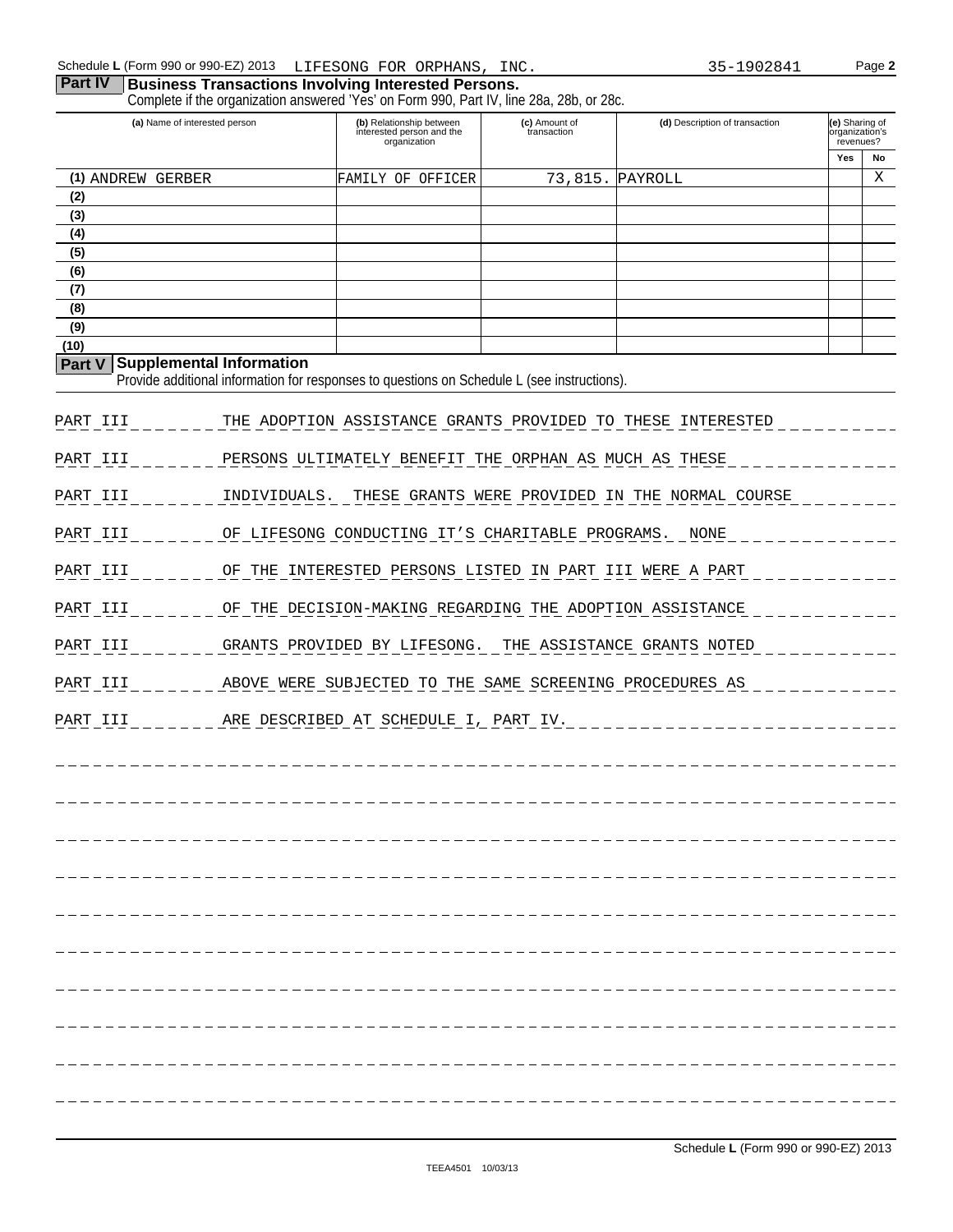# **(Form 990)**

| <b>SCHEDULE M</b> | <b>Noncash Contributions</b>                                                         | OMB No. 1545-0047 |
|-------------------|--------------------------------------------------------------------------------------|-------------------|
| (Form 990)        | ► Complete if the organizations answered 'Yes' on Form 990, Part IV, lines 29 or 30. | 2013              |
|                   |                                                                                      |                   |

Department of the Treasury **Company Fattach to Form 990. Public Instructions is at** *www.irs.gov/form990.* **Copen To Public Inspection <b>Internal Revenue Service Inspection** 

Name of the organization **Name of the organization Employer identification number** 

# LIFESONG FOR ORPHANS, INC. 35-1902841

| Part I | <b>Types of Property</b>                                                                                                                                                                                                                                |                               |                                                           |                                                                                       |                              |     |                       |           |
|--------|---------------------------------------------------------------------------------------------------------------------------------------------------------------------------------------------------------------------------------------------------------|-------------------------------|-----------------------------------------------------------|---------------------------------------------------------------------------------------|------------------------------|-----|-----------------------|-----------|
|        |                                                                                                                                                                                                                                                         | (a)<br>Check if<br>applicable | (b)<br>Number of<br>contributions or<br>items contributed | (c)<br>Noncash contribution<br>amounts reported<br>on Form 990,<br>Part VIII, line 1g | noncash contribution amounts | (d) | Method of determining |           |
| 1      | $Art - Works$ of art $\cdots$ $\cdots$ $\cdots$ $\cdots$ $\cdots$                                                                                                                                                                                       |                               |                                                           |                                                                                       |                              |     |                       |           |
| 2      | Art - Historical treasures                                                                                                                                                                                                                              |                               |                                                           |                                                                                       |                              |     |                       |           |
| 3      | Art - Fractional interests                                                                                                                                                                                                                              |                               |                                                           |                                                                                       |                              |     |                       |           |
| 4      | Books and publications                                                                                                                                                                                                                                  | Χ                             |                                                           | 2,100.                                                                                | <b>ESTIMATED RESALE</b>      |     |                       |           |
| 5      | Clothing and household goods                                                                                                                                                                                                                            | X                             |                                                           | 30,587.                                                                               | ESTIMATED RESALE             |     |                       |           |
| 6      | Cars and other vehicles                                                                                                                                                                                                                                 | X                             | 1                                                         | 22,000.                                                                               | ESTIMATED RESALE             |     |                       |           |
| 7      | Boats and planes                                                                                                                                                                                                                                        |                               |                                                           |                                                                                       |                              |     |                       |           |
| 8      | Intellectual property.                                                                                                                                                                                                                                  |                               |                                                           |                                                                                       |                              |     |                       |           |
| 9      | Securities - Publicly traded                                                                                                                                                                                                                            |                               |                                                           |                                                                                       |                              |     |                       |           |
| 10     | Securities - Closely held stock                                                                                                                                                                                                                         |                               |                                                           |                                                                                       |                              |     |                       |           |
| 11     | Securities - Partnership, LLC, or trust interests                                                                                                                                                                                                       |                               |                                                           |                                                                                       |                              |     |                       |           |
| 12     | Securities - Miscellaneous.                                                                                                                                                                                                                             |                               |                                                           |                                                                                       |                              |     |                       |           |
|        |                                                                                                                                                                                                                                                         |                               |                                                           |                                                                                       |                              |     |                       |           |
| 13     | Qualified conservation contribution -<br>Historic structures                                                                                                                                                                                            |                               |                                                           |                                                                                       |                              |     |                       |           |
| 14     | Qualified conservation contribution $-$ Other $\cdots$                                                                                                                                                                                                  |                               |                                                           |                                                                                       |                              |     |                       |           |
| 15     | Real estate – Residential et al., and a set al., a set al., a set al., a set al., a set al., a set a                                                                                                                                                    |                               |                                                           |                                                                                       |                              |     |                       |           |
| 16     | Real estate - Commercial                                                                                                                                                                                                                                |                               |                                                           |                                                                                       |                              |     |                       |           |
| 17     | Real estate - Other                                                                                                                                                                                                                                     |                               |                                                           |                                                                                       |                              |     |                       |           |
| 18     |                                                                                                                                                                                                                                                         |                               |                                                           |                                                                                       |                              |     |                       |           |
| 19     | Food inventory                                                                                                                                                                                                                                          |                               |                                                           |                                                                                       |                              |     |                       |           |
| 20     | Drugs and medical supplies                                                                                                                                                                                                                              |                               |                                                           |                                                                                       |                              |     |                       |           |
| 21     |                                                                                                                                                                                                                                                         |                               |                                                           |                                                                                       |                              |     |                       |           |
| 22     | Historical artifacts                                                                                                                                                                                                                                    |                               |                                                           |                                                                                       |                              |     |                       |           |
| 23     | Scientific specimens                                                                                                                                                                                                                                    |                               |                                                           |                                                                                       |                              |     |                       |           |
| 24     | Archeological artifacts                                                                                                                                                                                                                                 |                               |                                                           |                                                                                       |                              |     |                       |           |
| 25     |                                                                                                                                                                                                                                                         |                               |                                                           |                                                                                       |                              |     |                       |           |
|        | Other $\bullet$ $($                                                                                                                                                                                                                                     |                               |                                                           |                                                                                       |                              |     |                       |           |
| 26     | Other $\blacktriangleright$<br>(________________                                                                                                                                                                                                        |                               |                                                           |                                                                                       |                              |     |                       |           |
| 27     | Other $\blacktriangleright$<br>______________                                                                                                                                                                                                           |                               |                                                           |                                                                                       |                              |     |                       |           |
| 28     | Other $\blacktriangleright$                                                                                                                                                                                                                             |                               |                                                           |                                                                                       |                              |     |                       |           |
| 29.    | Number of Forms 8283 received by the organization during the tax year for contributions for which the                                                                                                                                                   |                               |                                                           |                                                                                       | 29                           |     |                       | 0.        |
|        |                                                                                                                                                                                                                                                         |                               |                                                           |                                                                                       |                              |     | Yes                   | <b>No</b> |
|        |                                                                                                                                                                                                                                                         |                               |                                                           |                                                                                       |                              |     |                       |           |
|        | 30a During the year, did the organization receive by contribution any property reported in Part I, lines 1-28, that it must<br>hold for at least three years from the date of the initial contribution, and which is not required to be used for exempt |                               |                                                           |                                                                                       |                              |     |                       |           |
|        |                                                                                                                                                                                                                                                         |                               |                                                           |                                                                                       |                              | 30a |                       | X         |
|        | <b>b</b> If 'Yes,' describe the arrangement in Part II.                                                                                                                                                                                                 |                               |                                                           |                                                                                       |                              |     |                       |           |
| 31     | Does the organization have a gift acceptance policy that requires the review of any non-standard contributions?                                                                                                                                         |                               |                                                           |                                                                                       |                              | 31  | Χ                     |           |
|        | <b>32a</b> Does the organization hire or use third parties or related organizations to solicit, process, or sell                                                                                                                                        |                               |                                                           |                                                                                       |                              | 32a |                       | х         |
|        | <b>b</b> If 'Yes,' describe in Part II.                                                                                                                                                                                                                 |                               |                                                           |                                                                                       |                              |     |                       |           |
| 33     | If the organization did not report an amount in column (c) for a type of property for which column (a) is checked,<br>describe in Part II.                                                                                                              |                               |                                                           |                                                                                       |                              |     |                       |           |
|        | BAA For Paperwork Reduction Act Notice, see the Instructions for Form 990.                                                                                                                                                                              |                               |                                                           |                                                                                       | Schedule M (Form 990) 2013   |     |                       |           |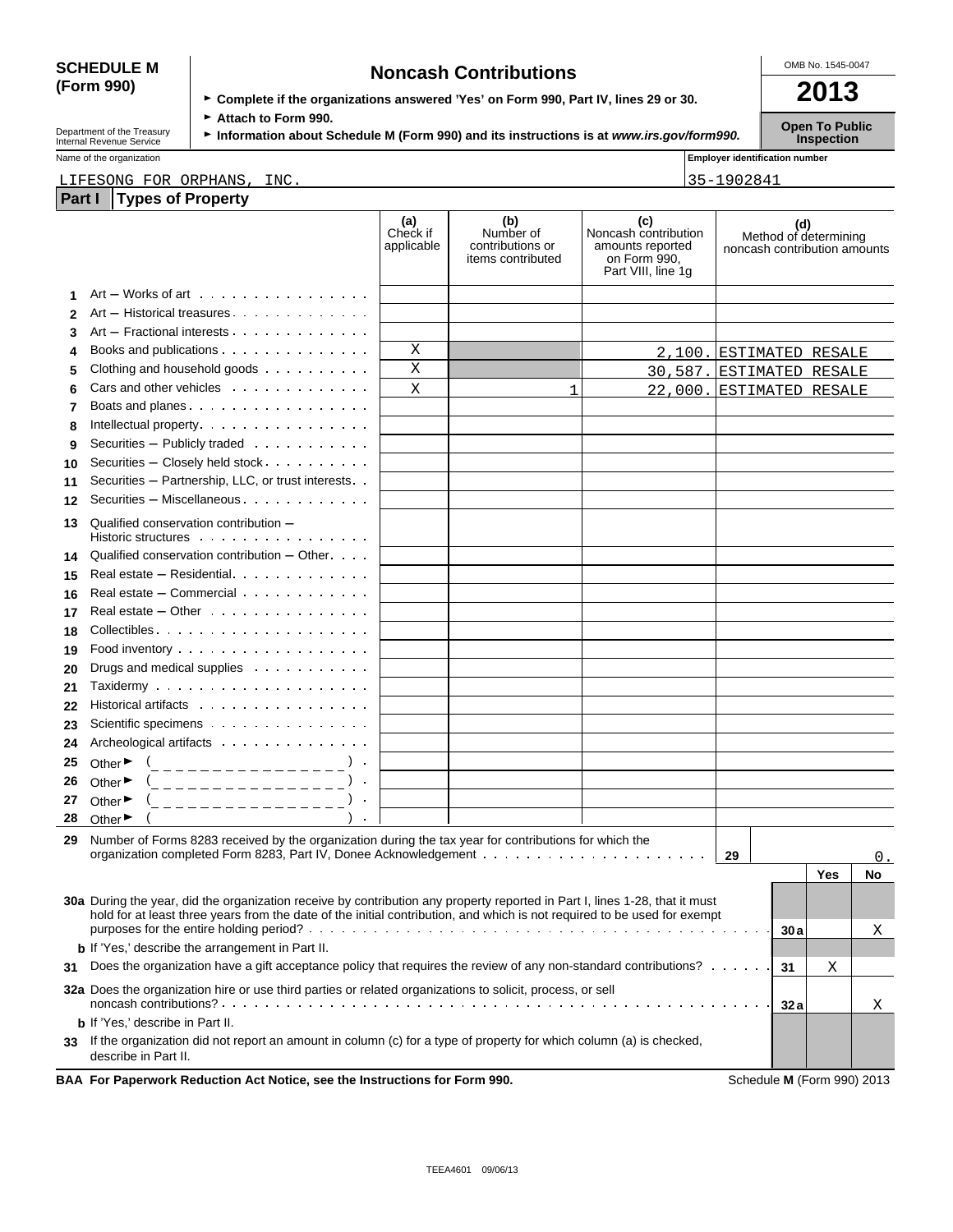**Part II** Supplemental Information. Provide the information required by Part I, lines 30b, 32b, and 33, and whether the organization is reporting in Part I, column (b), the number of contributions, the number of items received, or a combination of both. Also complete this part for any additional information.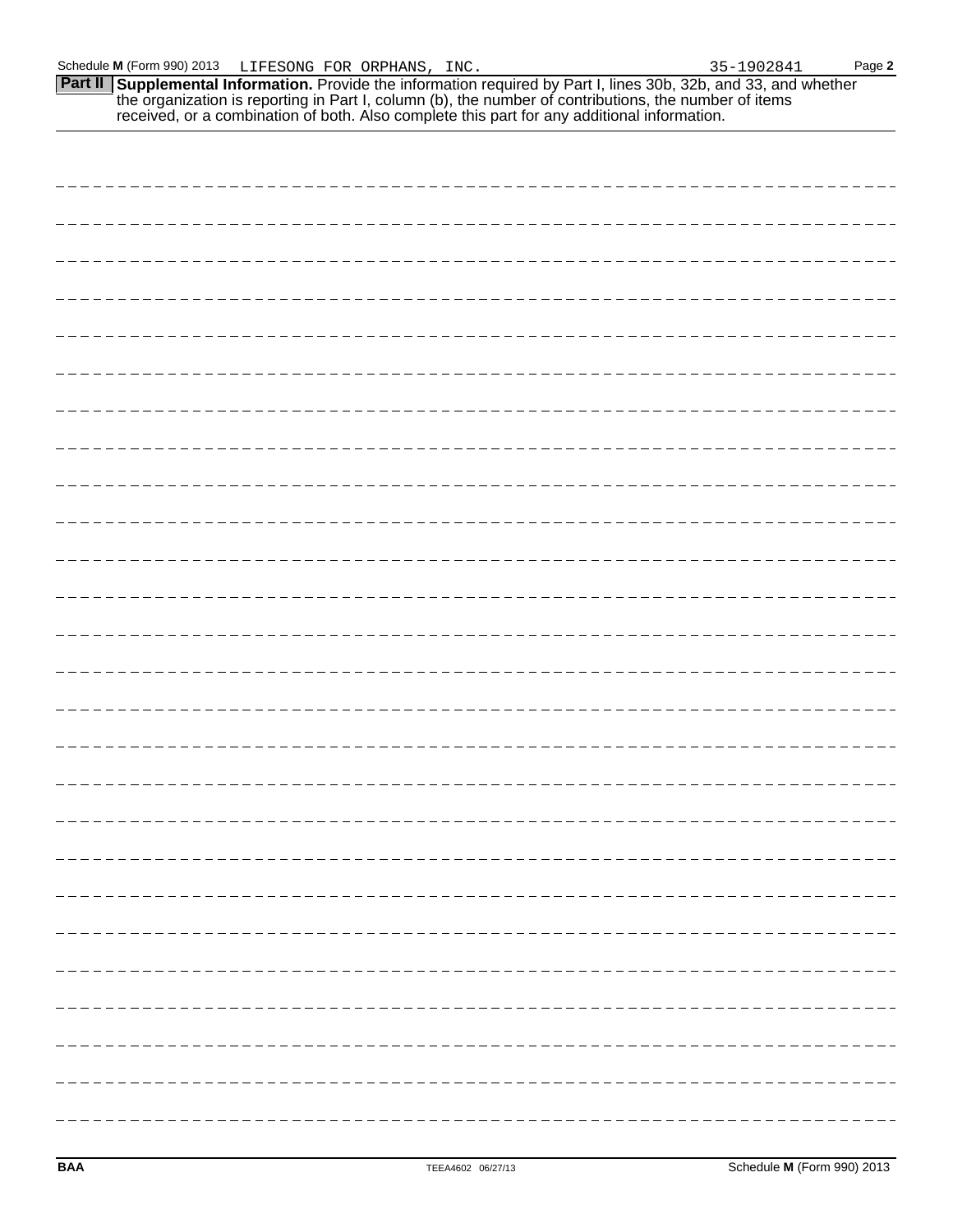# SCHEDULE O **combination to Form 990 or 990-EZ COMB No. 1545-0047**

**(Form 990 or 990-EZ) Complete to provide information for responses to specific questions on Form 990 or 990-EZ or to provide any additional information. 2013** Attach to Form 990 or 990-EZ.

**Department of the Treasury <b>Information about Schedule O (Form 990 or 990-EZ) and its instructions is Departion Depart of Public**<br>Internal Revenue Service **Inspection at** *www.irs.gov/form990.* **at** *at www.irs.gov/f* 

|                                                                   |                 | <u>ut www.ii.aomonic.com</u>                                   |  |  |  |  |  |  |  |
|-------------------------------------------------------------------|-----------------|----------------------------------------------------------------|--|--|--|--|--|--|--|
| <b>Employer identification number</b><br>Name of the organization |                 |                                                                |  |  |  |  |  |  |  |
| 35-1902841<br>LIFESONG FOR ORPHANS, INC.                          |                 |                                                                |  |  |  |  |  |  |  |
|                                                                   |                 |                                                                |  |  |  |  |  |  |  |
|                                                                   | Pt VI, Line 11b | BOARD MEMBERS ARE PROVIDED A COPY OF FORM 990 PRIOR TO FILING. |  |  |  |  |  |  |  |
|                                                                   |                 |                                                                |  |  |  |  |  |  |  |

| Pt VI, Line 11b VP-OPERATIONS AND CFO REVIEW DETAILS OF 990 (PREPARED BY              |
|---------------------------------------------------------------------------------------|
| Pt VI, Line 11b __ THIRD-PARTY_ACCOUNTANT)_AND_APPROVE_FOR_FILING.___________________ |
| Pt VI, Line 2 _ _ GARY RINGGER, MARLA RINGGER, KORY KAEB - FAMILY RELATIONSHIP        |
| Pt VI, Line 12c _ GOVERNANCE POLICY REQUIRES AN ANNUAL CONFLICT STATEMENT TO ________ |
| Pt VI, Line 12c BE FILED BY ALL BOARD MEMBERS AND EMPLOYEES.                          |
| Pt VI, Line 15a _ BOARD MEMBERS ARE FAMILIAR WITH COMPENSATION RANGES IN ___________  |
| Pt VI, Line 15a _ THE GEOGRAPHIC AREA OF CENTRAL IL. _ BOARD MEMBERS REVIEW           |
| Pt VI, Line 15a _ SUCH INFORMATION AND MAKE OFFERS TO EMPLOYEES THEY ____________     |
|                                                                                       |
| Pt VI, Line 15b _ BOARD MEMBERS ARE FAMILIAR WITH COMPENSATION RANGES IN              |
| Pt VI, Line 15b THE GEOGRAPHIC AREA OF CENTRAL IL. BOARD MEMBERS REVIEW               |
| Pt VI, Line 15b _ SUCH INFORMATION AND MAKE OFFERS TO EMPLOYEES THEY __________       |
| Pt VI, Line 15b __ BELIEVE ARE COMPETITIVE AND REASONABLE.                            |
| Pt VI, Line 19 _ _ DOCUMENTS ARE MADE AVAILABLE TO THE PUBLIC UPON REQUEST.           |
| Pt III, Line 2 _ _ ORPHAN CARE PROGRAM - LIFESONG BEGAN ESTABLISHING A PRESENCE       |
|                                                                                       |
|                                                                                       |
|                                                                                       |
|                                                                                       |
|                                                                                       |
|                                                                                       |
|                                                                                       |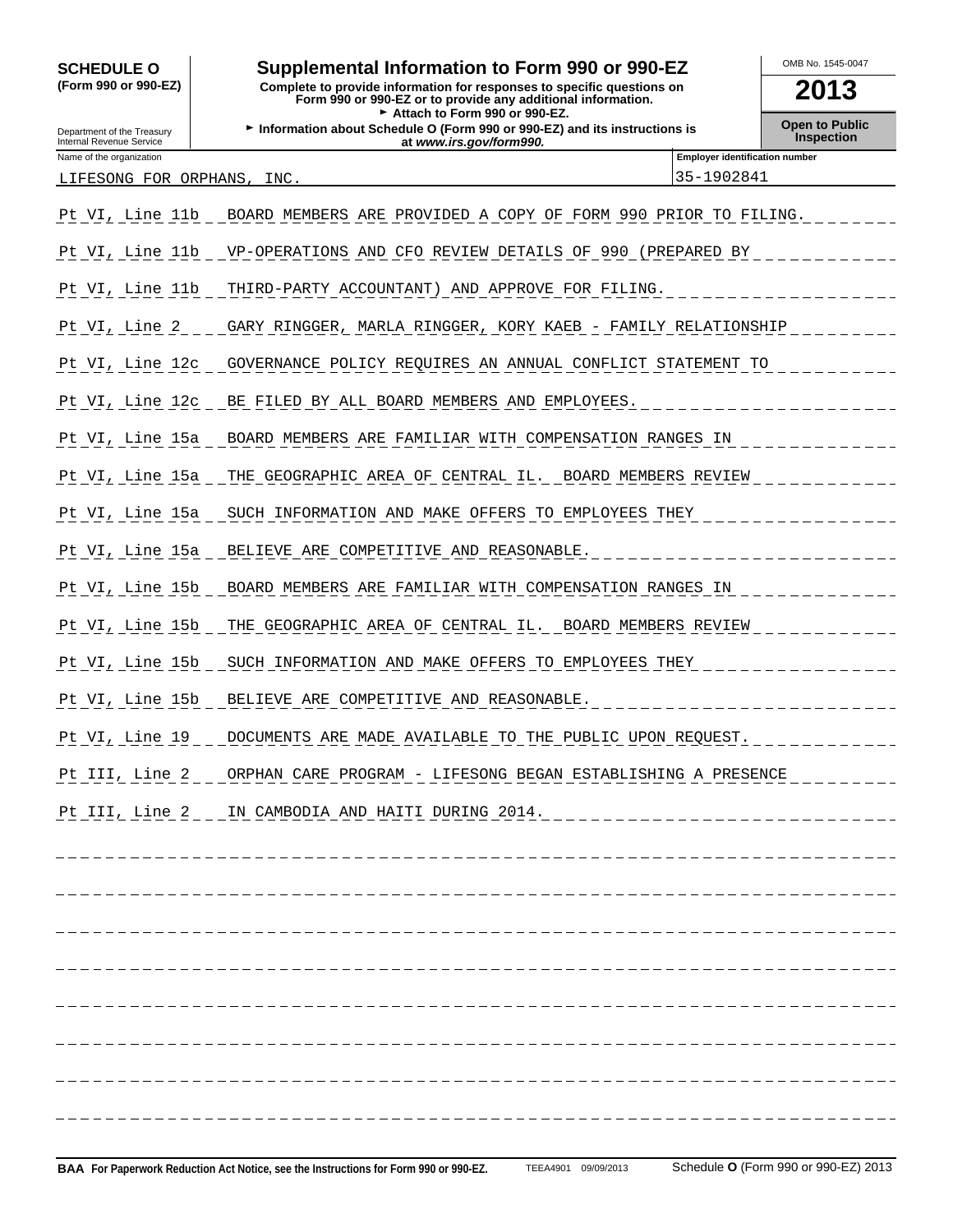| (Form 990) |  |
|------------|--|
|------------|--|

# SCHEDULE R **Related Organizations and Unrelated Partnerships**

**(Form 990)** <sup>G</sup>**Complete if the organization answered 'Yes' on Form 990, Part IV, line 33, 34, 35b, 36, or 37. 2013** Attach to Form 990. **Corners** See separate instructions.

Department of the Treasury **Information about Schedule R (Form 990) and its instructions is at** *www.irs.gov/form990.* **Open to Public <b>Inspection**<br>Internal Revenue Service **Inspection** Department of the Treasury<br>Internal Revenue Service **Inspection**<br>Internal Revenue Service **Inspection** 

OMB No. 1545-0047

Name of the organization **Employer identification number** 

LIFESONG FOR ORPHANS, INC. 2002/04/12 and 2003/04/2003 135-1902/04/2004 135-1902/04/2004 15-1902

# **Part I Identification of Disregarded Entities** Complete if the organization answered 'Yes' on Form 990, Part IV, line 33.

| (a)<br>Name, address, and EIN (if applicable) of disregarded entity | (b)<br>Primary activity | (c)<br>Legal domicile (state<br>or foreign country) | (d)<br>Total income | (e)<br>End-of-year assets | Direct controlling<br>  Direct controlling<br>  entity |
|---------------------------------------------------------------------|-------------------------|-----------------------------------------------------|---------------------|---------------------------|--------------------------------------------------------|
| (1)                                                                 |                         |                                                     |                     |                           |                                                        |
| (2)                                                                 |                         |                                                     |                     |                           |                                                        |
| (3)                                                                 |                         |                                                     |                     |                           |                                                        |
|                                                                     |                         |                                                     |                     |                           |                                                        |

**Part II Identification of Related Tax-Exempt Organizations** Complete if the organization answered 'Yes' on Form 990, Part IV, line 34 because it had one or more related tax-exempt organizations during the tax year.

| (a)<br>Name, address, and EIN of related organization                                                     | (b)<br>Primary activity                                        | (c)<br>Legal domicile (state<br>or foreign country) | (d)<br>Exempt Code<br>section | (e)<br>Public charity status<br>(if section $501(c)(3)$ ) | (f)<br>Direct controlling<br>entity | $(g)$<br>Sec 512(b)(13)<br>controlled entity? |    |
|-----------------------------------------------------------------------------------------------------------|----------------------------------------------------------------|-----------------------------------------------------|-------------------------------|-----------------------------------------------------------|-------------------------------------|-----------------------------------------------|----|
|                                                                                                           |                                                                |                                                     |                               |                                                           |                                     | <b>Yes</b>                                    | No |
| (1) TMG FOUNDATION<br>202 NORTH FORD STREET<br>GRIDLEY, IL 61744                                          | SUPPORTING ORG. OF                                             |                                                     |                               |                                                           |                                     |                                               | Χ  |
| 01-0750822<br>(2) LIFESONG LEGACY FUND, INC.<br>13400 BISHOP'S LANE<br>BROOKFIELD, WI 53005<br>20-3296626 | NAT CHAR FOUNDATION IL<br>PROVIDE LOANS FOR<br>ORPHAN ADOPTION | WΙ                                                  | 501(C)(3) <br>501(C)(3)       | PUBLIC<br>PUBLIC                                          | NONE<br><b>NONE</b>                 |                                               | X  |
| (3)                                                                                                       |                                                                |                                                     |                               |                                                           |                                     |                                               |    |
| (4)                                                                                                       |                                                                |                                                     |                               |                                                           |                                     |                                               |    |

**BAA For Paperwork Reduction Act Notice, see the Instructions for Form 990.** TEEA5001 06/26/13 Schedule **R** (Form 990) 2013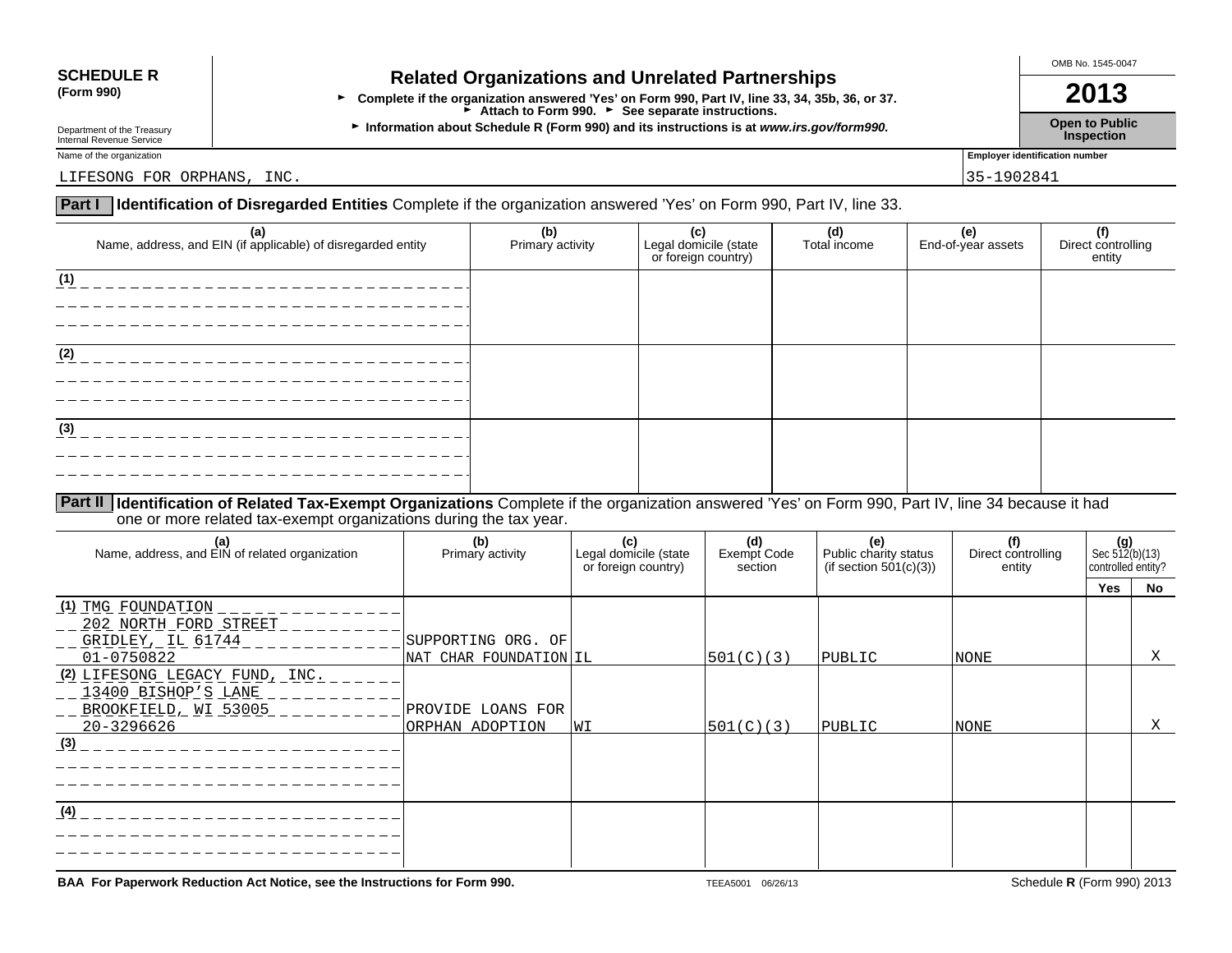Part III Ildentification of Related Organizations Taxable as a Partnership Complete if the organization answered 'Yes' on Form 990, Part IV, line 34<br>because it had one or more related organizations treated as a partnership

| (a)<br>Name, address, and EIN of<br>related organization | (b)<br>Primary activity | (c)<br>Legal<br>domicile<br>(state or<br>foreign | (d)<br>Direct<br>controlling<br>entity | (e)<br>Predominant income<br>(related, unrelated,<br>excluded from tax<br>under sections | (f)<br>Share of total<br>income | (g)<br>Share of<br>end-of-year<br>assets |     | (h)<br>Dispropor-<br>(i)<br>Code V-UBI<br>amount in box<br>tionate<br>allocations?<br>20 of Schedule |                    | (j)<br>General or<br>managing<br>partner? |    | (k)<br>Percentage<br>ownership |
|----------------------------------------------------------|-------------------------|--------------------------------------------------|----------------------------------------|------------------------------------------------------------------------------------------|---------------------------------|------------------------------------------|-----|------------------------------------------------------------------------------------------------------|--------------------|-------------------------------------------|----|--------------------------------|
|                                                          |                         | country)                                         |                                        | 512-514)                                                                                 |                                 |                                          | Yes | No                                                                                                   | K-1 (Form<br>1065) | Yes                                       | No |                                |
| (1)                                                      |                         |                                                  |                                        |                                                                                          |                                 |                                          |     |                                                                                                      |                    |                                           |    |                                |
|                                                          |                         |                                                  |                                        |                                                                                          |                                 |                                          |     |                                                                                                      |                    |                                           |    |                                |
| (2)                                                      |                         |                                                  |                                        |                                                                                          |                                 |                                          |     |                                                                                                      |                    |                                           |    |                                |
|                                                          |                         |                                                  |                                        |                                                                                          |                                 |                                          |     |                                                                                                      |                    |                                           |    |                                |
| (3)                                                      |                         |                                                  |                                        |                                                                                          |                                 |                                          |     |                                                                                                      |                    |                                           |    |                                |
|                                                          |                         |                                                  |                                        |                                                                                          |                                 |                                          |     |                                                                                                      |                    |                                           |    |                                |

Part IV Identification of Related Organizations Taxable as a Corporation or Trust Complete if the organization answered 'Yes' on Form 990, Part IV,<br>line 34 because it had one or more related organizations treated as a corp

| (a)<br>Name, address, and EIN of related organization | (b)<br>Primary activity | (c)<br>Legal domicile<br>(state or foreign<br>country) | (d)<br>Direct<br>controlling<br>entity | (e)<br>Type of entity<br>(C corp, S corp,<br>or trust) | (f)<br>Share of<br>total income | (g)<br>Share of end-of-<br>year assets | (h)<br>Percentage<br>ownership | $\left\{\n \begin{array}{l}\n \text{(i)} \\  \text{Sec } 512(b)(13) \\  \text{controlled entity?}\n \end{array}\n\right.$ |    |
|-------------------------------------------------------|-------------------------|--------------------------------------------------------|----------------------------------------|--------------------------------------------------------|---------------------------------|----------------------------------------|--------------------------------|---------------------------------------------------------------------------------------------------------------------------|----|
|                                                       |                         |                                                        |                                        |                                                        |                                 |                                        |                                | Yes                                                                                                                       | No |
| (1)                                                   |                         |                                                        |                                        |                                                        |                                 |                                        |                                |                                                                                                                           |    |
|                                                       |                         |                                                        |                                        |                                                        |                                 |                                        |                                |                                                                                                                           |    |
|                                                       |                         |                                                        |                                        |                                                        |                                 |                                        |                                |                                                                                                                           |    |
| (2)                                                   |                         |                                                        |                                        |                                                        |                                 |                                        |                                |                                                                                                                           |    |
|                                                       |                         |                                                        |                                        |                                                        |                                 |                                        |                                |                                                                                                                           |    |
|                                                       |                         |                                                        |                                        |                                                        |                                 |                                        |                                |                                                                                                                           |    |
| (3)                                                   |                         |                                                        |                                        |                                                        |                                 |                                        |                                |                                                                                                                           |    |
|                                                       |                         |                                                        |                                        |                                                        |                                 |                                        |                                |                                                                                                                           |    |
|                                                       |                         |                                                        |                                        |                                                        |                                 |                                        |                                |                                                                                                                           |    |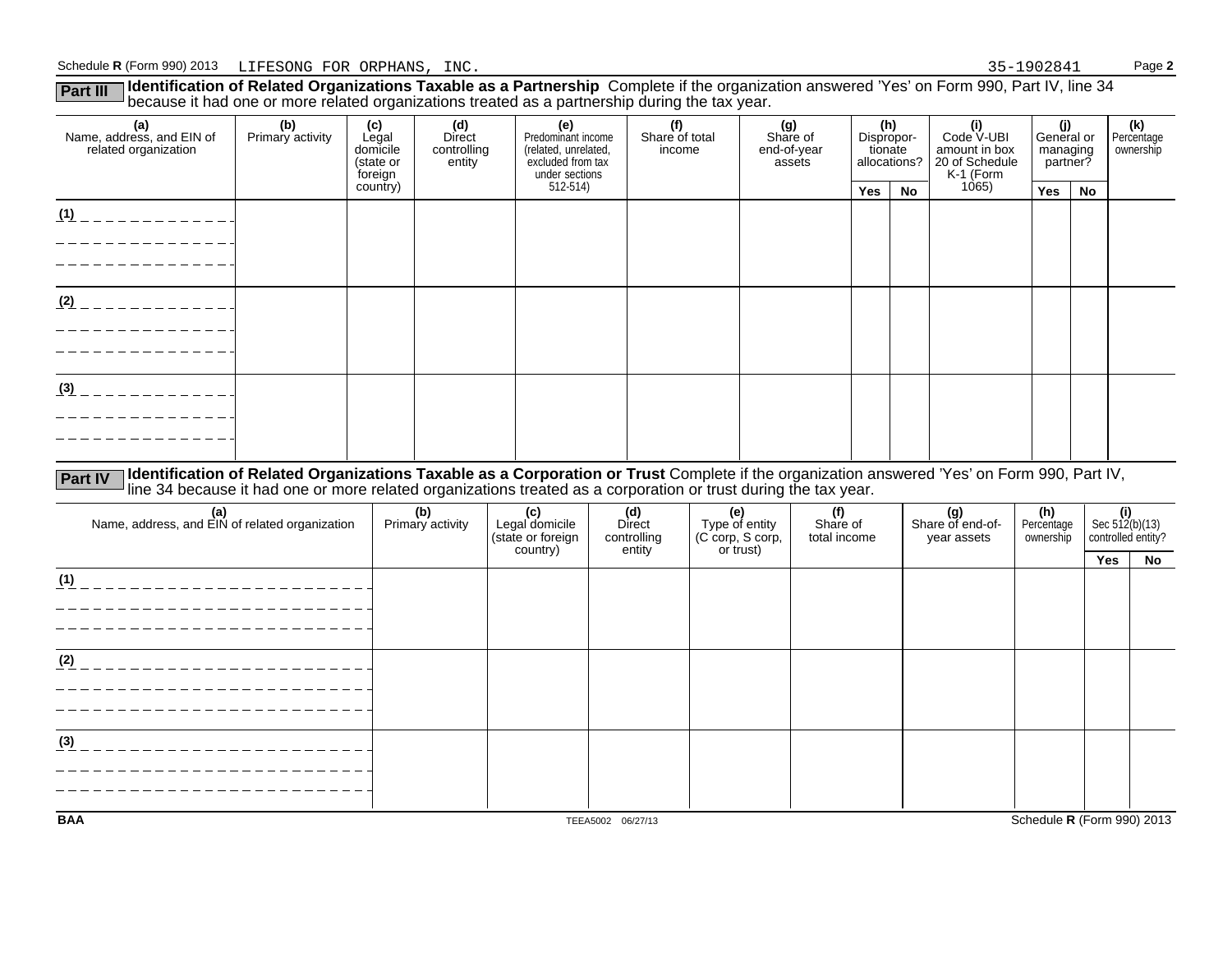| Part V Transactions With Related Organizations Complete if the organization answered 'Yes' on Form 990, Part IV, line 34, 35b, or 36. |  |
|---------------------------------------------------------------------------------------------------------------------------------------|--|
|                                                                                                                                       |  |

|              | <b>Note.</b> Complete line 1 if any entity is listed in Parts II, III, or IV of this schedule.                                                                                                                                 |                              | Yes No       |                           |
|--------------|--------------------------------------------------------------------------------------------------------------------------------------------------------------------------------------------------------------------------------|------------------------------|--------------|---------------------------|
|              | During the tax year, did the organization engage in any of the following transactions with one or more related organizations listed in Parts II-IV?                                                                            |                              |              |                           |
|              |                                                                                                                                                                                                                                | 1 a                          |              | X                         |
|              |                                                                                                                                                                                                                                | 1 <sub>b</sub>               |              | $\boldsymbol{\mathrm{X}}$ |
|              |                                                                                                                                                                                                                                | 1 <sub>c</sub>               | X            |                           |
|              | d Loans or loan guarantees to or for related organization(s) we want with the content of the content of the content of the content of the content of the content or content of the content of the content of the content of th | 1 <sub>d</sub>               | X            |                           |
|              |                                                                                                                                                                                                                                | 1 e                          |              | $\mathbf{X}$              |
|              |                                                                                                                                                                                                                                |                              |              |                           |
|              |                                                                                                                                                                                                                                | 1 f                          |              | X                         |
|              |                                                                                                                                                                                                                                | 1 <sub>q</sub>               |              | $\boldsymbol{\mathrm{X}}$ |
|              |                                                                                                                                                                                                                                | 1 <sub>h</sub>               |              | X                         |
|              |                                                                                                                                                                                                                                | 1 i                          |              | $\mathbf{X}$              |
|              |                                                                                                                                                                                                                                | 1j                           |              | X                         |
|              |                                                                                                                                                                                                                                |                              |              |                           |
|              |                                                                                                                                                                                                                                | 1 k                          |              | X                         |
|              |                                                                                                                                                                                                                                | 11                           | $\mathbf{x}$ |                           |
|              |                                                                                                                                                                                                                                | 1 <sub>m</sub>               |              | $\mathbf{X}$              |
|              |                                                                                                                                                                                                                                | 1n                           | X            |                           |
|              |                                                                                                                                                                                                                                | 1 <sub>o</sub>               | X            |                           |
|              |                                                                                                                                                                                                                                |                              |              |                           |
|              |                                                                                                                                                                                                                                | 1 <sub>p</sub>               |              | $\mathbf{X}$              |
|              |                                                                                                                                                                                                                                | 1 <sub>a</sub>               |              | $\boldsymbol{\mathrm{X}}$ |
|              |                                                                                                                                                                                                                                |                              |              |                           |
|              |                                                                                                                                                                                                                                | 1r                           |              | X                         |
|              |                                                                                                                                                                                                                                | 1 <sub>s</sub>               |              | $\mathbf{X}$              |
| $\mathbf{2}$ | If the answer to any of the above is 'Yes,' see the instructions for information on who must complete this line, including covered relationships and transaction thresholds.                                                   |                              |              |                           |
|              | (b)<br>(c)<br>(a)<br>Name of related organization<br>Amount involved<br>Trancaction                                                                                                                                            | (d)<br>Method of determining |              |                           |
|              |                                                                                                                                                                                                                                |                              |              |                           |

|            | (a)<br>Name of related organization | (b)<br>Transaction<br>type (a-s) | (c)<br>Amount involved | (d)<br>Method of determining<br>amount involved |
|------------|-------------------------------------|----------------------------------|------------------------|-------------------------------------------------|
| (1)        |                                     |                                  |                        |                                                 |
| (2)        |                                     |                                  |                        |                                                 |
| (3)        |                                     |                                  |                        |                                                 |
| (4)        |                                     |                                  |                        |                                                 |
| (5)        |                                     |                                  |                        |                                                 |
| (6)        |                                     |                                  |                        |                                                 |
| <b>BAA</b> | TEEA5003 06/27/13                   |                                  |                        | Schedule R (Form 990) 2013                      |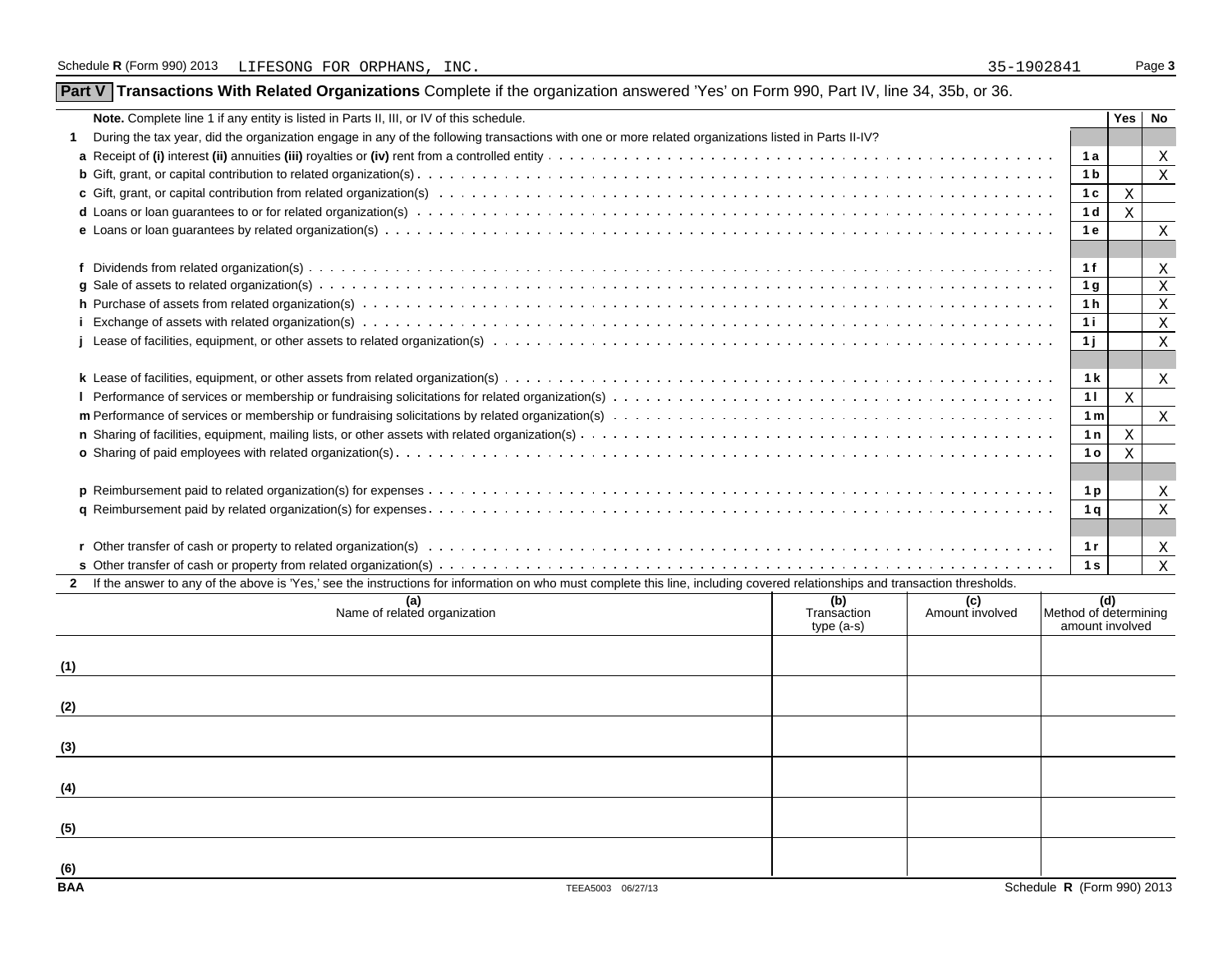## **Part VI** Unrelated Organizations Taxable as a Partnership Complete if the organization answered 'Yes' on Form 990, Part IV, line 37.

Provide the following information for each entity taxed as a partnership through which the organization conducted more than five percent of its activities (measured by total assets or gross revenue) that was not a related organization. See instructions regarding exclusion for certain investment partnerships.

| (a)<br>Name, address, and EIN of entity                             | (b)<br>Primary activity | (c)<br>Legal domicile<br>(state or foreign<br>country) | (d)<br>Predominant<br>income<br>(related, unre-<br>lated, excluded<br>from tax under | (e)<br>Are all partners<br>section<br>501(c)(3)<br>organizations? |                   | (f)<br>Share of<br>total income | (g)<br>Share of<br>end-of-year<br>assets | (h)<br>Dispropor-<br>tionate<br>allocations? |    | (i)<br>Code V-UBI<br>amount in box<br>20 of Schedule<br>$K-1$<br>Form (1065) | (j)<br>General or<br>managing<br>partner? |    | (k)<br>Percentage<br>ownership |
|---------------------------------------------------------------------|-------------------------|--------------------------------------------------------|--------------------------------------------------------------------------------------|-------------------------------------------------------------------|-------------------|---------------------------------|------------------------------------------|----------------------------------------------|----|------------------------------------------------------------------------------|-------------------------------------------|----|--------------------------------|
|                                                                     |                         |                                                        | section $512-514$ )                                                                  | Yes                                                               | No                |                                 |                                          | Yes                                          | No |                                                                              | Yes                                       | No |                                |
| (1)<br>______________                                               |                         |                                                        |                                                                                      |                                                                   |                   |                                 |                                          |                                              |    |                                                                              |                                           |    |                                |
| (2)<br><u>_______________</u>                                       |                         |                                                        |                                                                                      |                                                                   |                   |                                 |                                          |                                              |    |                                                                              |                                           |    |                                |
| (3)<br>______________                                               |                         |                                                        |                                                                                      |                                                                   |                   |                                 |                                          |                                              |    |                                                                              |                                           |    |                                |
| (4)<br>_______________                                              |                         |                                                        |                                                                                      |                                                                   |                   |                                 |                                          |                                              |    |                                                                              |                                           |    |                                |
| $(5)$ _ _ _ _ _ _ _ _ _ _ _ _ _ _ _ _                               |                         |                                                        |                                                                                      |                                                                   |                   |                                 |                                          |                                              |    |                                                                              |                                           |    |                                |
| (6)                                                                 |                         |                                                        |                                                                                      |                                                                   |                   |                                 |                                          |                                              |    |                                                                              |                                           |    |                                |
| (7)<br>______________<br><u>______________</u><br>_________________ |                         |                                                        |                                                                                      |                                                                   |                   |                                 |                                          |                                              |    |                                                                              |                                           |    |                                |
| (8)<br>_____________                                                |                         |                                                        |                                                                                      |                                                                   |                   |                                 |                                          |                                              |    |                                                                              |                                           |    |                                |
| <b>BAA</b>                                                          |                         |                                                        |                                                                                      |                                                                   | TEEA5004 06/27/13 |                                 |                                          |                                              |    |                                                                              |                                           |    | Schedule R (Form 990) 2013     |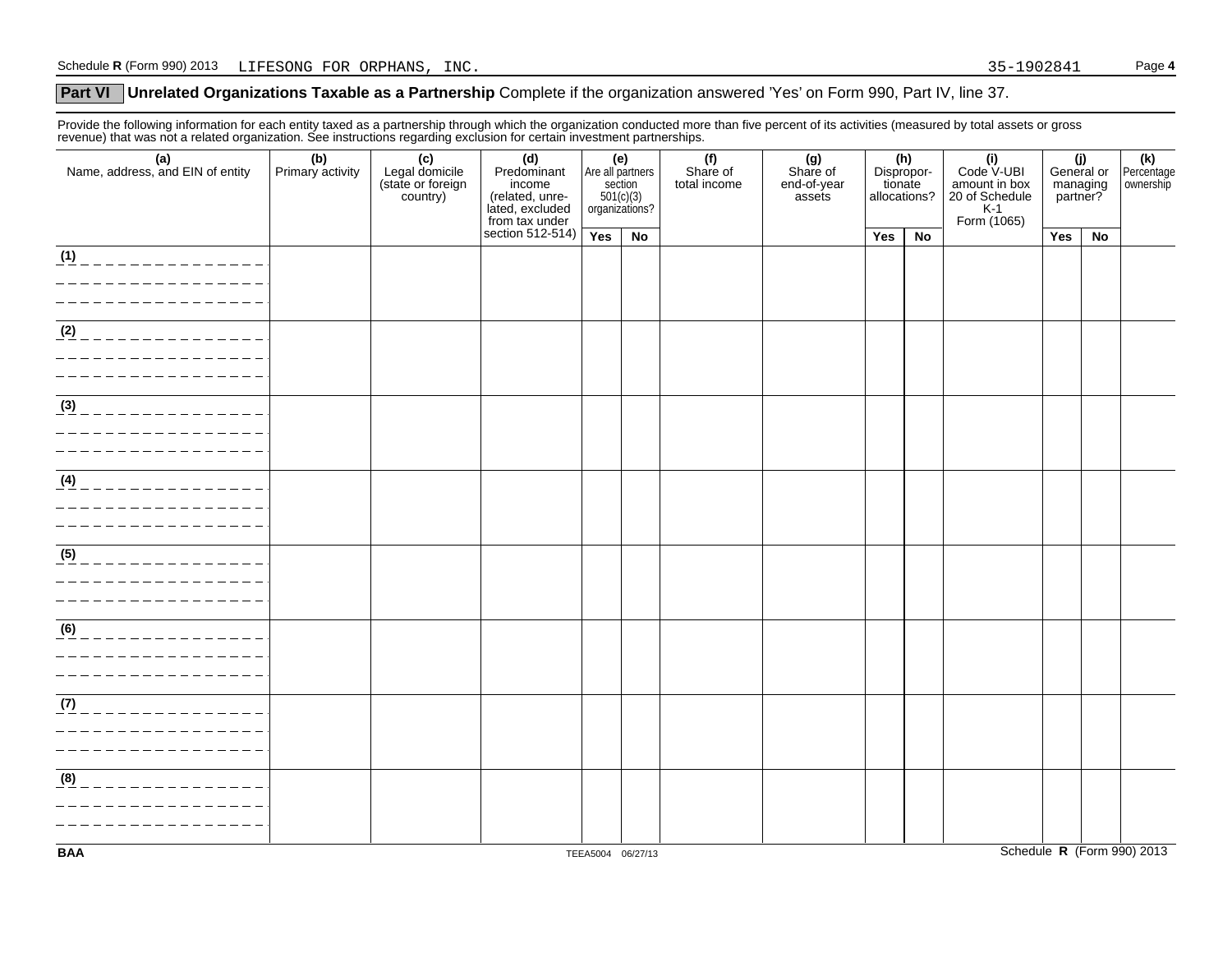**Part VII Supplemental Information**

| Provide additional information for responses to questions on Schedule R (see instructions). |                                                                                                       |  |  |  |  |  |
|---------------------------------------------------------------------------------------------|-------------------------------------------------------------------------------------------------------|--|--|--|--|--|
| PART II                                                                                     | TMG FOUNDATION - GARY RINGGER IS BOARD PRESIDENT OF BOTH TMG FOUNDATION                               |  |  |  |  |  |
| PART II                                                                                     | ________(TMG) AND LIFESONG FOR ORPHANS.                                                               |  |  |  |  |  |
|                                                                                             | PART II _ _ _ _ _ _ _ LIFESONG LEGACY FUND, INC. - TIM WALLEN IS BOARD PRESIDENT OF LIFESONG          |  |  |  |  |  |
|                                                                                             | PART II _______LEGACY FUND, INC. (LEGACY) AND ALSO SERVES ON THE BOARD OF LIFESONG FOR ORPHANS.       |  |  |  |  |  |
|                                                                                             | PART V, LINE 1 _ _ DURING THE YEAR, TMG FOUNDATION (TMG) CONTRIBUTED \$263,870 TO LIFESONG.           |  |  |  |  |  |
|                                                                                             | PART V, LINE 1 _ _ TMG OWED LIFESONG \$153,040 AS OF JUNE 30, 2014. _ _ _ _ _ _ _ _ _ _ _ _ _ _ _ _ _ |  |  |  |  |  |
|                                                                                             | PART V, LINE 1 _ _ _ DURING THE YEAR, LIFESONG PROVIDED TMG AND LEGACY WITH SERVICES (MANAGEMENT      |  |  |  |  |  |
|                                                                                             | PART V, LINE 1 _ _ _ AND_FUND-RAISING), SUPPLIES AND USE OF FACILITIES FREE OF CHARGE.                |  |  |  |  |  |
|                                                                                             |                                                                                                       |  |  |  |  |  |
|                                                                                             |                                                                                                       |  |  |  |  |  |
|                                                                                             |                                                                                                       |  |  |  |  |  |
|                                                                                             |                                                                                                       |  |  |  |  |  |
|                                                                                             |                                                                                                       |  |  |  |  |  |
|                                                                                             |                                                                                                       |  |  |  |  |  |
|                                                                                             |                                                                                                       |  |  |  |  |  |
|                                                                                             |                                                                                                       |  |  |  |  |  |
|                                                                                             |                                                                                                       |  |  |  |  |  |
|                                                                                             |                                                                                                       |  |  |  |  |  |
|                                                                                             |                                                                                                       |  |  |  |  |  |
|                                                                                             |                                                                                                       |  |  |  |  |  |
|                                                                                             |                                                                                                       |  |  |  |  |  |
|                                                                                             |                                                                                                       |  |  |  |  |  |
|                                                                                             |                                                                                                       |  |  |  |  |  |
|                                                                                             |                                                                                                       |  |  |  |  |  |
|                                                                                             |                                                                                                       |  |  |  |  |  |
|                                                                                             |                                                                                                       |  |  |  |  |  |
|                                                                                             |                                                                                                       |  |  |  |  |  |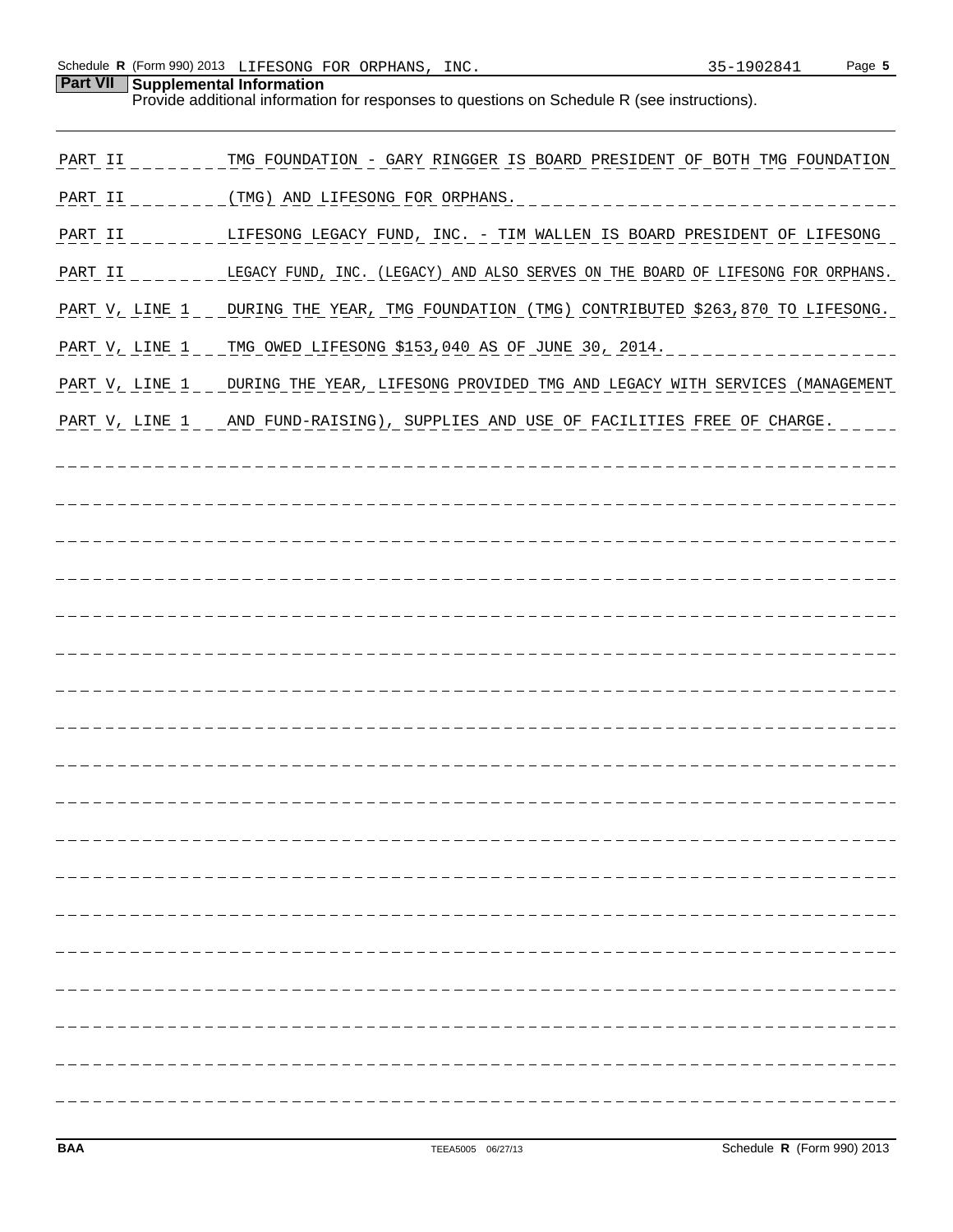| Form | 4562 |  |
|------|------|--|
|------|------|--|

# Form **4562 Depreciation and Amortization (Including Information on Listed Property) 2013**

OMB No. 1545-0172

|  | ZU' | и.<br>L |  |
|--|-----|---------|--|
|  |     |         |  |

| Department of the Treasury<br>(99)<br>Internal Revenue Service<br>Name(s) shown on return                                                                                                                                           |                             | See separate instructions.                                                                                  | Attach to your tax return.   |            |                  |              | Attachment<br>179<br>Sequence No.<br>Identifying number |
|-------------------------------------------------------------------------------------------------------------------------------------------------------------------------------------------------------------------------------------|-----------------------------|-------------------------------------------------------------------------------------------------------------|------------------------------|------------|------------------|--------------|---------------------------------------------------------|
| LIFESONG FOR ORPHANS, INC.                                                                                                                                                                                                          |                             |                                                                                                             |                              |            |                  |              |                                                         |
| Business or activity to which this form relates                                                                                                                                                                                     |                             |                                                                                                             |                              |            |                  |              | 35-1902841                                              |
| Form 990 / Form 990EZ                                                                                                                                                                                                               |                             |                                                                                                             |                              |            |                  |              |                                                         |
| <b>Part I</b>                                                                                                                                                                                                                       |                             | <b>Election To Expense Certain Property Under Section 179</b>                                               |                              |            |                  |              |                                                         |
|                                                                                                                                                                                                                                     |                             | Note: If you have any listed property, complete Part V before you complete Part I.                          |                              |            |                  |              |                                                         |
| Maximum amount (see instructions) with the content of the content of the content of the content of the content of the content of the content of the content of the content of the content of the content of the content of the<br>1 |                             |                                                                                                             |                              |            |                  | 1            |                                                         |
| 2                                                                                                                                                                                                                                   |                             |                                                                                                             |                              |            |                  | $\mathbf{2}$ |                                                         |
| Threshold cost of section 179 property before reduction in limitation (see instructions)<br>3                                                                                                                                       |                             |                                                                                                             |                              |            |                  | 3            |                                                         |
| 4                                                                                                                                                                                                                                   |                             |                                                                                                             |                              |            |                  | 4            |                                                         |
| Dollar limitation for tax year. Subtract line 4 from line 1. If zero or less, enter -0-. If married filing<br>5                                                                                                                     |                             |                                                                                                             |                              |            |                  |              |                                                         |
|                                                                                                                                                                                                                                     |                             |                                                                                                             |                              |            |                  | 5            |                                                         |
| 6                                                                                                                                                                                                                                   | (a) Description of property |                                                                                                             | (b) Cost (business use only) |            | (c) Elected cost |              |                                                         |
|                                                                                                                                                                                                                                     |                             |                                                                                                             |                              |            |                  |              |                                                         |
|                                                                                                                                                                                                                                     |                             |                                                                                                             |                              |            |                  |              |                                                         |
| 7<br>Total elected cost of section 179 property. Add amounts in column (c), lines 6 and 7<br>8                                                                                                                                      |                             |                                                                                                             |                              |            |                  | 8            |                                                         |
| 9                                                                                                                                                                                                                                   |                             |                                                                                                             |                              |            |                  | 9            |                                                         |
| 10                                                                                                                                                                                                                                  |                             |                                                                                                             |                              |            |                  | 10           |                                                         |
| Business income limitation. Enter the smaller of business income (not less than zero) or line 5 (see instrs)<br>11                                                                                                                  |                             |                                                                                                             |                              |            |                  | 11           |                                                         |
| Section 179 expense deduction. Add lines 9 and 10, but do not enter more than line 11.<br>12                                                                                                                                        |                             |                                                                                                             |                              |            |                  | 12           |                                                         |
| Carryover of disallowed deduction to 2014. Add lines 9 and 10, less line 12. $\blacktriangleright$   13<br>13                                                                                                                       |                             |                                                                                                             |                              |            |                  |              |                                                         |
| Note: Do not use Part II or Part III below for listed property. Instead, use Part V.                                                                                                                                                |                             |                                                                                                             |                              |            |                  |              |                                                         |
| <b>Part II</b>                                                                                                                                                                                                                      |                             | Special Depreciation Allowance and Other Depreciation (Do not include listed property.) (See instructions.) |                              |            |                  |              |                                                         |
| Special depreciation allowance for qualified property (other than listed property) placed in service during the<br>14                                                                                                               |                             |                                                                                                             |                              |            |                  |              |                                                         |
|                                                                                                                                                                                                                                     |                             |                                                                                                             |                              |            |                  | 14<br>15     |                                                         |
| 15<br>16                                                                                                                                                                                                                            |                             |                                                                                                             |                              |            |                  | 16           |                                                         |
| <b>Part III</b>                                                                                                                                                                                                                     |                             | <b>MACRS</b> Depreciation (Do not include listed property.) (See instructions.)                             |                              |            |                  |              |                                                         |
|                                                                                                                                                                                                                                     |                             | <b>Section A</b>                                                                                            |                              |            |                  |              |                                                         |
| MACRS deductions for assets placed in service in tax years beginning before 2013.<br>17                                                                                                                                             |                             |                                                                                                             |                              |            |                  | 17           | 183, 373.                                               |
| If you are electing to group any assets placed in service during the tax year into one or more general<br>18                                                                                                                        |                             |                                                                                                             |                              |            |                  |              |                                                         |
|                                                                                                                                                                                                                                     |                             | Section B - Assets Placed in Service During 2013 Tax Year Using the General Depreciation System             |                              |            |                  |              |                                                         |
| (a)                                                                                                                                                                                                                                 | (b) Month and               | (C) Basis for depreciation                                                                                  | (d)                          | (e)        | (f)              |              | (g) Depreciation                                        |
| Classification of property                                                                                                                                                                                                          | year placed<br>in service   | (business/investment use<br>$only - see$ instructions)                                                      | Recovery period              | Convention | Method           |              | deduction                                               |
| <b>19 a</b> 3-year property $\cdots$                                                                                                                                                                                                |                             |                                                                                                             |                              |            |                  |              |                                                         |
| $b 5-year property.$                                                                                                                                                                                                                |                             | 270,262.                                                                                                    | 5 YR                         |            | SL               |              | 48,343.                                                 |
| $c$ 7-year property $\cdots$                                                                                                                                                                                                        |                             | 300,753.                                                                                                    | 7 YR                         |            | SL               |              | 45,534.                                                 |
| $d$ 10-year property $\cdots$                                                                                                                                                                                                       |                             | 73,489.                                                                                                     | 10 YR                        |            | SL               |              | 11,607.                                                 |
| e 15-year property $\cdots$                                                                                                                                                                                                         |                             |                                                                                                             |                              |            |                  |              |                                                         |
| f 20-year property                                                                                                                                                                                                                  |                             | 145,737.                                                                                                    | 20 YR                        |            | SL               |              | 16,183.                                                 |
| $g$ 25-year property $\cdots$                                                                                                                                                                                                       |                             |                                                                                                             | 25 yrs                       |            | S/L              |              |                                                         |
| <b>h</b> Residential rental                                                                                                                                                                                                         |                             |                                                                                                             | 27.5 yrs                     | МM         | S/L              |              |                                                         |
| property exercise the contract of the contract of the contract of the contract of the contract of the contract of the contract of the contract of the contract of the contract of the contract of the contract of the contract      |                             |                                                                                                             | 27.5 yrs                     | МM         | S/L              |              |                                                         |
| <i>i</i> Nonresidential real                                                                                                                                                                                                        |                             |                                                                                                             | 39 yrs                       | МM         | S/L              |              |                                                         |
| property $\cdots$                                                                                                                                                                                                                   | Various                     | 652,708.                                                                                                    | 40 YR                        | МM         | S/L              |              | 9,289.                                                  |
|                                                                                                                                                                                                                                     |                             | Section C - Assets Placed in Service During 2013 Tax Year Using the Alternative Depreciation System         |                              |            |                  |              |                                                         |
| 20 a Class life                                                                                                                                                                                                                     |                             |                                                                                                             |                              |            | S/L              |              |                                                         |
| $b$ 12-year $\ldots$ $\ldots$ $\ldots$                                                                                                                                                                                              |                             |                                                                                                             | 12 yrs                       |            | S/L              |              |                                                         |
| $c$ 40-year $\ldots$ $\ldots$ $\ldots$                                                                                                                                                                                              |                             |                                                                                                             | 40 yrs                       | МM         | S/L              |              |                                                         |
| <b>Part IV</b><br><b>Summary (See instructions.)</b>                                                                                                                                                                                |                             |                                                                                                             |                              |            |                  |              |                                                         |
| Listed property. Enter amount from line 28<br>21                                                                                                                                                                                    |                             |                                                                                                             |                              |            | 21               |              |                                                         |
| 22<br>Total. Add amounts from line 12, lines 14 through 17, lines 19 and 20 in column (g), and line 21. Enter here and on                                                                                                           |                             |                                                                                                             |                              |            | 22               |              | 314,329.                                                |
|                                                                                                                                                                                                                                     |                             |                                                                                                             |                              |            |                  |              |                                                         |

**BAA For Paperwork Reduction Act Notice, see separate instructions.** FDIZ0812 06/10/13 FORM 4562 (2013)

**23** For assets shown above and placed in service during the current year, enter

the portion of the basis attributable to section 263A costs **2001 23 23**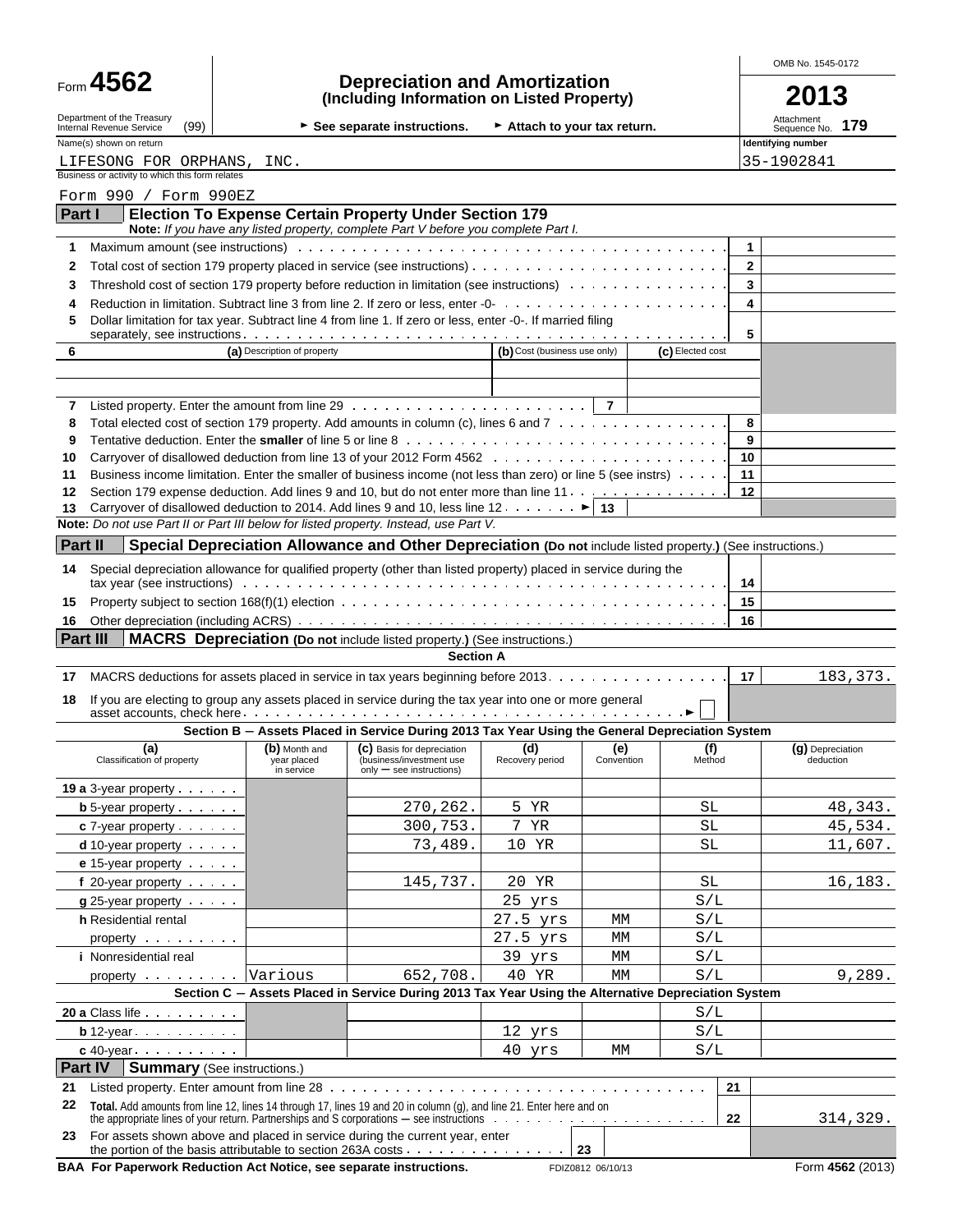| Form 4562 (2013) | LIFESONG FOR ORPHANS, INC.                                                                                                                                                                                          | 35-1902841                                                     | Page 2    |
|------------------|---------------------------------------------------------------------------------------------------------------------------------------------------------------------------------------------------------------------|----------------------------------------------------------------|-----------|
| <b>Part V</b>    | Listed Property (Include automobiles, certain other vehicles, certain computers, and property used for entertainment,<br>recreation, or amusement.)                                                                 |                                                                |           |
|                  | Note: For any vehicle for which you are using the standard mileage rate or deducting lease expense, complete only 24a, 24b,<br>columns (a) through (c) of Section A, all of Section B, and Section C if applicable. |                                                                |           |
|                  | Section A - Depreciation and Other Information (Caution: See the instructions for limits for passenger automobiles.)                                                                                                |                                                                |           |
|                  | Yes<br><b>24 a</b> Do you have evidence to support the business/investment use claimed?                                                                                                                             | <b>No 24b</b> If 'Yes.' is the evidence written?<br><b>Yes</b> | <b>No</b> |

| <b>24 a</b> Do you have evidence to support the business/investment use claimed?<br><b>24b</b> If 'Yes,' is the evidence written?<br><b>Yes</b><br>No l |                                                          |                                  |                                                     |                               |                                                                    |                           |                              | <b>No</b><br>Yes                 |                                |
|---------------------------------------------------------------------------------------------------------------------------------------------------------|----------------------------------------------------------|----------------------------------|-----------------------------------------------------|-------------------------------|--------------------------------------------------------------------|---------------------------|------------------------------|----------------------------------|--------------------------------|
|                                                                                                                                                         | (a)<br>Type of property<br>(list vehicles first)         | (b)<br>Date placed<br>in service | (c)<br>Business/<br>investment<br>use<br>percentage | (d)<br>Cost or<br>other basis | (e)<br>Basis for depreciation<br>(business/investment<br>use only) | (f)<br>Recovery<br>period | (g)<br>Method/<br>Convention | (h)<br>Depreciation<br>deduction | Elected<br>section 179<br>cost |
| Special depreciation allowance for qualified listed property placed in service during the tax year and<br>25<br>25                                      |                                                          |                                  |                                                     |                               |                                                                    |                           |                              |                                  |                                |
| 26                                                                                                                                                      | Property used more than 50% in a qualified business use: |                                  |                                                     |                               |                                                                    |                           |                              |                                  |                                |
|                                                                                                                                                         |                                                          |                                  |                                                     |                               |                                                                    |                           |                              |                                  |                                |
|                                                                                                                                                         |                                                          |                                  |                                                     |                               |                                                                    |                           |                              |                                  |                                |
|                                                                                                                                                         |                                                          |                                  |                                                     |                               |                                                                    |                           |                              |                                  |                                |
| 27                                                                                                                                                      | Property used 50% or less in a qualified business use:   |                                  |                                                     |                               |                                                                    |                           |                              |                                  |                                |
|                                                                                                                                                         |                                                          |                                  |                                                     |                               |                                                                    |                           |                              |                                  |                                |
|                                                                                                                                                         |                                                          |                                  |                                                     |                               |                                                                    |                           |                              |                                  |                                |
|                                                                                                                                                         |                                                          |                                  |                                                     |                               |                                                                    |                           |                              |                                  |                                |
| 28<br>28<br>Add amounts in column (h), lines 25 through 27. Enter here and on line 21, page 1 $\dots \dots \dots$                                       |                                                          |                                  |                                                     |                               |                                                                    |                           |                              |                                  |                                |
| 29<br>29                                                                                                                                                |                                                          |                                  |                                                     |                               |                                                                    |                           |                              |                                  |                                |

### **Section B - Information on Use of Vehicles**

Complete this section for vehicles used by a sole proprietor, partner, or other 'more than 5% owner,' or related person. If you provided vehicles to your employees, first answer the questions in Section C to see if you meet an exception to completing this section for those vehicles.

| 30                                                                                                                 | Total business/investment miles driven<br>during the year (do not include<br>commuting miles). $\cdots$                                                                                                                                                                              | (a)<br>Vehicle 1 |                                    | (b)<br>Vehicle 2 |                              | (c)<br>Vehicle 3 |    | (d)<br>Vehicle 4       |    | (e)<br>Vehicle 5                               |    | (f)<br>Vehicle 6                     |    |
|--------------------------------------------------------------------------------------------------------------------|--------------------------------------------------------------------------------------------------------------------------------------------------------------------------------------------------------------------------------------------------------------------------------------|------------------|------------------------------------|------------------|------------------------------|------------------|----|------------------------|----|------------------------------------------------|----|--------------------------------------|----|
| 31                                                                                                                 | Total commuting miles driven during the year                                                                                                                                                                                                                                         |                  |                                    |                  |                              |                  |    |                        |    |                                                |    |                                      |    |
| 32                                                                                                                 | Total other personal (noncommuting)                                                                                                                                                                                                                                                  |                  |                                    |                  |                              |                  |    |                        |    |                                                |    |                                      |    |
| 33                                                                                                                 | miles driven<br>Total miles driven during the year. Add                                                                                                                                                                                                                              |                  |                                    |                  |                              |                  |    |                        |    |                                                |    |                                      |    |
|                                                                                                                    | lines 30 through $32 \cdot \cdot \cdot \cdot \cdot \cdot \cdot \cdot \cdot \cdot$                                                                                                                                                                                                    |                  |                                    |                  |                              |                  |    |                        |    |                                                |    |                                      |    |
|                                                                                                                    |                                                                                                                                                                                                                                                                                      | <b>Yes</b>       | No                                 | <b>Yes</b>       | No                           | <b>Yes</b>       | No | <b>Yes</b>             | No | Yes                                            | No | Yes                                  | No |
| 34                                                                                                                 | Was the vehicle available for personal use<br>during off-duty hours?                                                                                                                                                                                                                 |                  |                                    |                  |                              |                  |    |                        |    |                                                |    |                                      |    |
| 35                                                                                                                 | Was the vehicle used primarily by a more<br>than 5% owner or related person? $\ldots$ .                                                                                                                                                                                              |                  |                                    |                  |                              |                  |    |                        |    |                                                |    |                                      |    |
| 36                                                                                                                 | Is another vehicle available for<br>personal use?                                                                                                                                                                                                                                    |                  |                                    |                  |                              |                  |    |                        |    |                                                |    |                                      |    |
|                                                                                                                    | Section C - Questions for Employers Who Provide Vehicles for Use by Their Employees<br>Answer these questions to determine if you meet an exception to completing Section B for vehicles used by employees who are not more than<br>5% owners or related persons (see instructions). |                  |                                    |                  |                              |                  |    |                        |    |                                                |    |                                      |    |
|                                                                                                                    |                                                                                                                                                                                                                                                                                      |                  |                                    |                  |                              |                  |    |                        |    |                                                |    | Yes                                  | No |
| Do you maintain a written policy statement that prohibits all personal use of vehicles, including commuting,<br>37 |                                                                                                                                                                                                                                                                                      |                  |                                    |                  |                              |                  |    |                        |    |                                                |    |                                      |    |
| 38                                                                                                                 | Do you maintain a written policy statement that prohibits personal use of vehicles, except commuting, by your<br>employees? See the instructions for vehicles used by corporate officers, directors, or 1% or more owners                                                            |                  |                                    |                  |                              |                  |    |                        |    |                                                |    |                                      |    |
| 39                                                                                                                 |                                                                                                                                                                                                                                                                                      |                  |                                    |                  |                              |                  |    |                        |    |                                                |    |                                      |    |
| 40                                                                                                                 | Do you provide more than five vehicles to your employees, obtain information from your employees about the use of the                                                                                                                                                                |                  |                                    |                  |                              |                  |    |                        |    |                                                |    |                                      |    |
| 41                                                                                                                 | Do you meet the requirements concerning qualified automobile demonstration use? (See instructions.)<br>Note: If your answer to 37, 38, 39, 40, or 41 is 'Yes,' do not complete Section B for the covered vehicles.                                                                   |                  |                                    |                  |                              |                  |    |                        |    |                                                |    |                                      |    |
|                                                                                                                    | Part VI<br>Amortization                                                                                                                                                                                                                                                              |                  |                                    |                  |                              |                  |    |                        |    |                                                |    |                                      |    |
|                                                                                                                    | (a)<br>Description of costs                                                                                                                                                                                                                                                          |                  | (b)<br>Date amortization<br>begins |                  | (c)<br>Amortizable<br>amount |                  |    | (d)<br>Code<br>section |    | (e)<br>Amortization<br>period or<br>percentage |    | (f)<br>Amortization<br>for this year |    |
| 42                                                                                                                 | Amortization of costs that begins during your 2013 tax year (see instructions):                                                                                                                                                                                                      |                  |                                    |                  |                              |                  |    |                        |    |                                                |    |                                      |    |
|                                                                                                                    |                                                                                                                                                                                                                                                                                      |                  |                                    |                  |                              |                  |    |                        |    |                                                |    |                                      |    |
|                                                                                                                    |                                                                                                                                                                                                                                                                                      |                  |                                    |                  |                              |                  |    |                        |    |                                                |    |                                      |    |
| 43                                                                                                                 |                                                                                                                                                                                                                                                                                      |                  |                                    |                  |                              |                  |    |                        |    | 43                                             |    |                                      |    |
| 44                                                                                                                 |                                                                                                                                                                                                                                                                                      |                  |                                    |                  |                              |                  |    |                        |    | 44                                             |    |                                      |    |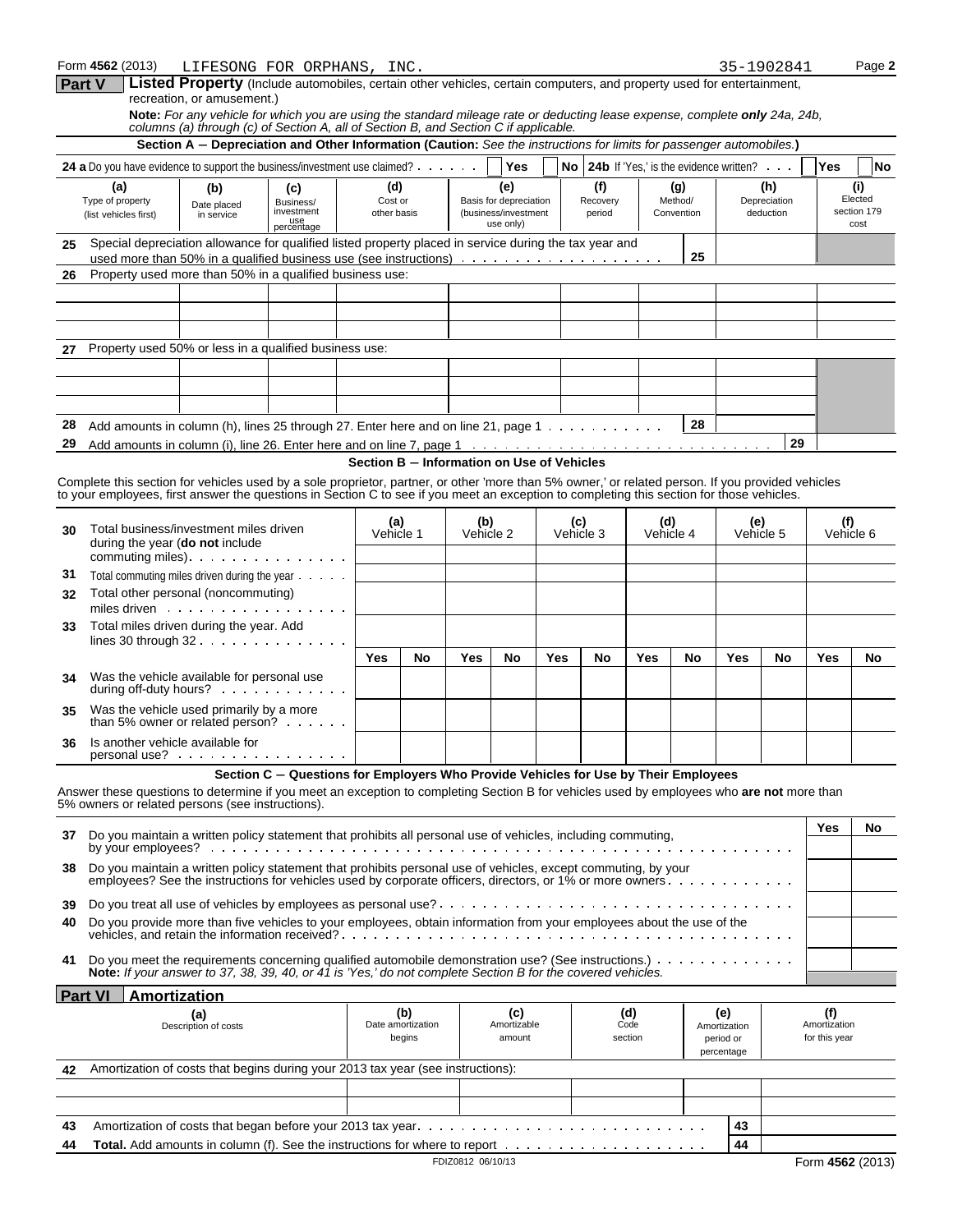# Schedule O (Form 990), Supplemental Information to Form 990 **Form 990, Page 2, Part III, Line 4d (continued)**

Describe the organization's program service accomplishments for each of its three largest program services, as measured by expenses. Section 501(c)(3) and 501(c)(4) organizations are required to report the amount of grants and allocations to others, the total expenses, and revenue, if any, for each program service reported. Code: Description: DONATIONS MADE TO NATIONAL CHRISTIAN CHARITABLE FOUNDATION (NCF) Expenses Grants Of Revenue 39,875. (A 501(C)(3) ORGANIZATION) TO SUPPORT THE MISSION OF THAT 39,875. ORGANIZATION. 0.

| Code:     | Description: | THE FORGOTTEN INITIATIVE (FOSTER CARE SUPPORT) - PROVIDE           |
|-----------|--------------|--------------------------------------------------------------------|
| Expenses  | 124,014.     | BACKPACKS WITH PERSONAL ITEMS TO CHILDREN WHEN THEY ARE BEING      |
| Grants Of |              | PLACED INTO FOSTER CARE, TRAIN MENTORS TO HELP FOSTER FAMILIES,    |
| Revenue.  |              | AND PROVIDE TRAINING AND EDUCATIONAL RESOURCES TO FOSTER FAMILIES. |
|           |              | SEVERAL EVENTS COORDINATED WITH APPROX. 1,200 CHILDREN SERVED.     |

# Form 990, Page 5, Line 4b **Foreign Countries**

| UP |  |  |  |
|----|--|--|--|
| ΖA |  |  |  |
| IN |  |  |  |
| LI |  |  |  |
| GT |  |  |  |
| ET |  |  |  |
|    |  |  |  |

Schedule O (Form 990) Supplemental Information to Form 990 **Form 990, Page 6, Line 9 (continued)**

| <b>Name</b>       | <b>Address</b>           | City              | St | <b>ZIP</b> |
|-------------------|--------------------------|-------------------|----|------------|
| JOEL CLOUSING     | 1209 N. CREEKSIDE DR.    | WHEATON           | ΙL | 60137      |
| GREG GRAMM        | 5544 E. SHEENA DR.       | SCOTTSDALE        | ΑZ | 85254      |
| ROBERT HOERR      | 206 SURREY LANE          | EAST PEORIA       | ΙL | 61611      |
| TIMOTHY<br>WALLEN | 16550 PRAIRIE COURT      | <b>BROOKFIELD</b> | WΙ | 53005      |
| PHTLLTP<br>GOAD   | MALLARD<br>19808<br>COVE | ROCK<br>LITTLE.   | AR | 72210      |

Schedule O (Form 990), Supplemental Information to Form 990 **Form 990, Page 6, Line 17 (continued)**

| Illinois             |
|----------------------|
| Indiana              |
| Alaska               |
| Arizona              |
| Arkansas             |
| California           |
| Colorado             |
| Connecticut          |
| District of Columbia |
| Florida              |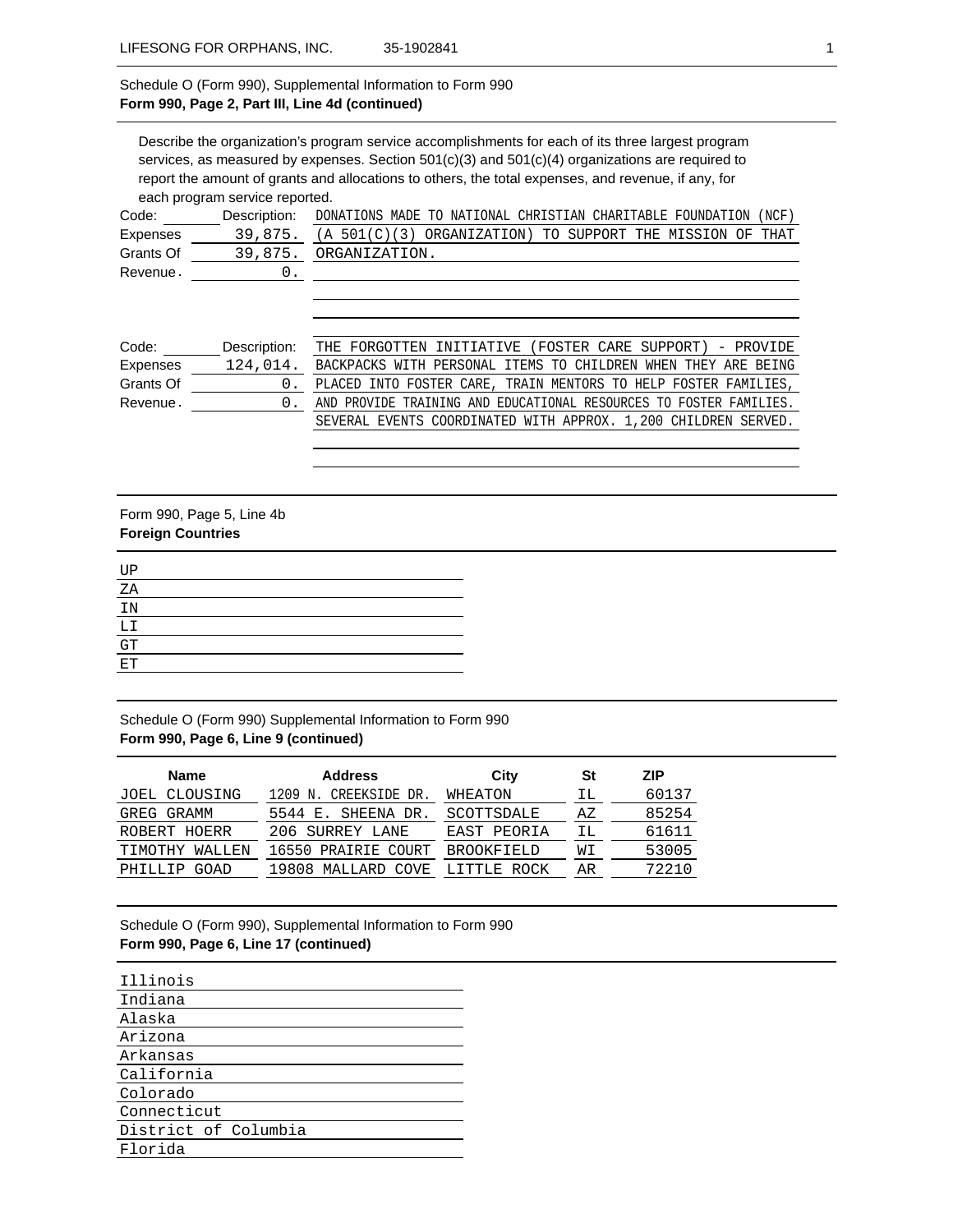## Schedule O (Form 990), Supplemental Information to Form 990 **Form 990, Page 6, Line 17 (continued)**

| Georgia        |
|----------------|
| Hawaii         |
| Kansas         |
| Kentucky       |
| Maine          |
| Maryland       |
| Michigan       |
| Minnesota      |
| Mississippi    |
| New Hampshire  |
| New Jersey     |
| New Mexico     |
| New York       |
| North Carolina |
| North Dakota   |
| Ohio           |
| Oklahoma       |
| Oregon         |
| Pennsylvania   |
| Rhode Island   |
| South Carolina |
| Tennessee      |
| Utah           |
| Virginia       |
| Washington     |
| West Virginia  |
| Wisconsin      |

## Schedule F (Form 990) Part V - Supplemental Information (continued) **Schedule F - Part V - Supplemental Information (Continuation Sheet)**

| <b>Line Number</b>                    | <b>Explanation</b>                                                                       |
|---------------------------------------|------------------------------------------------------------------------------------------|
| Pt I Line 3 Col<br>(F)                | CENTRAL AMERICAN REGION - PROJECT LOCATIONS ARE IN GUATEMALA AND HAITI                   |
| Pt I Line 3 Col<br>(F                 | - ACCRUAL BASIS OF ACCOUNTING<br>IS USED<br>TO<br>REPORT EXPENDITURES;                   |
| Pt I Line 3 Col<br>(F)                | IN ADDITION, \$272,799 IN CAPITAL EXPENDITURES WERE MADE DURING                          |
| Pt I Line 3 Col<br>(F)                | THE FISCAL YEAR.                                                                         |
| Pt I Line 3 Col<br>(F                 | EAST ASIA REGION - PROJECT LOCATION IS CAMBODIA - ACCRUAL BASIS                          |
| Pt I Line 3 Col<br>(F                 | TO<br>ACCOUNTING<br>ΙS<br>USED<br>REPORT<br>EXPENDITURES;<br>NO CAPITAL<br>OF            |
| Pt I Line 3 Col<br>(F                 | WERE<br>MADE<br>DURING<br>THE<br>EXPENDITURES<br>FISCAL YEAR.                            |
| Col<br>Part III<br>$\mathcal{C}$ )    | AS NOTED ON FORM 990, PART III, LINE 4B, ONE OF LIFESONG'S LARGEST                       |
| Col<br>C.<br>Part III                 | CHARITABLE PROGRAMS IS PROVIDING CARE TO<br>ORPHANS AROUND<br>WORLD.<br>THE              |
| III<br>Col<br>$\mathcal{C}$ )<br>Part | 990, OVER 4,000 ORPHANS RECEIVE<br>AS DESCRIBED ON FORM<br>FORMS<br>ΟF                   |
| Col<br>III.<br>$\mathsf{C}$<br>Part   | INCLUDING EDUCATION, TRAINING AND BASIC LIVING NEEDS.<br>ASSISTANCE,                     |
| Part III<br>Col<br>C)                 | ALL THESE<br>INDIVIDUAL TRANSACTIONS<br>ON PART<br>OF THIS<br>TO ENUMERATE<br>TTT        |
| Col<br>C)<br>III.<br>Part             | BE IMPOSSIBLE.<br>THE<br>EXPENDITURES<br>SCHEDULE<br>F<br>WOULD<br>ALL<br>OF             |
| Part III<br>Col<br>$\mathcal{C}$ )    | ON FORM 990, PART IX, LINE<br>3)<br>ARE<br>(REPORTED<br>INCLUDED<br>IN THE               |
| Col<br>C.<br>Part III                 | ACCOUNTING<br>PROCESSES DESCRIBED ABOVE REGARDING SCHEDULE F,                            |
| Part III Col<br>$\mathcal{C}$ )       | PART I, LINE 2.                                                                          |
| PART IV                               | ON FORM 990, PART III, LINE 4B, ONE OF LIFESONG'S LARGEST<br>AS NOTED                    |
| PART<br>TV                            | <b>CHARTTABLE</b><br>PROGRAMS<br>IS<br>PROVIDING CARE TO<br>ORPHANS AROUND<br>THE WORLD. |
| PART<br>TV                            | LIFESONG<br>WORKS<br>THROUGH VARIOUS<br>INDIGENOUS NON-GOVERNMENT                        |
| PART<br>IV                            | ORGANIZATIONS<br>(NGO'S), ETC. AT EACH PROJECT LOCATION.<br>WHILE LIFESONG               |
| PART<br>- TV                          | CONTROLS<br>FOREIGN PROJECTS<br>(THROUGH THE PROVISION<br>EFFECTIVELY<br>THESE           |
| PART<br>- TV                          | OF OPERATING AND CAPITAL FUNDING), LIFESONG IS NOT A PART OF<br>ANY LEGAL                |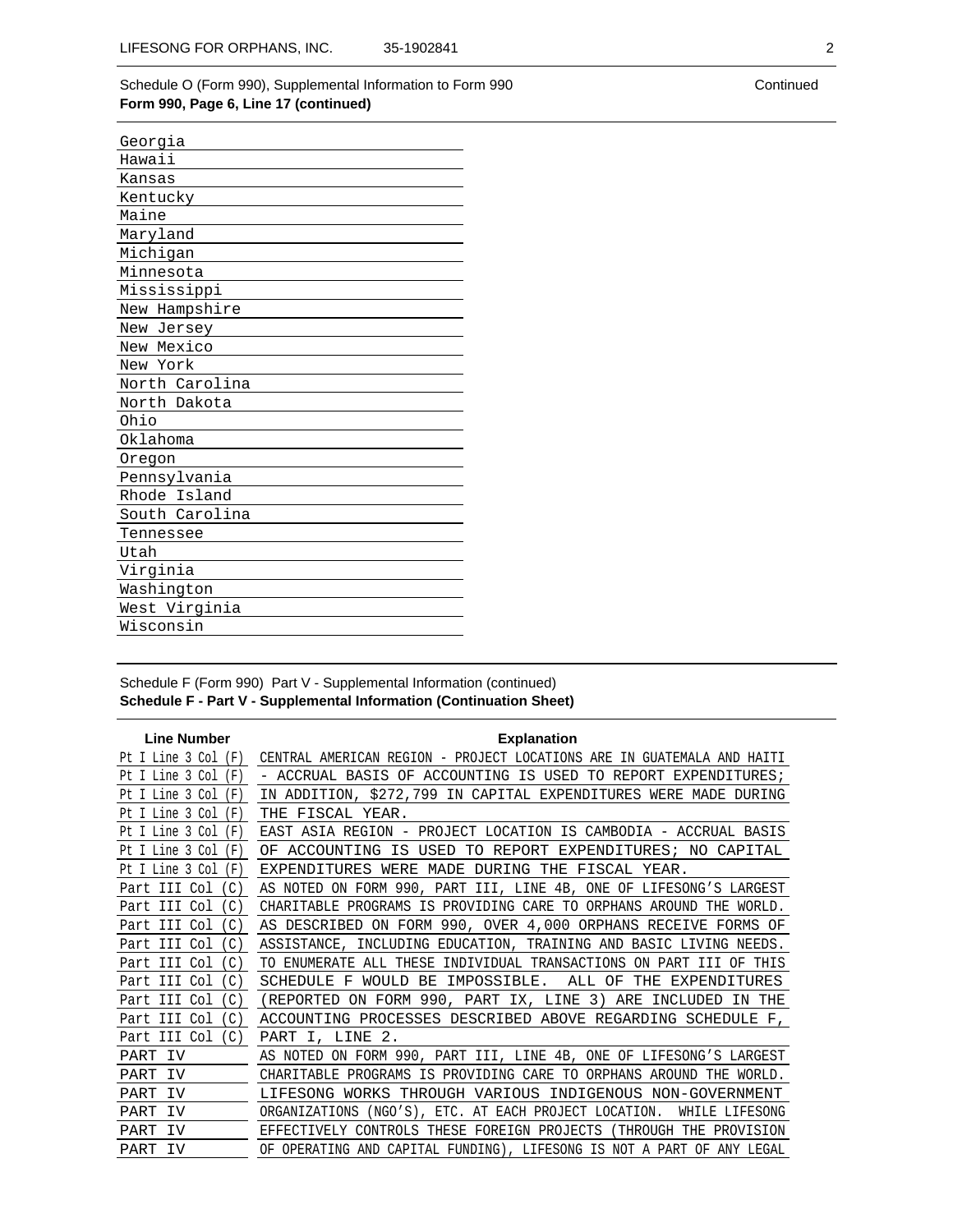| Schedule F (Form 990) Part V - Supplemental Information (continued) | Continued |
|---------------------------------------------------------------------|-----------|
| Schedule F - Part V - Supplemental Information (Continuation Sheet) |           |
|                                                                     |           |

| ∟ine Number | <b>Explanation</b> |                                                                    |  |  |  |  |  |  |  |  |  |
|-------------|--------------------|--------------------------------------------------------------------|--|--|--|--|--|--|--|--|--|
| PART IV     |                    | OWNERSHIP ARRANGEMENTS AS DESCRIBED IN PART IV OF THIS SCHEDULE F. |  |  |  |  |  |  |  |  |  |